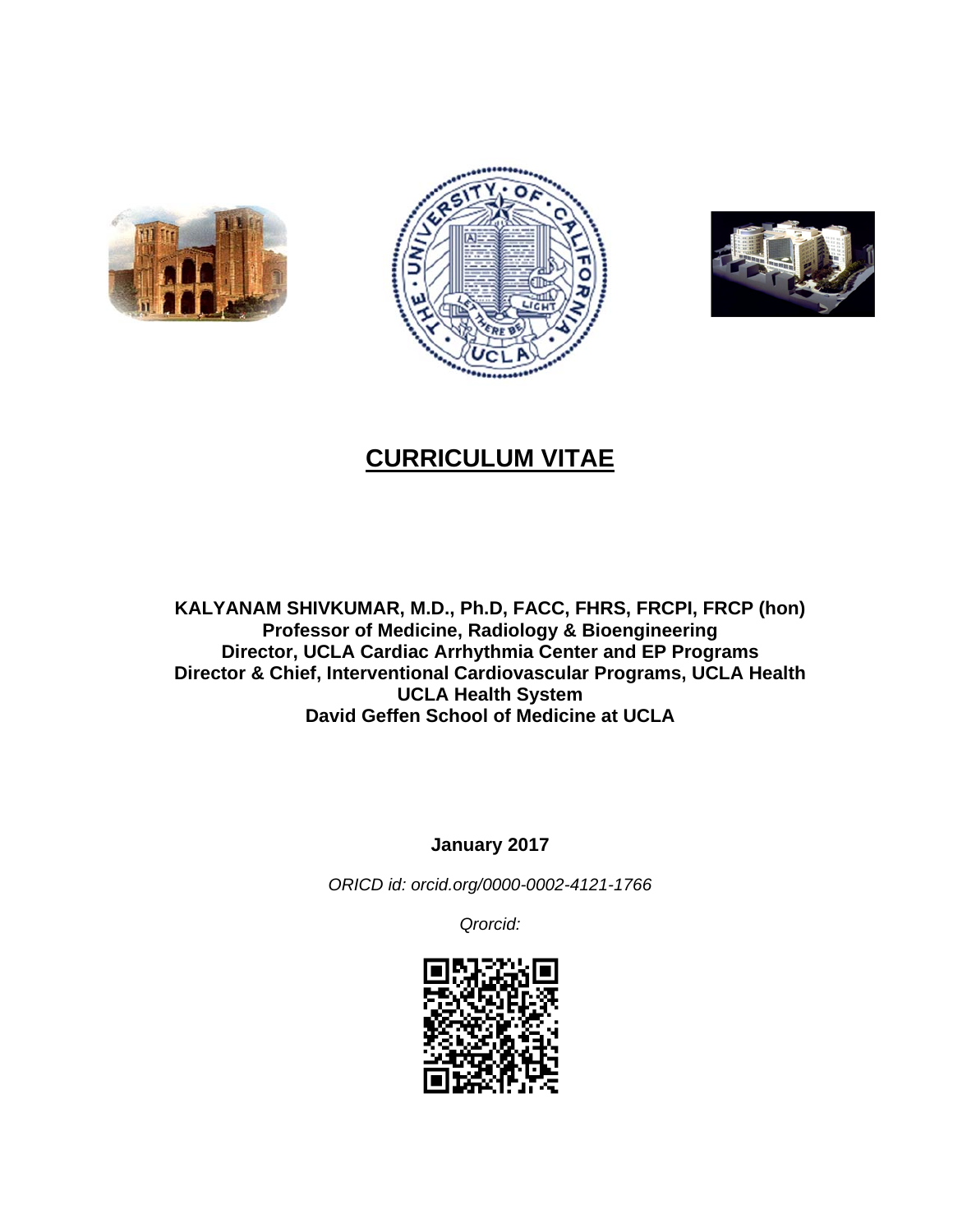# **KALYANAM SHIVKUMAR, M.D., Ph.D, FACC, FHRS, FRCPI, FRCP (Hon)**

Professor of Medicine, Radiology & Bioengineering David Geffen School of Medicine at UCLA Suite # 660, 100 UCLA Medical Plaza Los Angeles, CA 90095 Office: (310) 206 6433 Fax: (310) 794 6492 e-mail: kshivkumar@mednet.ucla.edu

| <b>EDUCATION:</b> |                                                                         |
|-------------------|-------------------------------------------------------------------------|
| 1973-85           | Don Bosco Matriculation Higher Secondary School, Madras, India.         |
| 1985-90           | University of Madras, Kilpauk Medical College, India; Degree: MD (MBBS) |
| 1990-91           | Rotating Internship (Medicine, Surgery and Obstetrics & Gynecology)     |
|                   | University of Madras, Kilpauk Medical College, Madras, India            |
| 1991-94           | Internal Medicine, Intern & Resident, Henry Ford Hospital, Detroit, MI  |
| 1994-95           | Chief Medical Resident, Henry Ford Hospital, Detroit, MI                |
| 1995-98           | Cardiology Fellow, UCLA School of Medicine, Los Angeles, CA             |
| 1998-99           | Chief Cardiology Fellow, UCLA School of Medicine, Los Angeles, CA       |
| 1995-99           | University of California, Los Angeles/Dept of Physiology; Degree: Ph.D. |
| 1999-2000         | Clinical Cardiac Electrophysiology Fellow                               |
|                   | Cedars-Sinai Medical Center & UCLA Medical Center, Los Angeles          |

## **ACADEMIC APPOINTMENTS:**

| <b>Chief Medical Resident:</b>  | Henry Ford Hospital (1994-95), to Michael Lesch MD                       |
|---------------------------------|--------------------------------------------------------------------------|
| <b>Chief Cardiology Fellow:</b> | UCLA School of Medicine/UCLA Medical Center; 1998-99                     |
| <b>Clinical Instructor:</b>     | UCLA School of Medicine, Dept of Medicine: 1998-2000.                    |
| <b>Assistant Professor:</b>     | University of Iowa College of Medicine, July 2000-June 2002              |
|                                 | UCLA School of Medicine, Dept of Medicine: June 2002-6/2005              |
| <b>Associate Professor:</b>     | UCLA School of Medicine, Dept. of Medicine: 7/05-6/08                    |
| <b>Professor:</b>               | UCLA School of Medicine, Dept. of Medicine: 7/1/08-(in-residence step V) |
| <b>Professor:</b> (joint appt)  | UCLA School of Medicine, Dept of Radiology: 7/1/08-                      |
| <b>Professor:</b> (joint appt)  | UCLA School of Engineering, July 2013-                                   |
| Professor:                      | UCLA Molecular Cellular & Integrative Physiology IDP 2013-               |

#### **ADMINISTRATIVE APPOINTMENTS:**

**Director &Chief**, Interventional Cardiovascular Programs, UCLA Health System 5/2013- **Director,** Adult Cardiac Catheterization Laboratories, UCLA Health System 2013- **Co-director,** Gail and Gerald Oppenheimer Family Center for Neurobiology of Stress, 2011-present **Chair**, Cardiovascular Section, UCLA Business of Science Center: Jan 2011-present **Director**, Interventional Cardiac Electrophysiology: UCLA School of Medicine, 6/2002-present **Director**, Cardiac Electrophysiology Fellowship Program: UCLA School of Medicine**,** 6/2002-6/2011 **Academic Director, Cardiac Electrophysiology:** West LA VAMC, Greater Los Angeles, 8/2008-present **Director**, UCLA Cardiac Arrhythmia Center & EP Programs: UCLA Health System**,** 2002-present **Associate Director, Cardiac Electrophysiology**: University of Iowa Hospitals and Clinics, 7/00-6/02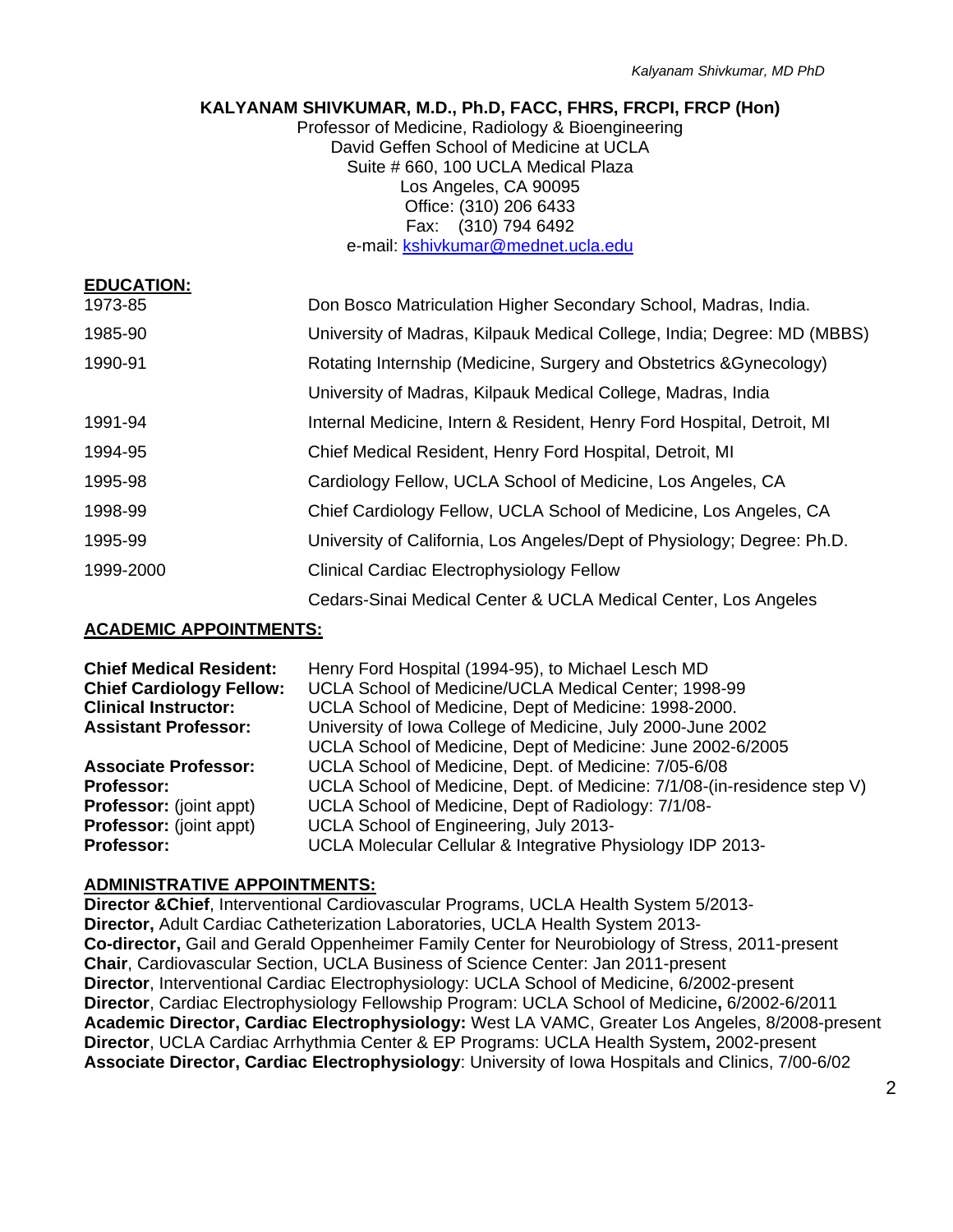# **NATIONAL COMMITTEES & EDITORIAL BOARDS:**

*Section Editor: Heart Rhythm: Official Journal of the Heart Rhythm Society, USA (2015-present) Associate Editor (Arrhythmias): Trends in Cardiovascular Medicine (2014- )*

*Editorial Board Member*: *Journal of the American College of Cardiology* (2014-), *Heart Rhythm*: Official Journal of the Heart Rhythm Society, USA (2005-2015)

*Guest Editor: Heart Rhythm: Official Journal of the Heart Rhythm Society*, USA (2012) *Editorial Board Member*: *Pacing and Clinical Electrophysiology*: Official Journal of the International Cardiac Pacing and Electrophysiology Society, USA (2006-present)

*NIH-Center for Scientific Review*: Electrical Signaling, Ion Transport and Arrhythmias (ESTA) Study Section: 2004-present (temporary member)

*NIH-Center for Scientific Review:* Special Emphasis Panel member: Jan 2008

*NIH-Center for Scientific Review:* Special Emphasis Panel member, NIH-BRP Grant: June 2008

*NIH-Center for Scientific Review:* ad-hoc reviewer, NIH-SBIR/STTP Grants: November 2008

*NIH-Center for Scientific Review:* Special Emphasis Panel member, NIH-ESTA Grants: April 2009 Cardiovascular Study Section: VA MERIT Awards: ad hoc panel member: June 2009

*NIH-Center for Scientific Review:* ad-hoc reviewer, NIH-SBIR/STTP Grants: July 2009

*NIH-Center for Scientific Review:* 2010: Ruth L. Kirschstein National Research Service Awards (NRSA) for Individual Postdoctoral Fellows (Parent F32)

*NIH-Center for Scientific Review:* Charter Member: Electrical Signaling, Ion Transport and Arrhythmias (ESTA) July 2010- June 2014.

*NIH-Center for Scientific Review:* DP-2 Editorial Panel Member: April 2014 & April 2015

*NIH-Center for Scientific Review:* ad hoc member CICS: October 2015

*NIH-Center for Scientific Review:* NIH Director's Pioneer Award **(**DP-1) Stage 2 Reviewer-Interview Panel Member: April 2016

Member: Fellowship Subcommittee, Heart Rhythm Society (2004-2008)

Member: Heart Rhythm Journal Subcommittee: Heart Rhythm Society (2012-2013)

Member, Cardiac Task Force: American Academy of Sleep Medicine: (2005-2006)

*Heart Rhythm Society*: Ambassador to India: 2013-present

*Heart Rhythm Society*: Journal subcommittee 2012-present

International Society for **Executive Committee Member** (2015-2017), North American Representative **Autonomic Neuroscience Chair for ISAN 2019: USA** 

 $\boldsymbol{\varpi}$ v <sub>established 1995</sub><br>www.autonomicneuroscience.info

# **HONORS / AWARDS & GRANTS:**

*Honors:*  **American Society of Clinical Investigation (ASCI)-elected 2015** 

THE AMERICAN SOCIETY FOR CLINICAL INVESTIGATION

**ASCI-Institutional Representative-University of California, Los Angeles (2015-present) FRCPI-Fellow of the Royal College of Physicians of Ireland (***by courtesy- elected 2015***) FRCP- Fellow of the Royal College of Physicians (UK)- (***honorary fellow- elected 2016)*



## *Grants:*

**OT2TR001984-01: Comprehensive Structural and Functional Mapping of the Mammalian Cardiac Nervous System** 

Stimulating Peripheral Activity to Relieve Conditions (SPARC): Comprehensive Functional Mapping of Neuroanatomy and Neurobiology of Organs (OT2) **Role: PD/PI:** UCLA, Caltech, Harvard, UCI, UNMC, OHSU & Oxford University. Project dates: (10/1/2016-9/30/2019): (total \$ 8,600,000). *NIH- Common Fund. https://projectreporter.nih.gov/project\_description.cfm?projectnumber=1OT2OD023848-01*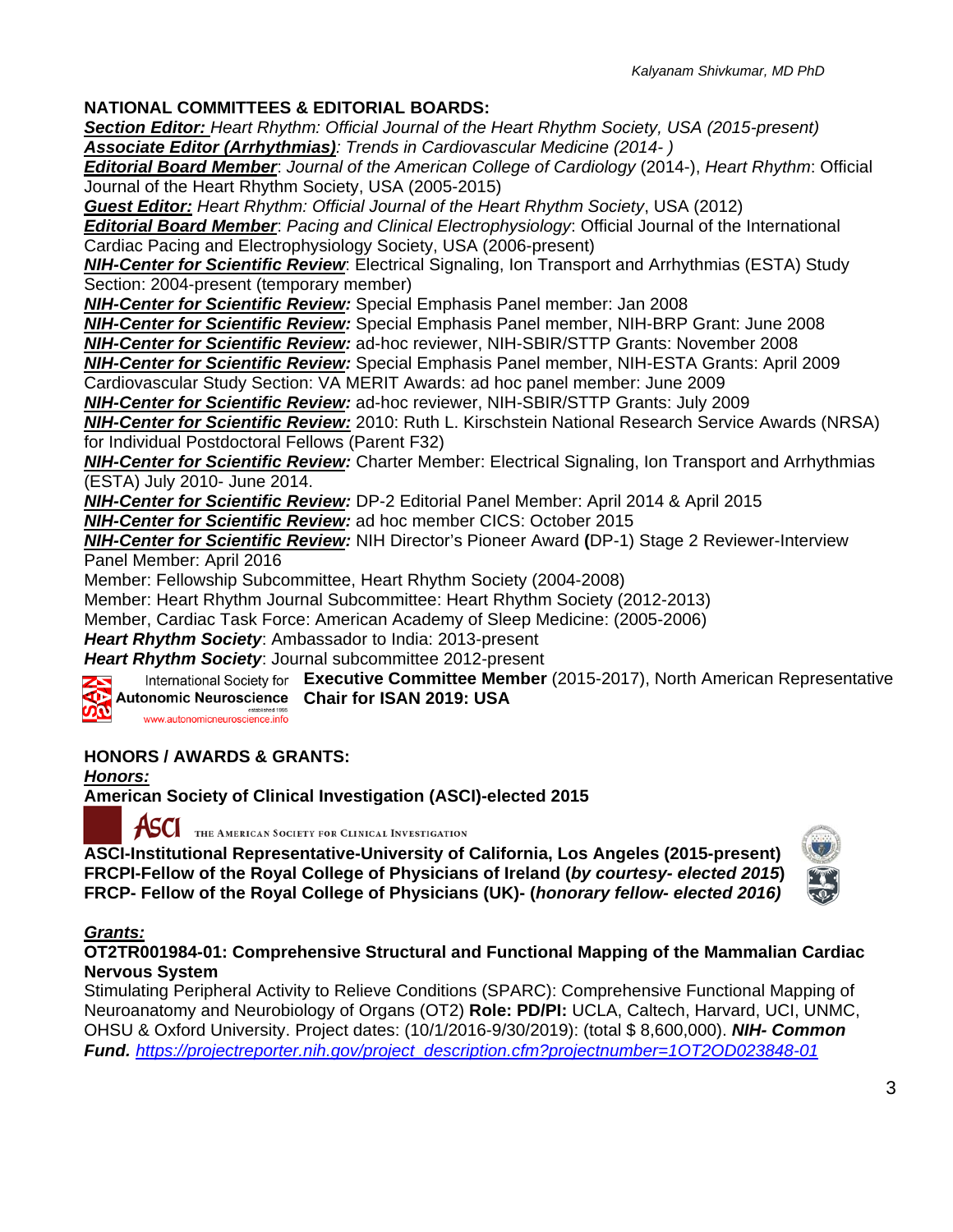**R01 (HL084261) Electrophysiological Effects of Neural Remodeling of the Ventricles Role: PI:** Project Dates: 4/1/2006-12/31/2017 (Total \$ 1,931,250)**.** *NIH: National Heart Lung and Blood Institute.* (Total \$ 3,862,500)

**R01 (HL117740-01): Percutaneous HIFU ablation with multimodal image guidance: NIH-***National Heart Lung and Blood Institute.* Role: PI of MPI grant. (Total \$3,766,322) Funded period 2013-2017

**U18 EB021799** 09/30/2015 – 07/31/2017 **NIH**  PI: Ardell JL (PD/PI) *Distributed electrode system for high-fidelity cardio-neural mapping*  **Role: PI (MPI Grant) 1K08 HL125730-01** 10/01/2014 - 09/30/2019 PI: Olujimi A. Ajijola, MD, PhD *Anti-Arrhythmic Mechanisms of Bilateral Cardiac Sympathetic Decentralization*  **Role: Sponsoring mentor**  Glaxo-Smith-Klein 09/01/2014 - 08/31/2015 PI: Jeffery L. Ardell, PhD *Peripheral neuromodulation for the treatment of heart failure and arrhythmias*  **Role: Co-PI 1F31 HL127974-01** 04/01/2015 - 03/31/2018

**NIH/NHLBI**  PI: Pradeep S. Rajendran, BS *Myocardial infarction alters information processing within the intrinsic cardiac nervous system*  **Role: Sponsoring mentor** 

*Pending:* 

**1R01HL124971-01 (MPI):** *Spinal Neuraxial Modulation of Ventricular Excitability-Mechanism & Therapeutics* 

#### **Completed:**

**R01 (HL067647-06A1): High Frequency Ultrasound Arrays for Cardiac Imaging: NIH- Bioengineering Research Partnership Grant.** *NIH: National Heart Lung and Blood Institute* Role: Project Director (UCLA): Project dates 7/1/2008-6/30/2013 (Total: \$ 1,100,000)

**American Heart Association: 11FTF7550004** : *2011-2016* **(PI Vaseghi,** *sponsoring mentor: Shivkumar***)**: Autonomic regulation of infarct borderzones and the pathogenesis of sudden cardiac death.

**R01HL087773-01A1: NIH / University of Auckland: The Cardiac Atlas Project: Establishment of a Cardiac MRI Database.** Project Dates: 7/01/07 – 06/30/2010 (total \$ 372,000) Role: Co-Investigator (mentor)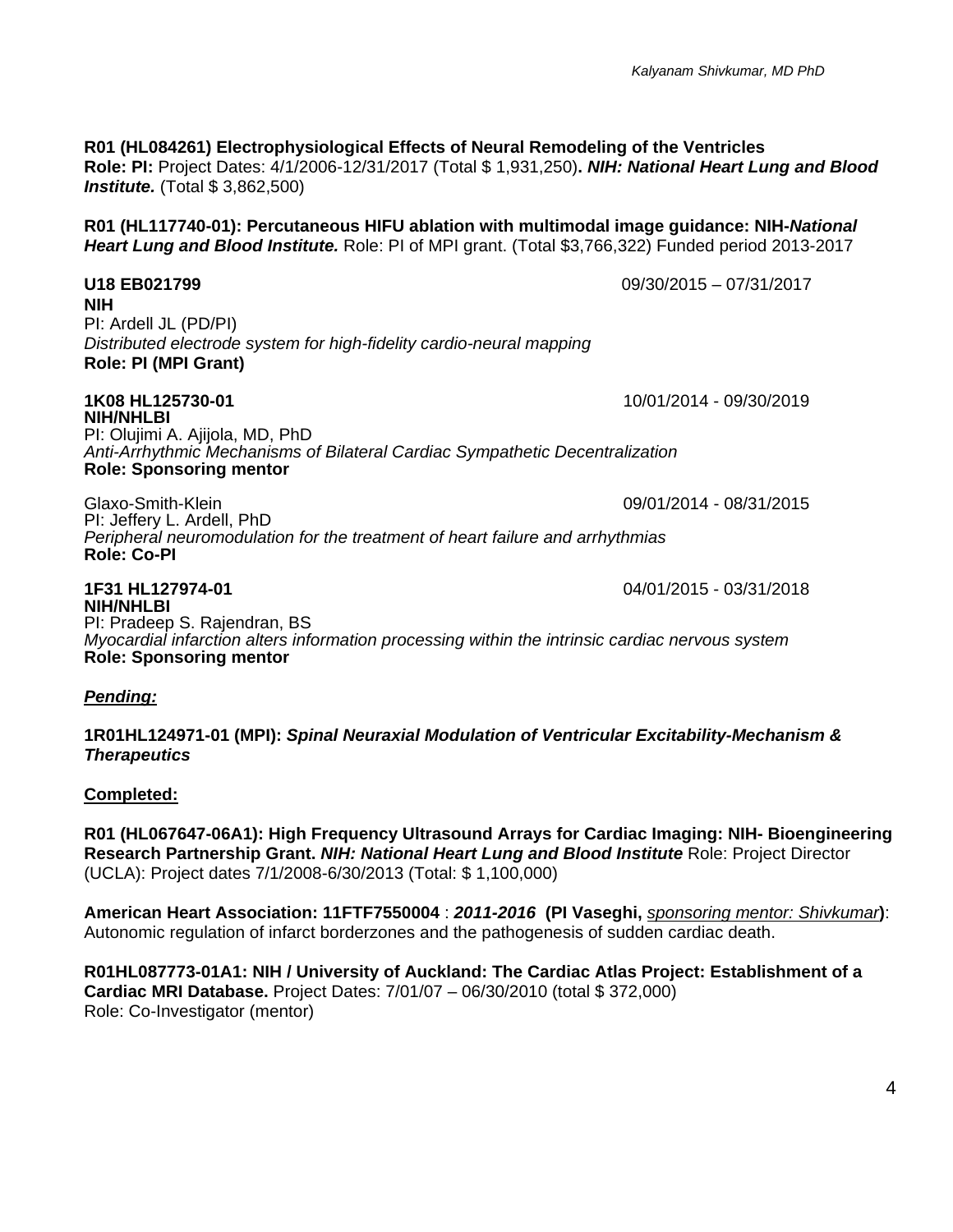**Doris Duke Clinical Scientist Development Award: '***The Role of Cardiac Restitution in the Genesis of VT and VF in Humans*' (study of trans-myocardial differences in restitution characteristics). Principal Investigator: K. Shivkumar, MD PhD. (2001-2004): [\$300,000 in direct costs]. *The Doris Duke Charitable Foundation***,** *Web:* http://www.ddcf.org/print.aspx?pageid=1534&epslanguage=en

**National Scientist Development Award:** *American Heart Association (National Center):* Jan 2004-Dec 2007: *Electrophysiological Characterization of Heterogeneity in Human Atria and Thoracic Veins.*  (\$260,000)

## **Fellow: American College of Cardiology**

## **Fellow: Heart Rhythm Society**

#### *Teaching Awards:*

**Melvin L. Marcus Young Investigator Award**: American Heart Association, **Finalist** 1997. (Awarded by the Council on Circulation of the AHA). *[Ref: Circ 1997;vol 96;pg I-J; Abst 98]* **Outstanding Teacher Award**: Dept. of Medicine, UCLA School of Medicine: *Winner* 1997-98# **Outstanding Teacher Award**: Dept. of Medicine, UCLA School of Medicine: *Winner* 1996-97# **Outstanding Teacher Award**: Dept. of Medicine, UCLA School of Medicine: *Nomination* 1995-96# #Awarded by the UCLA, Internal Medicine Residency Program. **Outstanding Teacher Award:** Division of Cardiology, David Geffen School of Medicine at UCLA. *Winner* 2003\* (\*Awarded by the UCLA Cardiology Fellowship Program) **Outstanding Teacher Award:** Division of Cardiology, David Geffen School of Medicine at UCLA. *Winner* 2006\* (\*Awarded by the UCLA Cardiology Fellowship Program)

## *Postgraduate Training:*

**Outstanding Resident Award 1995**: Henry Ford Medical Association.

**American College of Physicians: 1995 National Award**: Best Research Presentation (Associates) **Trainee Investigator Award/Clinical Research Meeting, 1994 & 1995**: by AAP, ASCI & AFCR. **Intern of the Year 1991-1992**, Department of Internal Medicine Recognition Award: Henry Ford Hospital. **American College of Physicians**, 15th Regional Meeting; Best Case Presentation, June 1993 **American College of Physicians**, 16th Regional Meeting: Best Research Presentation, May 1994.

## *Medical School:*

Shri Jaigopal Garodia Aggarwal Gold Medal in **Rheumatology**, 1989-1990 Dr. S. Sambandam Endowment Fund Gold Medal in **Medicine**, 1989 Certificate of Honor in **Surgery**, 1989 Certificate of Honor in **Forensic Medicine** 1990 Gold Medal in **Microbiology**, 1988-1989 Certificate of Honor in **Physiology**, 1986 Gold Medal in **Pharmacology**, 1986-1987

# **BOARD CERTIFICATION:**

American Board of Internal Medicine: **Internal Medicine**, Certified 1994-2004 American Board of Internal Medicine: **Cardiovascular Disease**, Certified 1999, recertified 2009 American Board of Internal Medicine: **Clinical Cardiac Electrophysiology**, Certified 2000, recertified 2009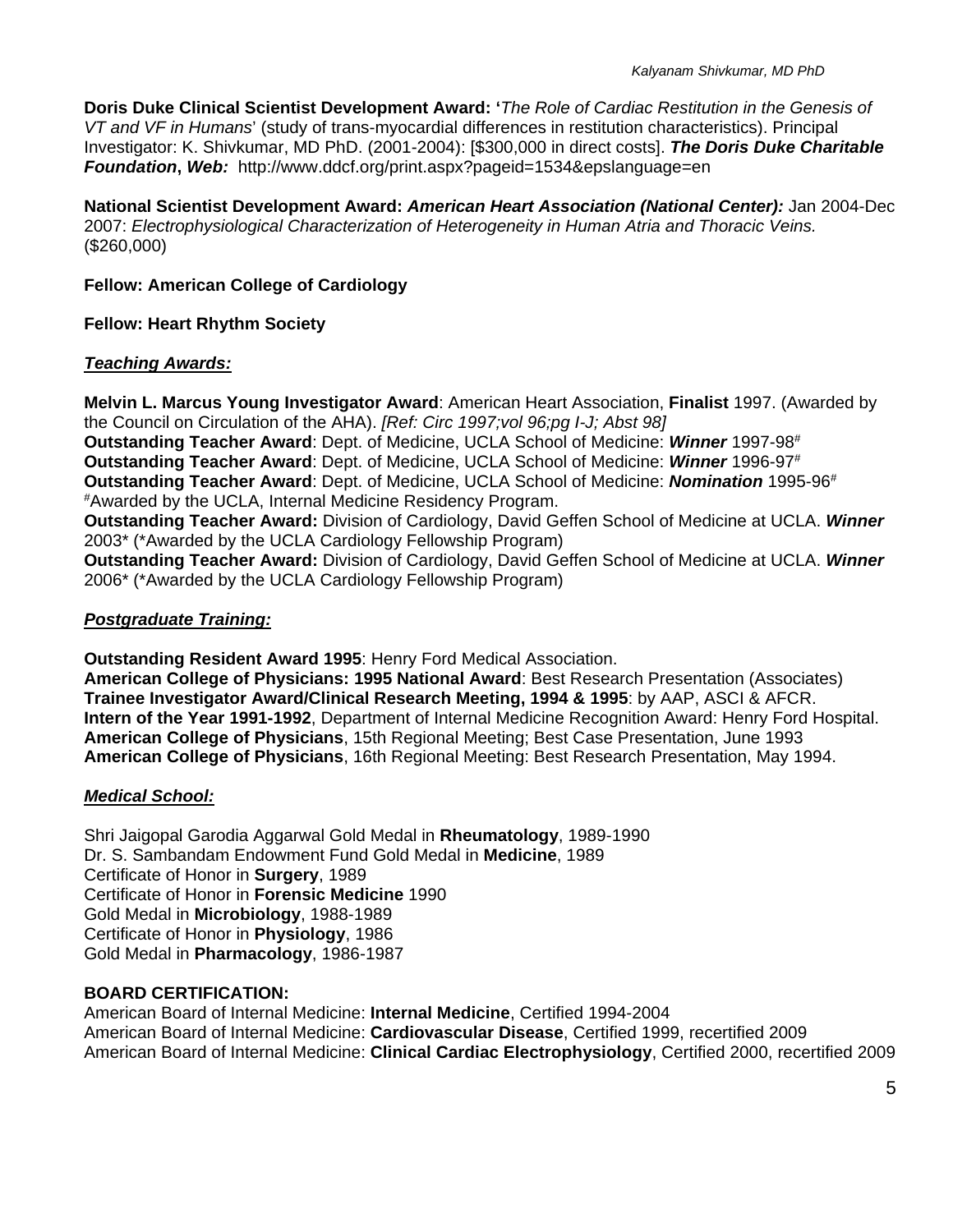# **LICENSURE**

Permanent License, Tamilnadu Medical Council: 8<sup>th</sup> February, 1991: Reg no: 48503 (Medical Council of India Certificate of Good Standing no: 22190) Permanent License, State of Michigan: #4301058705/1993-97 Permanent License, State of California: #A 054053/1995-present Permanent License, State of Iowa: #33627, 2000-2004

#### **COMMITTEES:**

American College of Physicians: Associates Meeting, Michigan: Scientific Program Committee. 1995 Cardiopulmonary Resuscitation Committee: Henry Ford Hospital. 1994-95. DNR Committee: Henry Ford Hospital. 1994-95 Resident Research Committee: Dept. of Medicine, Henry Ford Hospital 1994-95 Residency Selection Committee: Dept. of Medicine, Henry Ford Hospital 1994-95 Quality Improvement Team: Dept. of Medicine, Henry Ford Hospital 1994-95 Representative: Library Committee, University of California Los Angeles 1995-96 CCU Advisory Committee: Division of Cardiology, UCLA Medical Center 1995-2000 Acute Care Committee: UCLA Medical Center 19962-2000; 2002-2008 UCLA Cardiology Curriculum Committee: UCLA School of Medicine 1998-99 UCLA Cardiology Clinical Guidelines Committee: UCLA School of Medicine 1998-99 UCLA Cardiology Fellowship Executive Committee: UCLA School of Medicne. 2002- UCLA Code Blue, M&M committee: UCLA School of Medicine. 2002-2008 Chair, EP Faculty Search Committee, UCLA School of Medicine 2002-2003 Chair: UCLA Cardiac Electrophysiology Morbidity and Mortality Committee; 2002-present Member: UCLA Cardiac Surgery Chief Search Committee: 2005 UCLA School of Medicine: Research Task Force: Jan-April, 2013 UCLA School of Medicine: Thematic Research Task Force for Cardiovascular Research: July 2013- *Heart Rhythm Society*- Ambassador, Research Sub Committee, Vice Chair Research Committee

## **GRANTS:**

**-Student Grant; ICMR (Indian Council for Medical Research): 1986** 'Electrocardiographic changes in the first few hours after birth in normal neonates'.

**-American Heart Association Postdoctoral Fellowship (Greater Los Angeles Affiliate):1997-1999** 'Modulation of the K-ATP Channel by Protein Kinase C and Adenosine': (\$56,200)

**-SCOR Grant in Sudden Cardiac Death**, NIH 1995-2000 (*Co-investigator Project 4*: Regulation of Cellular K Balance): SCOR Director: James N. Weiss, M.D.

**-Doris Duke Clinical Scientist Development Award:** The Doris Duke Foundation; 2001-2006 (\$300,000 in direct costs)

**-National Scientist Development Award:** *American Heart Association (National Center):* Jan 2004- Dec 2007: *Electrophysiological Characterization of Heterogeneity in Human Atria and Thoracic Veins.*  (\$260,000)

## **R01 (HL084261) Electrophysiological Effects of Neural Remodeling of the Ventricles**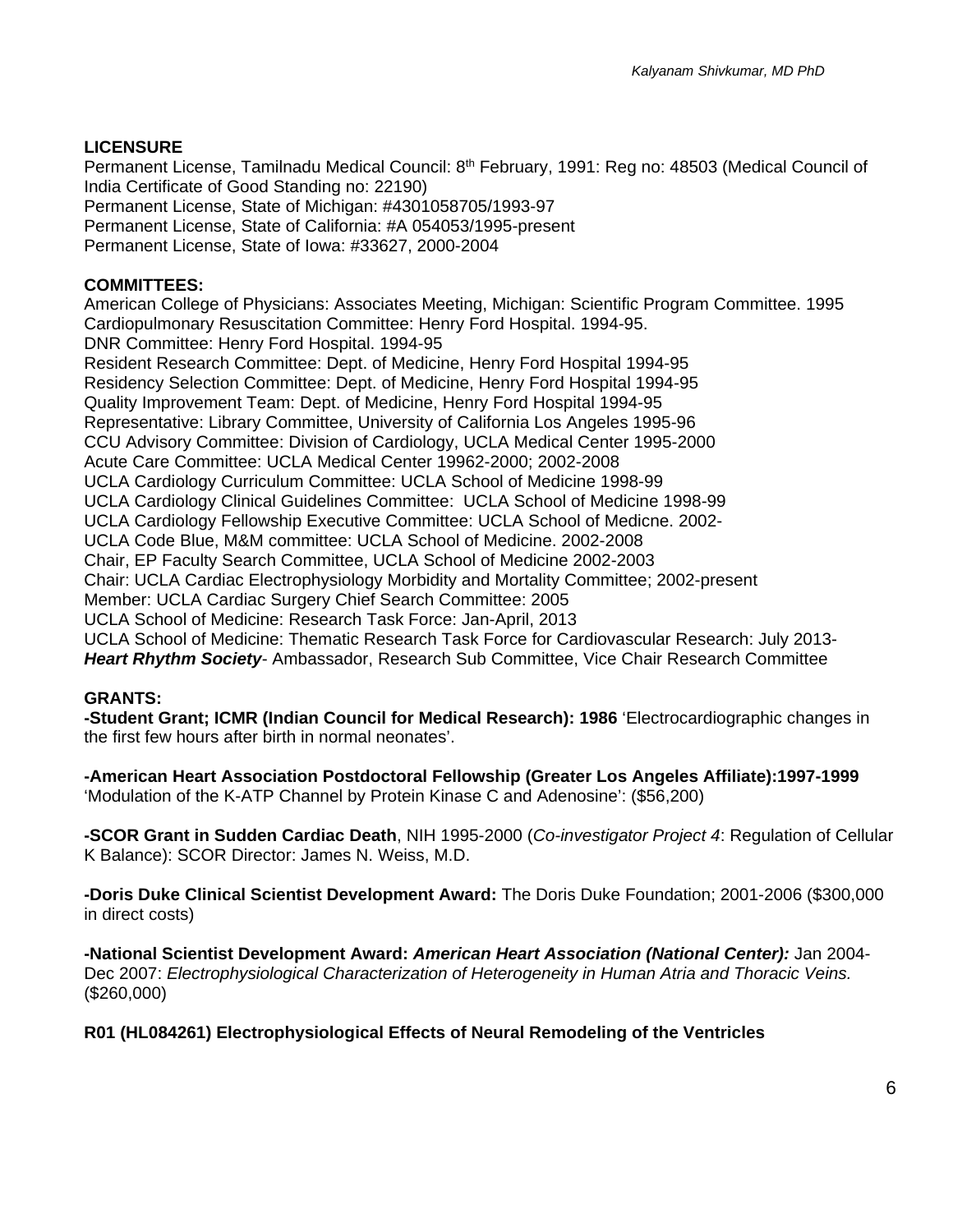Role: PI: Project Dates: 4/1/2006-3/31/2013 (Total \$ 1,931,250)**.** *NIH: National Heart Lung and Blood Institute. Competitive renewal expected start date* 4/1/2013-3/31/2018 (Total \$ 1,931,250) (peer review completed 7/2/2012: priority score 13, Percentile 2.0)

**-NIH R01 (HL067647-06A1): High Frequency Ultrasound Arrays for Cardiac Imaging: NIH-Bioengineering Research Partnership Grant.** *NIH: National Heart Lung and Blood Institute* Role: Project Director (UCLA): Project dates 7/1/2008-6/30/2013

**-R01HL087773-01A1: NIH / University of Auckland :The Cardiac Atlas Project: Establishment of a Cardiac MRI Database.** Project Dates: 7/01/07 – 06/30/2010 (total \$ 372,000) Role: Co-Investigator

## **MULTICENTER TRIALS/CLINICAL RESEARCH:**

Executive Committee Member & Steering Committee: DETERMINE Trial: 2005-2008 Steering Committee Member: RISK Study 2005-2009 Principal Investigator (UCLA): RHYTHM-ICD Trial: Sponsored by St Jude Medical Corporation Principal Investigator (Univ of Iowa)*:* Atrial Flutter Ablation: Navistar 8 mm catheter/Stockert Generator Study. Biosense-Webster, Johnson & Johnson Principal Investigator: (UCLA) CryoCor: Atrial Flutter Ablation Study. (Cryocor, San Diego, CA) Principal Investigator (UCLA): FOCUS-AF: Prorhythm Corporation: HIFU ablation for PAF. Principal Investigator (UCLA): TTOP-AF: Ablation Frontiers: RF ablation for persistent AF

## **SCIENTIFIC ACTIVITIES:**

**Journal Peer Review**: *Nature (2014-present) Nature Biomedical Engineering (2016-) Science-Translational Research 2012-present Circulation (1999-present) Circulation Research (1998-present) Journal of the American College of Cardiology (1997-present) Arteriosclerosis Thrombosis and Vascular Biology (1997) American Journal of Physiology: Heart and Circulatory Physiology (1998-present) Journal of Cardiovascular Pharmacology & Experimental Therapeutics (1998-present) Anesthesiology (2000) Journal of Cardiovascular Electrophysiology (2000-present) Cardiovascular Research (2001-present) Pacing and Clinical Electrophysiology (2001-present) Heart Rhythm (2004-present), editorial board member Journal of Electrocardiology (2002-present) Journal of Cardiac Failure (2004-present) New England Journal of Medicine (2008-present) American College of Cardiology (Annual Scientific Sessions) American Heart Association (Annual Scientific Sessions) Heart Rhythm Society (Annual Scientific Sessions)* 

#### **Steering Committees:**

*EnligHTNment Trial: Global study of Renal Denervation Sponsor St Jude Medical .2013* 

**Grant Peer Review:**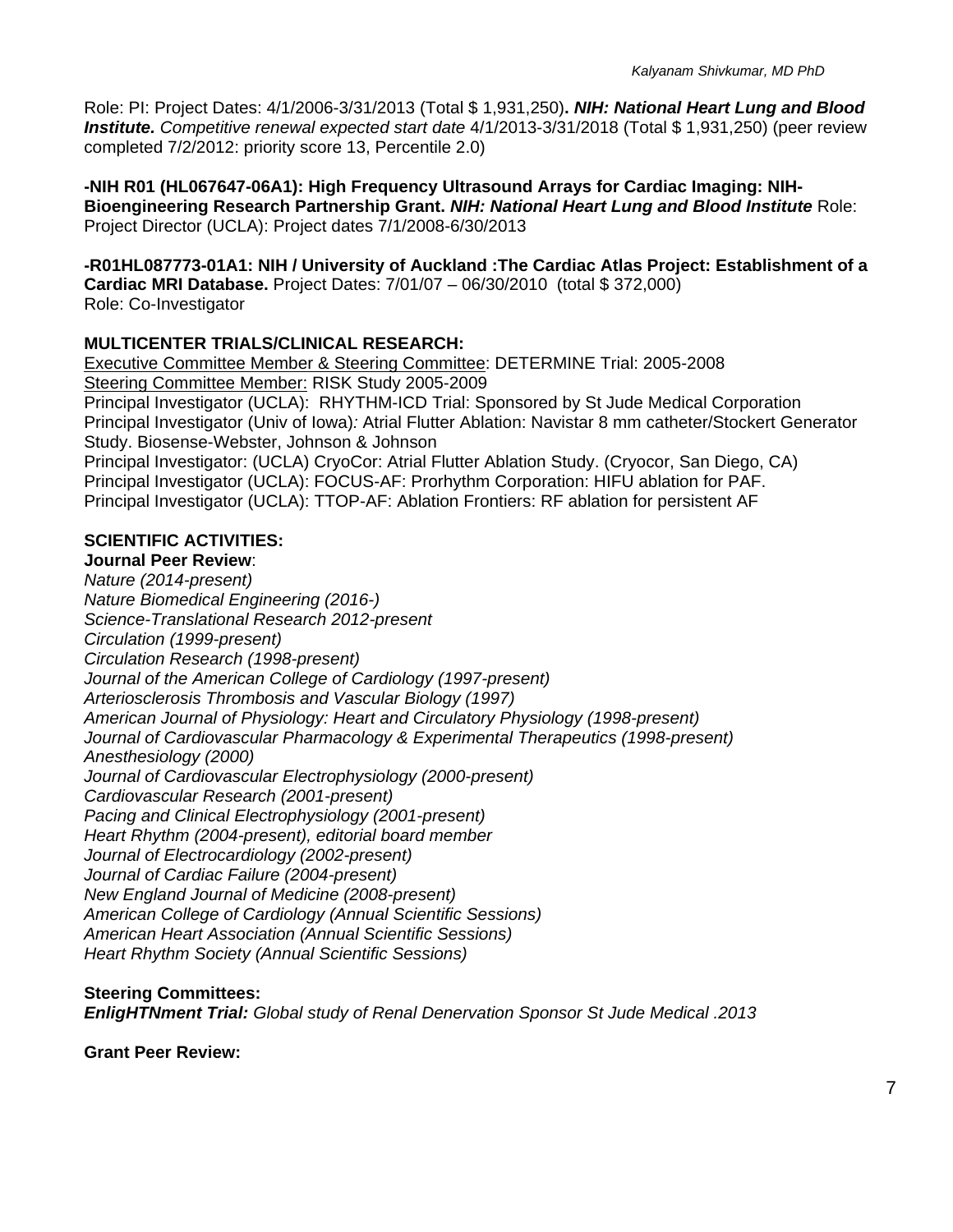University of Nebraska; 1998: The NRI (Nebraska Research Initiative, University of Nebraska campuses) Canadian Institute of Science and Research 2001 Reynolds Research Center: Peer Review Committee: 2003 (American Heart Association)

National Institutes of Health: ESTA (Electrical Signaling, Ion Transport and Arrhythmias) Study Section: 2004, 2006

#### **Abstract Grading:**

Abstracts for the 61st Annual International Scientific Assembly of the ACCP 1995, New York Abstracts for the 63rd Annual International Scientific Assembly of the ACCP 1997, New Orleans Abstracts for the 64th Annual International Scientific Assembly of the ACCP 1998 Abstracts for the 65th Annual International Scientific Assembly of the ACCP 1999 Abstracts for the American College of Cardiology 2004-2013 Abstracts for the American College of Cardiology 2005 Abstracts for the American College of Cardiology 2006 Abstracts for the American College of Cardiology 2007 Abstracts for the American College of Cardiology 2009 Abstracts for the American College of Cardiology 2010 Abstracts for the American College of Cardiology 2011 Abstracts for the American College of Cardiology 2012 Abstracts for the American College of Cardiology 2013 Abstracts for the Heart Rhythm Society Annual Meeting 2007 Abstracts for the Heart Rhythm Society Annual Meeting 2008 Abstracts for the Heart Rhythm Society Annual Meeting 2009 Abstracts for the Heart Rhythm Society Annual Meeting 2010 Abstracts for the Heart Rhythm Society Annual Meeting 2011 Abstracts for the Heart Rhythm Society Annual Meeting 2012 Abstracts for the Heart Rhythm Society Annual Meeting 2013 Abstracts for the Cardiac Electrophysiology Society 2013

## **National Committees:**

Member (Cardiac Electrophysiology): Expert Panel: American Academy of Sleep Medicine: 2007 Member: Heart Rhythm Society Fellowship Subcommittee: 2005-present

#### **MEMBERSHIPS:**

American College of Cardiology (Fellow): 2004-present American Medical Association 1994-1999 American College of Physicians (Member 1991-1995) American College of Chest Physicians (member 1992-1995) American Heart Association: Basic Science Council: 1994-present American Heart Association: Clinical Cardiology Council & Lännec Society (AHA) Osler Club (Henry Ford Hospital) 1991-95 North American Society of Pacing and Electrophysiology/Heart Rhythm Society; 2002-present

## **BIOMEDICAL INNOVATION AND ENTREPRENUERSHIP:**

# **PATENTS:**

*Methods For Gated Or Pulsed Application Of Radiofrequency Current In The Treatment Of Cardiac Disorders*: WO 2006/050059 A2: (Co-inventor)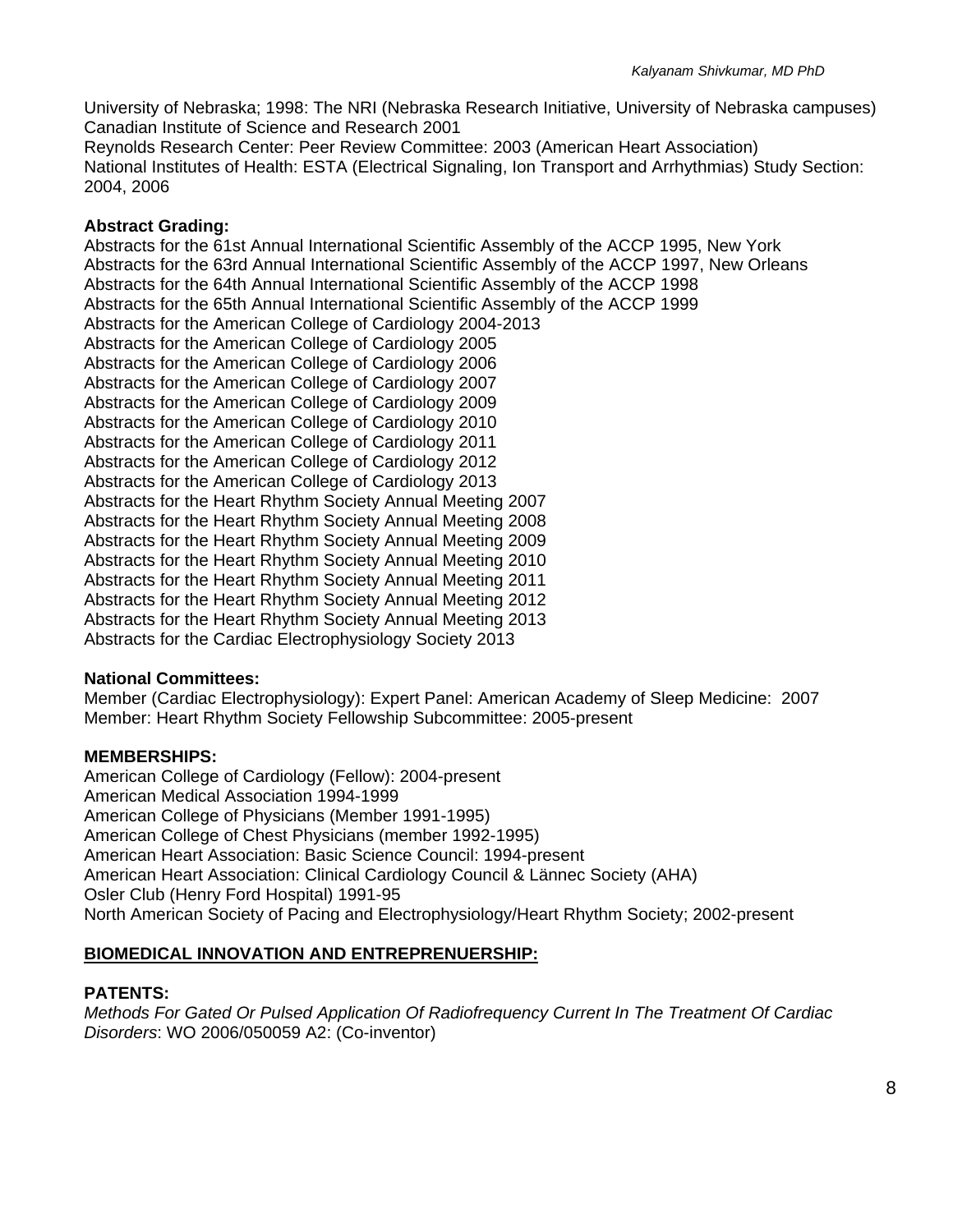*Defibrillation shock strength determination technology*: US Pat. 6675042 (Co-inventor)

*Endovascular Catheter Air-Block*: Claiming priority to US 60/763604, filed Jan 2006: WO 2007/089309 A2: (Lead Inventor). US patent no: 8,419,685 Issued April 16, 2013

*Method to protect the esophagus and other mediastinal structures during cardiac and thoracic interventions*  USPTO Application #: 2009032651 (Lead Inventor)

## **SCIENTIFIC COMPANIES:**

*EP Dynamics Inc*: founded 2007, Cardiac Access Systems: *co-founder, board member*. Two FDA approvals and devices in market as of Q1 2014

*Epic Medical Inc*: founded 2009, Technology for epicardial interventions, *co-founder and board member*

# **Corporate Board Membership:**

Bio-Sig Technologies: Corporate board member: 2012-2014

**UCLA Course (course co-chair):** Advancing Bioengineering Innovations (ABI): Course no 233A and 233B. UCLA 2012. Oversight of http://www.research.ucla.edu/tech/bsc\_fellowship.pdf. This course aims to develop new medical technology solutions that solve unmet clinical needs. It is aimed to teach students a framework for innovation and product development that can be applied to any industry. Course open to UCLA students in the Schools of Medicine, Engineering, Law and Business.

# **LECTURES/TALKS:**

**1. Scripps Clinic Symposium: 4th Annual Percutaneous Catheter Ablation of Atrial Fibrillation**. San Diego, CA. Aug. 2013. (AF-By the guidelines and the Future)

**2. Japanese Heart Rhythm Society 2013.** Japan: 'Advances in Catheter Ablation'. July 2013.

**3. ISHR (international Society of Heart Research) World Congress**. July 2013: "Cardiac Autonomics"

**4. Heart Rhythm 2013** – Denver, CO. May 2013: multiple lectures: [Neural Remodeling and Cardiac Arrhythmias, ICD Shocks: Drugs or Ablation, Renal Denervation]

**5. St. Lukes Episcopal Hospital (Texas Heart Institute) Grand Rounds:** "Epicardial VT Ablation". May 2013.

**6. Royal College of Physicians (Ireland):** "Advances in Catheter Ablation", Dublin, Ireland. April 2013.

**7. The Fifth Ventricular Arrhythmia Symposium of China:** "Current Situation and Prospects of VT treatment in the USA and Asia" China. March 2013. Nanjing

**8. 13th Annual New Frontiers in Heart Failure Therapy (NY):** "Autonomic Modulation of Heart Failure: A New Frontier?" New York, NY. Jan. 2013.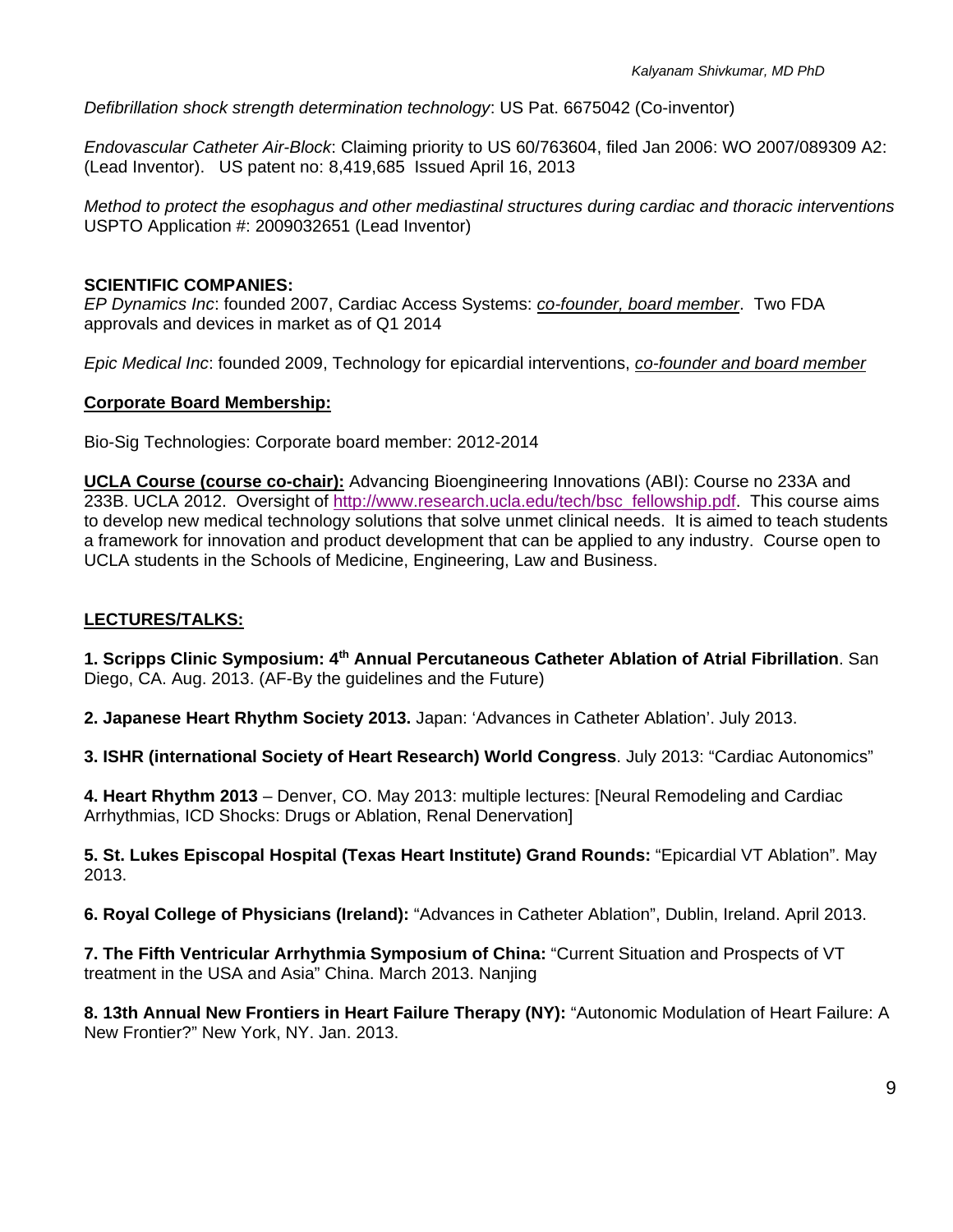**9. Boston Scientific-The Senior EP Fellows Course:** "Practical Anatomy for the Electrophysiologist". Feb. 2012, Chicago

**10. Texas EP Live Symposium:** 'VT Ablation' March 2012.

**11. Texas EP Live Symposium:** "Presidential Debates Recurrent VT in Patients with ICD's – Do We Wait Too Long to Ablate?" March 2012.

**12. Medintelligence (CME)**. San Diego, CA. March 2012. 'Catheter Ablation of VT'

**13. 3rd Annual Symposium on Interventional Pericardiology** - Boston, MA Cleveland Clinic - Center for Continuing Education, May 2012.

**14. Innovations in VT** - , Heart Rhythm Society satellite symposium. MediaSphere Medical, LLC. May 2012.

**15. Heart Rhythm 2012** - Boston, MA. May 2012: multiple talks

**16. Cardiology Grand Rounds-UCSF:** "Autonomic regulation of VT: from pathophysiology to therapeutics." San Fransisco, CA. Dec. 2012.

**17. 3rd Euro VT/VF Meeting 2011:** "MRI based late enhancement". Berlin, Germany, Nov. 2011

**18**. **NYU Langone Medical Center:** "Advanced Concepts in Electrophysiology (ACE) Session. New York, Nov. 2011

**19. 2nd Annual Contemporary, Challenging, and Controversial Issues in Electrophysiology VT Symposium**: "Philadelphia Comprehensive Management of FrequentVT or Storm: What's in the Tool Box?" Philadelphia, Nov. 2011.

**20. VeniceArrhythmias2011:** "Anatomy of the Heart for Electrophysiologists The Ventricels: Normal and Abnormal Anatomy; New Tech. and App. In Catheter Ablation; Young Corner Controversies 2nd GEN. or EP/senior Doctors". Venice, Italy, Oct. 2011.

**21. The California Heart Rhythm Symposium (UCSF):** Epicardial VT Ablation. Sept. 2011.

**22. 4th Asia Pacific Heart Rhythm Society, Fukuoka Japan:** Ablation of CAD-VT and ARVC-VT; Hybrid Ablation Therapy Current Status and fut. Devel. Sept. 2011.

**23. 3rd Annual Percutaneous Catheter Ablation of Atrial Fibrillation**: How to Incorporate this Therapeutic Option into Your Practice. San Diego, CA. Aug. 2011.

**24. Kansas City Heart Rhythm:** "Management of VT Storm in 2011: Global Perspective to Improved Patient Outcomes. August 2011.

**25. Heart Rhythm Society:** San Fransisco. May 2011.

**26. Cleveland Clinic:** Presenter. Ohio, May 2011.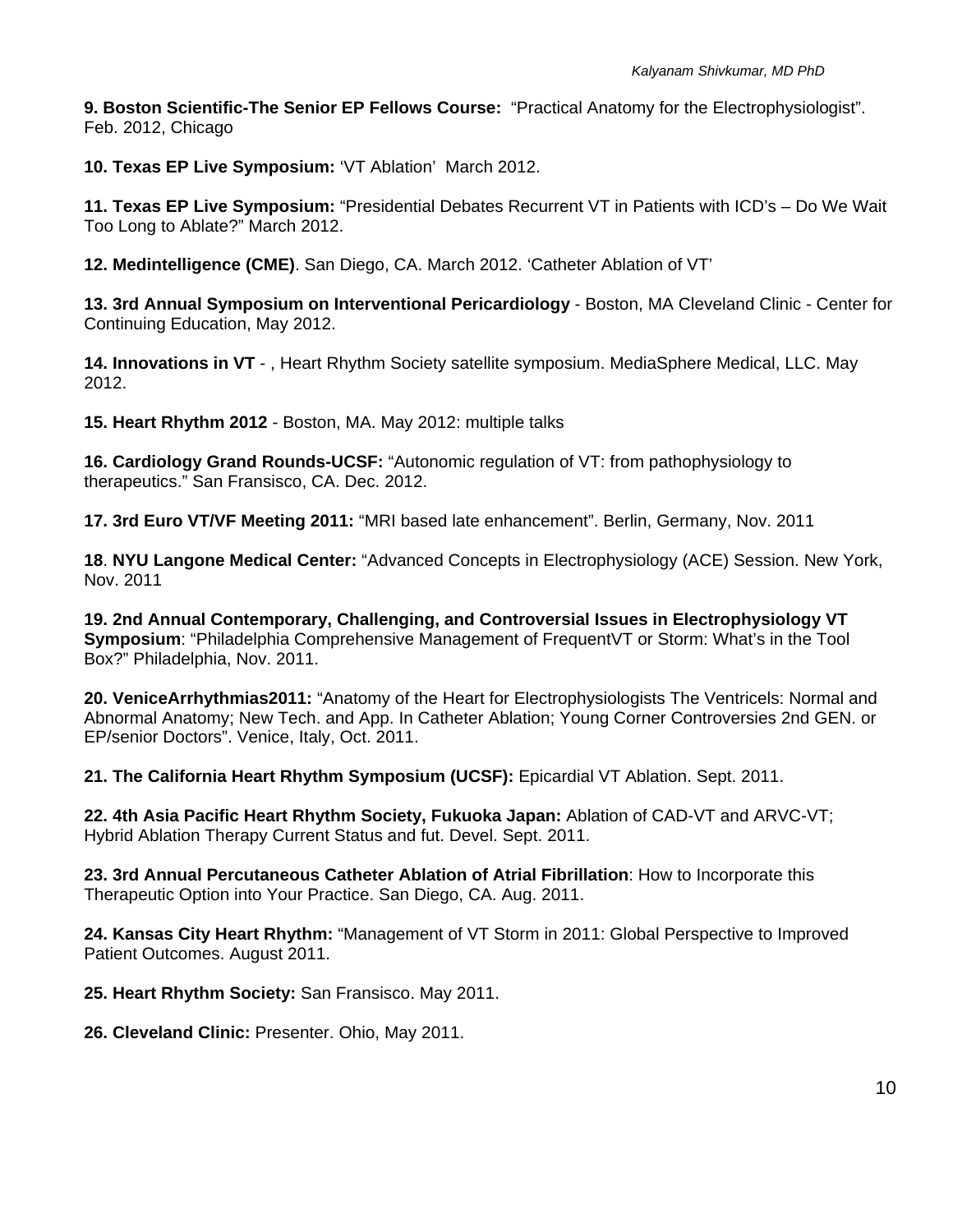**27. American College of Cardiology:** Keynote Speaker. New Orleans, April 2011.

**28. St. Jude Research Lyceum Series:** Keynote speaker. Minn., March 2011.

**29. Boston AF:** Satellite symposium speaker. Boston, Jan. 2011.

**30. Cardiostim, Nice 2010 France**: **Entrainment:** '*Reentry in the Atrium'.* June 17, 2010

**31. Cardiostim, Nice 2010 France**: *Approaches to Limit Adverse Effect of Catheter Ablation in AF.* June 16, 2010

**32. UCLA Department of Surgery Grand Rounds:** *"The future of CV interventions*". May 2010

**33. Heart Rhythm Society:** Mapping and Ablation of Variant Accessory Pathways. April 2010

**34. First Interventional Pericardiology Summit (Cleveland Clinic):** *Future Epicardial Interventions*. March 2010

**35. National Fellows Symposium: Denver Tech Center.** *Arrhythmias and Congenital Heart Disease.* Feb. 2010

**36. Sree Chitra Tirunal Institute of Medical Sciences and Technology:** Catheter Ablation of VT: Jan 2010.

**37. Arrhythmias in ACHD: TCPEPS 2010. Featured Speaker, Chennai India Jan 2010** 

**38. SRMC University, Chennai, India:** *Device Therapy In Adult Congenital heart disease.*Chennai, India. Sept. 2009

**39. SRMC University, Chennai, India: Biophysics of RFA and other Ablation Methods**.Chennai, India. Sept. 2009

**40. Chennai Symposium on Sudden Cardiac Death:** Keynote Speaker., Chennai, India. Sept. 2009

**41. Chennai EP Summit: 2009: Commemoration of the 25th Year of Sri Ramachandra Medical** Chennai, India. Sept.

**42. Electrophysiology Morning Conference:** *'Mechanisms of Arrhythmias in Humans: From Known tothe Unknown'***:** Hospital of the University of Pennsylvania, Philadelphia , PA. Aug 28th 2009.

**43. Electrophysiology Grand Rounds: '***Ventricular Tachycardia: Catheter Ablation and Beyond'***:**Hospital of the University of Pennsylvania, Philadelphia , PA. Aug 27th 2009.

**44. Fellows Symposium**: July 2009

**45: Clinical Applications and Beyond:** Co-Chair: Talk: *Epicardial Ablation: State of the Art*: June 12, 2009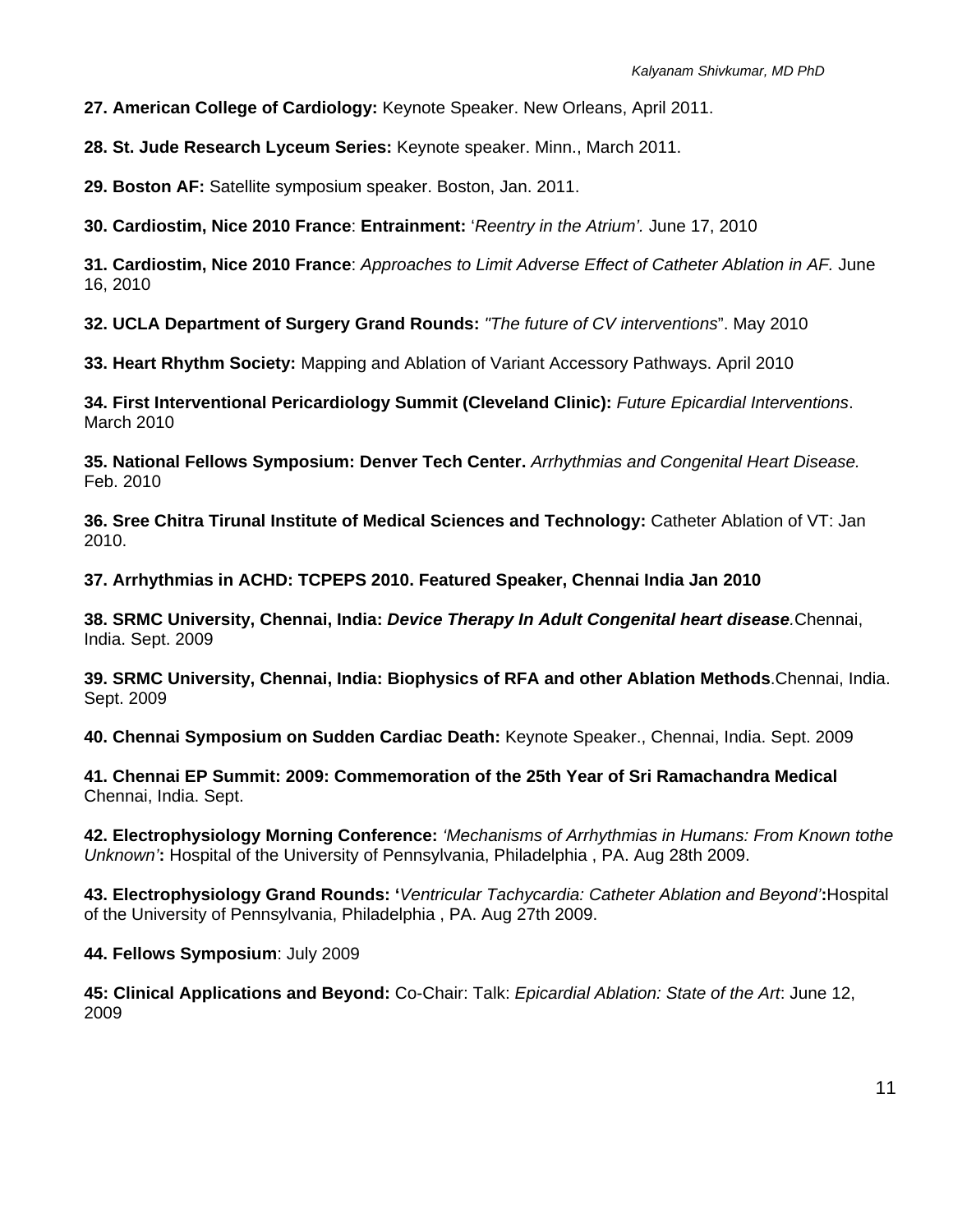**46: 4th Annual Frontiers in Biomedical Devices Conference: Keynote/Plenary Session Speaker:**'*New Advances in Cardiac Arrhythmia'*. Irvine, CA: June 9, 2009.

**47. Heart Rhythm Society:** *Translational Electrophysiology: From Learning to Burning - How BasicScience can Help VT Ablation*, May 15 2009

**48: Heart Rhythm Society: AF Summit***: Future of Integrated Imaging and Robotics for AF AblationGuidance*, May 14, 2009.

**49: 17th Annual Arrhythmia Management Symposium:** '*Cardiac Magnetic Resonance Imaging: Utility For Risk Assessment*: Cornell Club, New York City, NY May 2, 2009

**50: Grand Rounds: Sharp Memorial Hospital:** '*Management of VT'*: San Diego, CA March 27 2009.

**51: San Diego EP Society:** 'Catheter Ablation of VT State of the Art' .San Diego, CA: March 26, 2009

**52: Dallas AF Symposium:** *Ablation of AF: Understanding non-pharmacologic therapy of AF: What we know and its evolution of our strategies:* March 6, 2009.

**53. ISECON: '***Epicardial Ablation***;** Ahmedabad, India: Feb 2009

**54: ISECON: '***Complex Flutters'* Ahmedabad, India: Feb 2009

**55: Cardiology Grand Rounds: Hospital Henri Mondor**: 'Catheter Ablation of Ventricular Tachycardia':Paris,France, 2008

**56: 9th International Dead Sea Symposium**: Chair: YIA Symposium. Tel Aviv, Israel, 2008

**57: 9th International Dead Sea Symposium**: *Epicardial Ablation of AF* Tel Aviv, Israel, 2008

**58. 9th International Dead Symposium**: '*Epicardial Ablation of VT'* Tel Aviv, Israel, 2008

**59. National EP Fellows Course:** dir. John Miller MD: *Placement of Catheters: Transseptal & Epicardial.* Phoenix AZ. Dec, 2008

**60. National EP Fellows Course:** dir. John Miller MD: *Complex Flutter Ablation and Validation of Line of Block*. Phoenix, AZ. Dec.2008

**61. 2nd Annual Western Atrial Fibrillation Symposium, Univ of Utah:** '*Molecular Basis of Fractionated Electrograms'*. Park City, UT. Dec.2008

**62. 3rd Annual International VT/VF Symposium** (organized by U Penn and Massachusetts General Hospital); 'Effect of Autonomic Nervous System on SCD': Oct. 2008.

**63. University of Michigan: Department of Medicine Grand Rounds**: 'Ventricular Arrhythmias: Mechanistic Insights from Catheter Ablation'. April 24, 2008.

**64. VT Ablation-Techniques & Results**.: Seoul, Korea. Aug 2007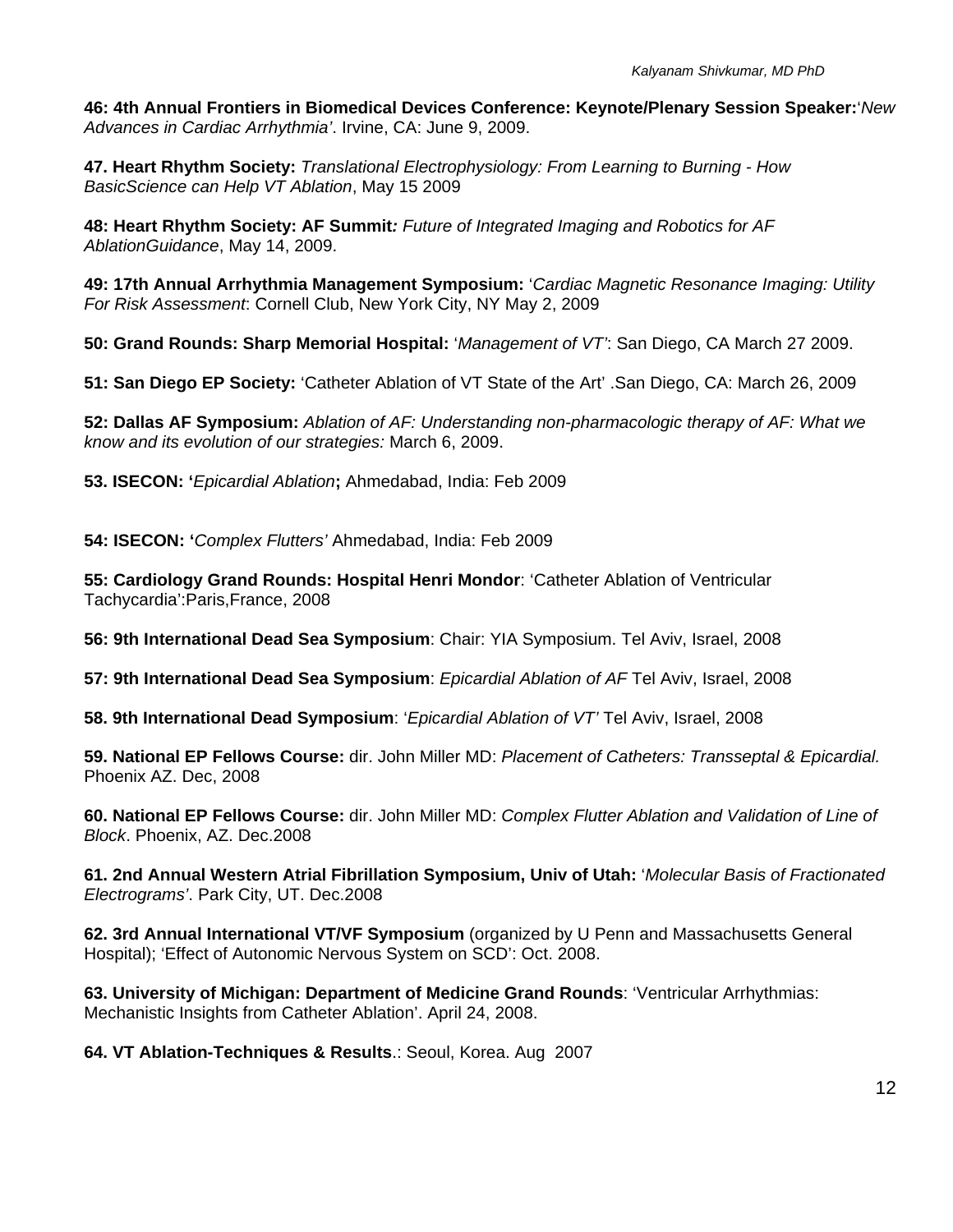**65. Ventricular Tachycardia:** Overview of the Latest Ablation Strategies': Kansas University, KS – January 2007

**66. Speaker: Debate: Protagonist**: "VT Ablation Should be Attempted in All Patients with Ventricular Fibrillation'**:** San Diego, CA – Jan. 2007

**Chair:** Ventricular Arrhythmias Clinical Issues

- B. Epicardial Ablation: The Institutional Experience at UCLA
- B. Ablation of Ventricular Tachycardia: Live and Video Case Presentations
- A. Unconventional Treatments for VT/VT
- A. Epicardial Approach to Ventricular Tachycardia Ablation

**67. Oregon Health Sciences University: 'Ventricular Tachycardia: '**Mechanistic Insights from Catheter Ablation'**:** Nov. 2007

**68. International VT/VF Symposium** (organized by U Penn and Massachusetts General Hospital); 'Effect of Autonomic Nervous System on Substrate-based VT/VF and Their Triggers': Oct. 2007.

**69. Venice Arrhythmia Symposium:** Oct. 2007

**70. Controversies in Cardiology:** Primary Percutaneous Ablation for AF**,** Cedars-Sinai Medical Center, Oct.2007

**71. Clinical Leadership Summit: (dir. K. Ellenbogen MD):** Managing Complex VT's (followed by panel discussion)- Stevenson, Callans & Shivkumar, Boston, MA, Sept. 2007

**72. Seventh Electrical Intervention Symposium: Asan Medical Center:** Seoul, South Korea**,** Epicardial Ablation: Sept. 2007

**73. Clinical Applications and Beyond Meeting:** Intracardiac Echocardiography (ICE) in AF Procedures San Francisco, CA. Aug. 2007.

**74. Special EP Fellows Symposium: '**Advanced Concepts for Catheter Ablation of VT': San Francisco, CA. Aug.2007

**75**. **Heart Rhythm Society:** Denver, CO - May 2007: multiple talks

**76. Hot Topics in Cardiology:** 'Controversies in Catheter Ablation of Atrial Fibrillation – Debate' &'Catheter Ablation of Stable and Unstable VT': Maui, HI. April 2007

**77. National Electrophysiology Fellows Conference:** 'Unusual Accessory Pathways'**: Washington D.C.**  Mar. 2007

**78. American College of Cardiology (ACC) –** New Orleans, Mar. 2007

**79. Fellow's Conference: '**What Electrophysiologists Need to Know About Cardiac Anatomy to do Transeptal Catheterizations and Ablation Procedures': Ann Arbor, MI – Feb. 2007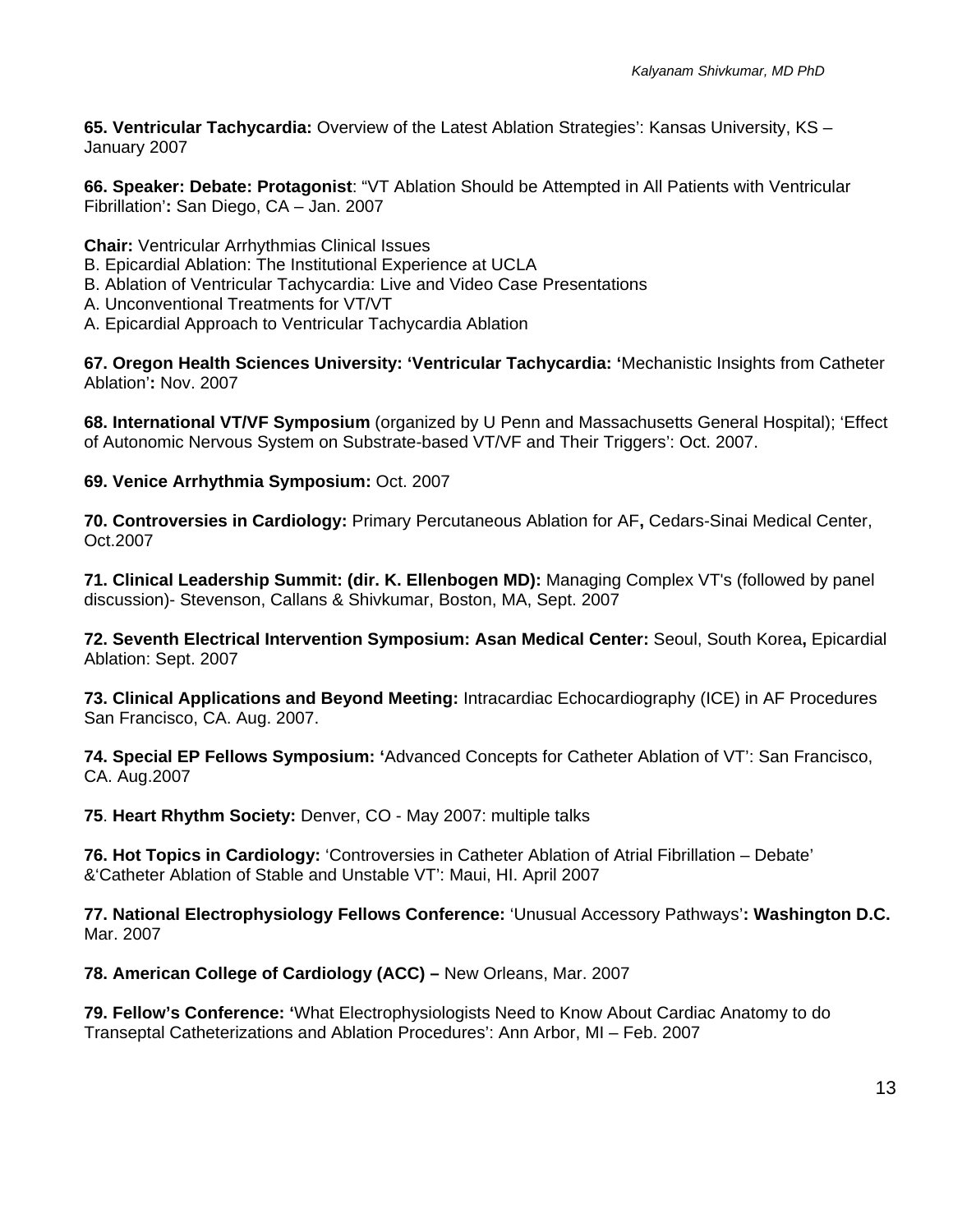**80. Society of Thoracic Surgeons Symposium:** 'Interviews with Experts: A Collaborative Approach to Resolving Atrial Fibrillation. Mar. 2007.

**81. The University of Kansas Hospital Grand Rounds:** 'A Practical Approach to Ventricular dirs. F. Morady and A. Strickberger. Mar. 2007

**82. EP Tracings:** 'A Case Based Approach'; Nov. 2006 , Chicago

**83. Arrhythmias:** State of the Art': Wichita Falls, TX. Oct. 2006

**84. Heart failure University:** 'Electrophysiologic Interventions in Heart Failure'. Los Angeles,CA . Dec. 2006.

**85. Advances in Cardiac Rhythm Management:** 'New Technology in Catheter Ablation': San Diego, CA. Nov. 2006

**86. Cedars Sinai Medical Center- Arial Fibrillation: State of the Art conference:** 'Lesion Forming Technologies': Marina Del Rey, CA .Oct. 2006

**87. United Regional Health Care System**: 'Non-pharmacological Management of Cardiac. Los Angeles, CA. Oct. 2006

**88. Cedar's Sinai Medical Center - Controversies and Advances in the Treatment of Cardiovascular Disease Symposium:** 'Primary Percutaneous Therapy Should Become the Standard': Beverly Hills, CA .Oct. 2006

**89. Clinical Leadership Summit:** VT Ablation Case Presentations and Discussion: Boston, MA Oct. 2006

**90. Scientific Sessions of the Chinese Society of Pacing and Electrophysiology.** China. 2006

**91. Clinical Applications and Beyond**: 'Current Treatment Options for AF'. 2006

**92. Cardiostim: World Congress in Cardiac Electrophysiology & Cardiac Techniques:** Nice, France. 2006

**93. Heart Rhythm Society:** Boston, MA. May 2006:

**94. Eisenhower Medical Center:** 'Recent Advances in Cardiac EP': Palm Springs, CA .Mar. 2006

**95. American College of Cardiology:** Atlanta, GA – Mar. 2006

**96. Cardiovascular Innovation Symposium**: GE, Crotonville, NY – Feb. 2006

**97. Cleveland Clinic - EP Fellows Round Table Meeting:** Cleveland, OH – Jan. 2006

**98. Atrial Fibrillation Symposium:** 'The Feasibility for Ventricular Scar Visualization with 2006'Therapy Optimization of ICD/CRT (D), a Case Based Approach': Nanjing, China -.June 2006:

**99. North Texas EP Society:** Recent Advances in Catheter Ablation of VT: Dallas, TX, Dec. 2007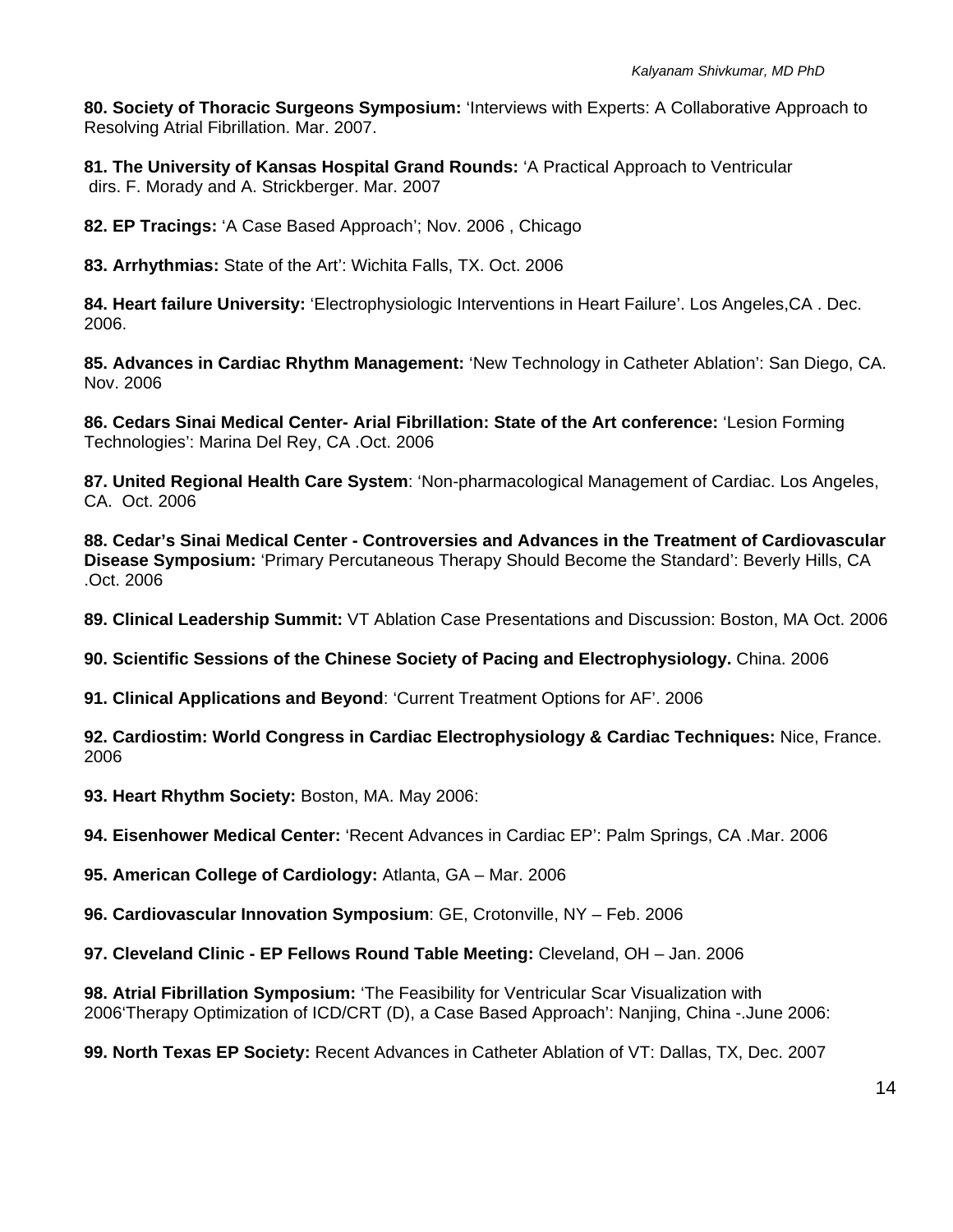**100. Boston AF Symposium:** Today's Tools: Impact on Safety and Efficacy of Ablation; ,Boston, MA. Jan. 2007.

**101. Heart Rhythm Society Talk 2005: '**Catheter Ablation of Post Maze Tachycardias' 2005

**102. Heart Rhythm Society Talk 2005:** Transseptal Catheterization. 2005

**103. ACC Session Talk: '**Epicardial Ablation of VT' 2005

**104. Taking the Congestion out of CHF:** 'Implantable Devices: How Much do I Need to Know for Managing my Heart Failure Patients': San Francisco, CA – Oct. 2005

**102.** How to Ablate Children & Adolescents'**:** Boston, MA – Oct. 2005

**106. AF Summit:** 'Epicardial AF Ablation'**:** Cleveland OH - October 2005

**107. Clinical Leadership Summit:** 'What an Interventional Electrophysiologist Needs to know abouat Anatomy' 2005

**108. American Heart Association:** Dallas, TX – Nov. 2005: multiple talks

**109. Cleveland Clinic Atrial Fibrillation Summit:** 'Percutaneous Pulmonary Vein Isolation': 2004

**110. Cornell University Medical Center, NY:** *Catheter Ablation of Complex Arrhythmias***:** Jan 8-9, 2004:(including live demonstration course)

**111. CARE Hyderabad:** Advances in Catheter Ablation. Nov. 2004

**112. Heart Rhythm Society Talk: 2004: Complex intracardiac EGM's** 2004

**113. Heart Rhythm Society Talk: 2004: Transseptal Catheterization** 2004

**114. UCLA Medical Grand Rounds:** *Catheter Ablation: State of the Art:* April 2003.

**115. UCLA Medical Housestaff Noon Conference:** Best EKG's of 2003. June 2003.

**116. Electrophysiology Grand Rounds: University of Michigan**: 'Percutaneous Epicardial Ablation' (including live demonstration case) Dec. 2003

**117. Grand Rounds:** '*Advances in Arrhythmia Management*': Bakersfield Memorial Medical Center: Nov 2002

**118. Cardiology Grand Rounds: '***Catheter Ablation of A-fib'*: UCLA Division of Cardiology, Nov 2002

**119. Grand Rounds:** *Advances in Catheter Ablation*: Tarzana Regional Medical Center: Sept 2002

**120. UCLA Cardiothoracic Surgery Grand Rounds:** *"Interventional Approaches to the Management of Cardiac Arrhythmias: State of the Art*": Dept of CT Surgery UCLA. Sept 3, 2002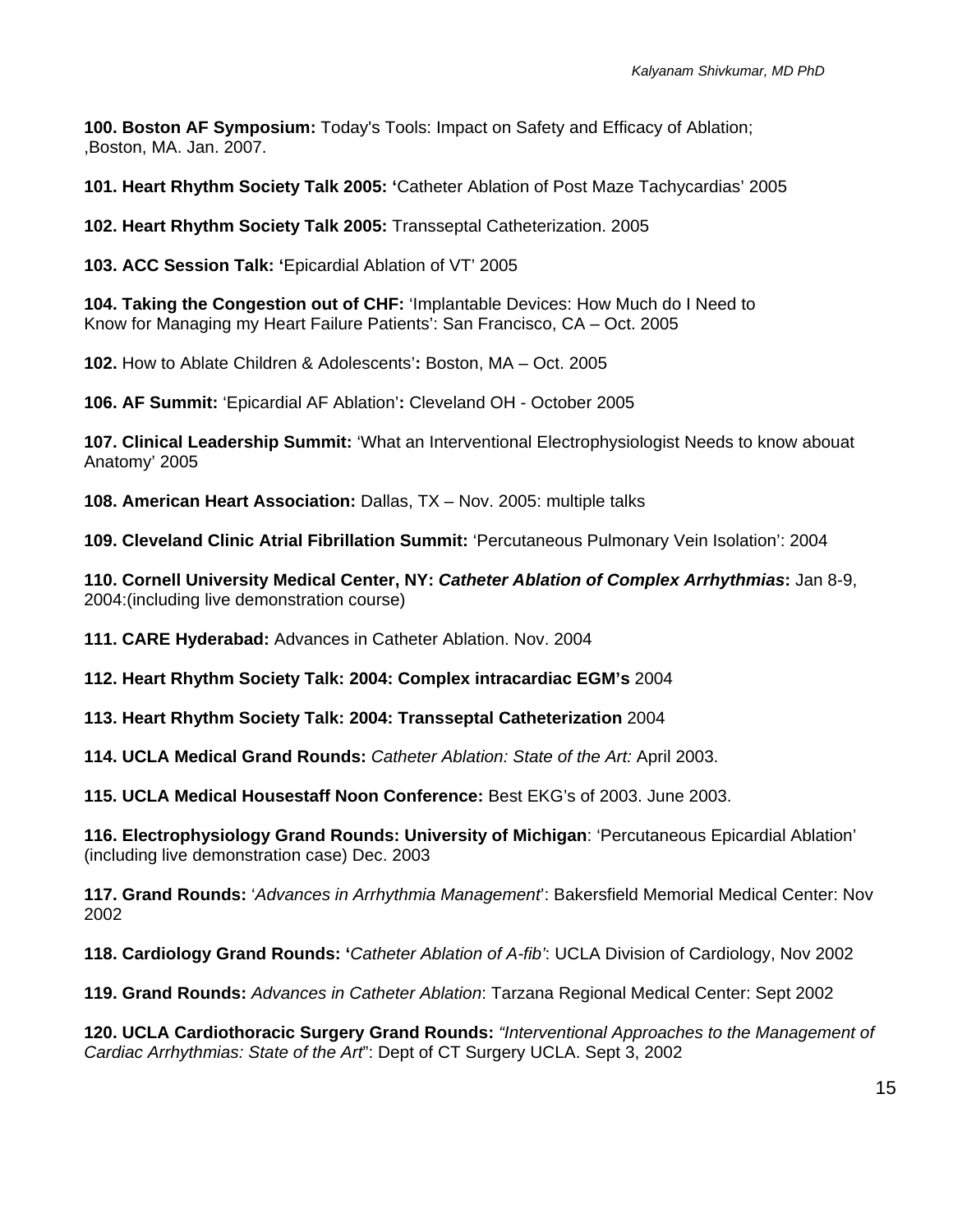**121. UCLA Cardiology Symposium 2002: '**Prevention of SCD and management of atrial fibrillation': 2002.Santa Monica CA, Aug. 2002

**122. Cardiology Grand Rounds:** *Interventional Electrophsyiology: Learning While Burning*. UCLA School of Medicine. Aug. 2002

**123. Cardiology Grand Rounds:** *Advances in Catheter Ablation of Cardiac Arrhythmias*: St Lukes Hospital: Nassif Heart Center, Cedar Rapids, IA. 2002

**124. Symposium Co-director:** *Symposium on Catheter Ablation of Complex Arrhythmias*, CARE Cardiovascular Institute, Hyderabad, India. April 4-6, 2002.

**125. Clinical Applications and Beyond Meeting:** St Jude Medical Institute: Park City, UT *'CatheterAblation of Atrial Fibrillation: New Technologies'*: Jan, 2002.

**126**. **Core Curriculum Lecture:** *Mechanisms of Sudden Cardiac Death*: Department of Medicine, **University of Iowa**, Oct 2001.

**127**. **The Iowa Anticoagulation Symposium:** *' Management of Atrial Fibrillation'*. Oct 2001

**128. Weekly Cardiovascular Conference: University of Iowa:** *Catheter Ablation of Ventricular Tachycardia:State of the Art*: Oct 2001

**129**. **Medical Grand Rounds: University of Iowa**, Department of Internal Medicine: *'Catheter Ablation of Atrial Fibrillation: State of The Art?'*: October 4, 2001

**130. Cardiac Electrophysiology Conference: Beth Israel Deaconess Medical Center, Harvard University**. *'Catheter Ablation of Atrial Fibrillation: What Are The Physiological Lessons?'*. August 24, 2001.

**131. Weekly Cardiovascular Conference: University of Iowa:** *Catheter Ablation of Ventricular Tachycardia:State of the Art*: Univ of Iowa, June 2001.

**132. Electrophysiology/EKG Conference:** For EP and Cardiology Fellows: **Medical College of Pennsylvania/Hahnemann University Hospitals**. April 4 2001.

**133**. **Cardiology Grand Rounds: Medical College of Pennsylvania/Hahnemann University Hospitals**: *The Interface Betweeen Cardiac Electrophyisology and Heart Failure.* April 4, 2001

**134. Weekly EP Conference, University of Iowa:** *Cinefluoroscopic Anatomy for Ablations,* Apr 3, 2001

**135. Electrophysiology/Electrocardiography Conference:** *Wide Complex Tachycardias* (Part I and Part II) **University of Iowa**, Feb 2001.

**136. Weekly Cardiovascular Conference: University of Iowa** *Catheter Ablation of Atrial Fibrillation: State-of-the-Art*. Dec 20, 2000

**137. Weekly EP Conference: University of Iowa** *Supraventricular Tachycardias Part I,* Dec 19, 2000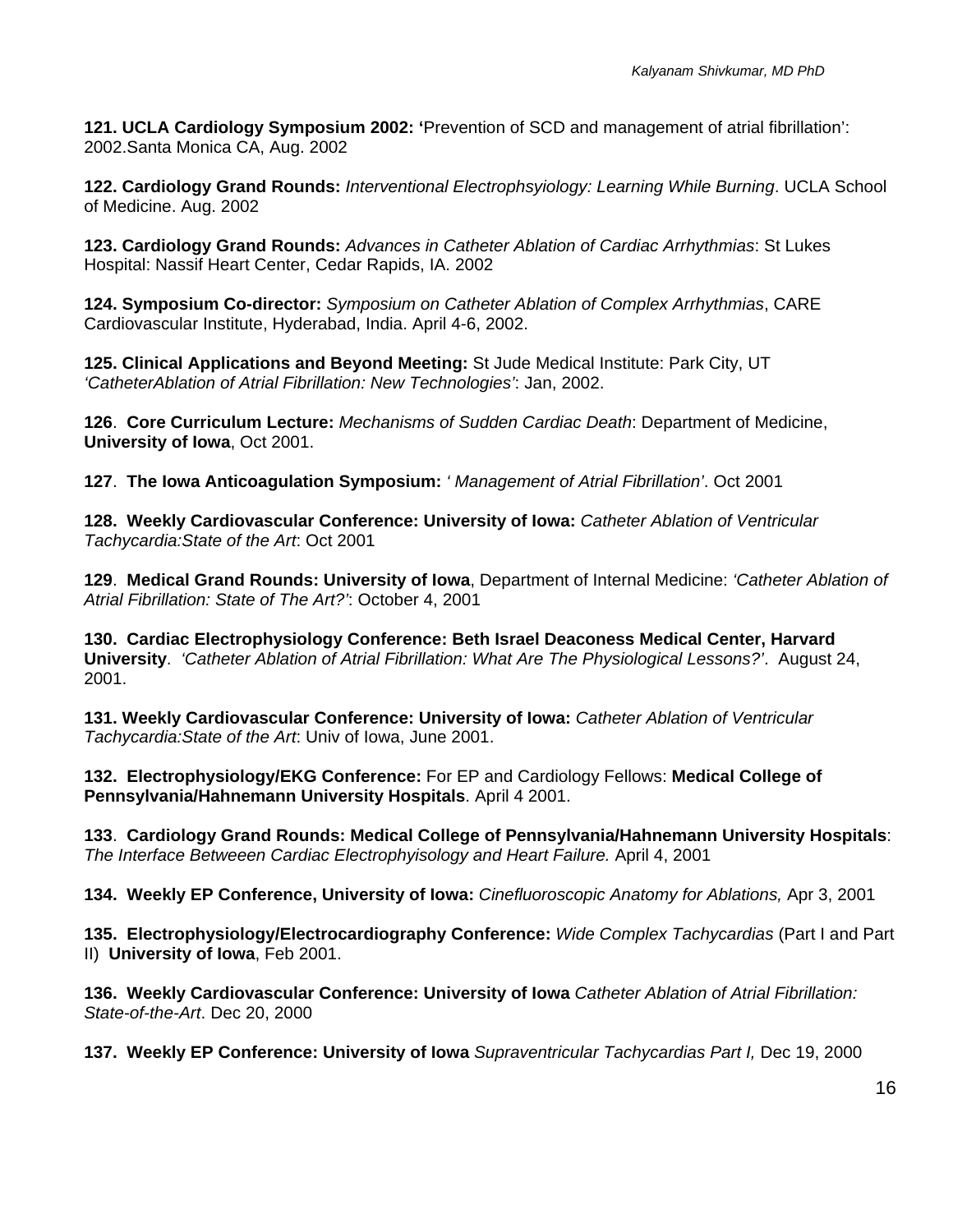**138. Cardiac Echo Conference: University of Iowa** *Pulmonary Vein Ablation for Focal Atrial Fibrillation:* The use of Imaging modalities pre and post-ablation. December 15, 2000

**139. Medical Grand Rounds: University of Iowa**, Department of Internal Medicine: *From Fruitflies to Stuffy Noses: Cardiac Electrophysiology From Cell to Bedside*: October 26, 2000.

**140. Core Curriculum Lectures:** *The Origin and Propagation of the Cardiac Impulse*: Division of Cardiology, (Part I and Part II) **, University of Iowa**, August 2000.

**141. Cardiology Conference**: **University of Iowa**, Division of Cardiology: *New Insights Into the Mechanism of Sudden Cardiac Death,* March, 2000

**142. Clinical Electrophysiology Conference: University of Oklahoma**, Cardiac Arrhythmia Research Institute: *New Insights Into the Mechanism of Sudden Cardiac Death,* Feb 23, 2000

**143. Cardiology Grand Rounds: University of Utah**, *Mechanism of Hypoxic Potassium Loss in Mammalian Myocardium*, Feb 2000.

**144. Endocrinology Grand Rounds:** Division of Endocrinology, Dept of Medicine: *The Sulphonlyurea Controversy: Some Answers From The Heart*: May 27, 1998

**145. Critical Care Conference: UCLA School of Medicine,** Dept of Internal Medicine: *Pathophysiology of Pulmonary Edema:* March 1998.

**146. Cardiology Conference: UCLA School of Medicine**, Division of Cardiology: *Right Ventricle the Neglected Neighbor of the Left:* April 18,1997

**147. UCLA Cardiovascular Research Laboratory Conference:** *Mechanism of Hypoxic Potassium Loss in Rabbit Ventricle:* March 31, 1997

**148. Cardiology Conference: UCLA School of Medicine**, Division of Cardiology: *Why is the Subendocardium Prone to Ischemic Injury?:* Jan 10, 1997.

**149. Cardiology Conference: UCLA School of Medicine:** *Anticoagulation in Atrial Fibrillation, With Special Reference to the SPAF III Trial:* **Oct 1996.** 

**150. Critical Care Conference: UCLA School of Medicine**, Dept of Internal Medicine: *Valvular Heart Disease*: October 28, 1996, May 1998.

**151. Critical Care Conference: UCLA School of Medicine**, Dept of Internal Medicine: *Pulmonary Edema*: May 20 1996.

**152. Cardiology Grand Rounds:** *The Increased Vulnerability of The Subendocardium to Ischemic Injury*: **Henry Ford Hospital**, May 15, 1996.

**153. Core-Curriculum Lecture: UCLA School of Medicine,** Dept of Internal Medicine:*Management of Atrial Fibrillation:* Jan 2 1996.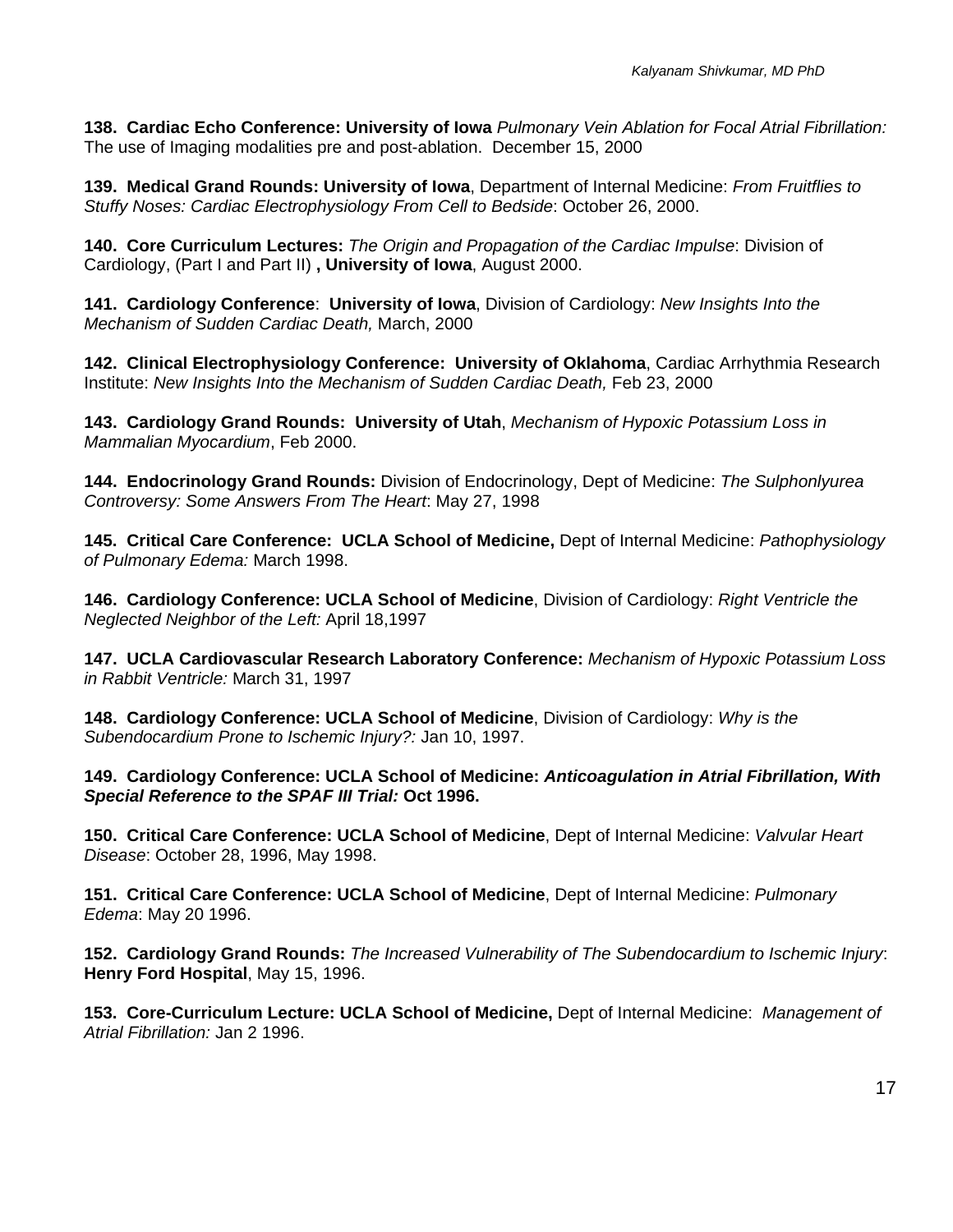**154. Cardiology Curriculum Lecture: UCLA School of Medicine**, Division of Cardiology: *Coronary Physiology*: Oct 1995.

**155. Medical Grand Rounds**: **Henry Ford Hospital**: May 5, 1995; *Pathophysiology of Right Ventricular Dysfunction.* 

**156. Core-Curriculum Lecture**: **Henry Ford Hospital**, Dept. of Internal Medicine, *Pathophysiology of Coronary Artery Disease* Oct 1994.

**157. General Internal Medicine Grand Rounds; Henry Ford Hospital**, Dept. of Internal Medicine, *Aortic Stenosis-Pathophysiology and Management:* Jan 1993.

# **COURSES TAUGHT:**

**1. An Overview of Electrocardiography :** UCLA, School of Dentistry, 7/96 & 7/97:

Course no DS-300.04 (Physical Diagnosis for the Dental Resident, Dir B. Fryemiller, DDS)

**2. Clinical Fundamentals Course:** UCLA School of Medicine, 1996-97 (for second year medical students), course directors: M. Wilkes, MD and E. Milgrom, MD.

**3. Advanced Clinical Skills Course:** UCLA School of Medicine, 1996-present (for second year medical students): *Examination of the Cardiovascular System* (course dir: JanH. Tillisch, MD)

**4. Coronary Care Unit: Monthly Core Lecture Series:** Dept of Medicine, UCLA School of Medicine. July 1996 - present**:** *SVT's, EKG diagnosis of AMI.*

**5. MSTP Mentor:** STAR/MSTP Mentoring Program: 1997-98

**6. Physiology 201; Cardiovascular Physiology:** Clinical Application of Basic Science: Instructor, for first year medical students. (course dir: Robert Ross, MD) 1997,1998

**7. Pharmacology N 225:** Cardiac glycosides, anti-anginals and antiarrhythmics. UCLA School of Nursing**:**  1998 & 99. (Course director: Mary Ann Lewis, Dr PH)

**8. Internal Medicine Board Review:** Dept. of Medicine, UCLA School of Medicine: 1998 & 99

9. Basic and Advanced Concepts in Clinical Electrophysiology : For Cardiology Fellows, EP Fellows and Allied Professionals: August-November 2000 (every Tuesday 7-9AM)

**10. Clinical Cardiac Electrophysiology Conference:** For Cardiology Fellows, EP Fellows and Allied Professionals: monthly (July 2002-present)

## **TRAINEES:**

**Stuart Christenson, MD**: Clinical and Research EP Fellow Oct 2000-Feb 2001: Current position: Faculty Cardiology Attending, Mayo Clinic, Rochester MN

John J. Cai, MD: Cardiology Fellow, 7/2000 -5/2002: Current Position: Cardiac EP Fellow, Loyola University Medical Center, Chicago, IL (7/2002-2003), Clinical EP Practice.

**David A. Cesario MD PhD** (July 2003-June 2004): Clinical EP Fellow; 2004-2008: Assistant Professor, UCLA Cardiac Arrhythmia Center: Current Position: Associate Professor of Medicine, Director, Electrophysiology, USC School of Medicine

**Sen Ji MD PhD** (July 2003-June 2004, General Cardiology Fellow): 2004-2005: EP Fellow:2005-2006): Current position: Attending Electrophysiologist: Kaiser Permenente, CA

**Ramandeep Brar MD:** EP fellow (2005-2006): Current position: Clinical Electrophysiolgist: Long Beach, CA **Chad Bidart MD**: EP fellow (2006-2007): Current Position: Clinical Electrophysiologist, Reno, NV

**\*Marmar Vaseghi MD** (Medical Resident 2003-2004, Cardiology fellow 2004-present), research electives in EP, STAR Awardee, Cardiology Fellow, UCLA School of Medicine: Current Position: Associate Director of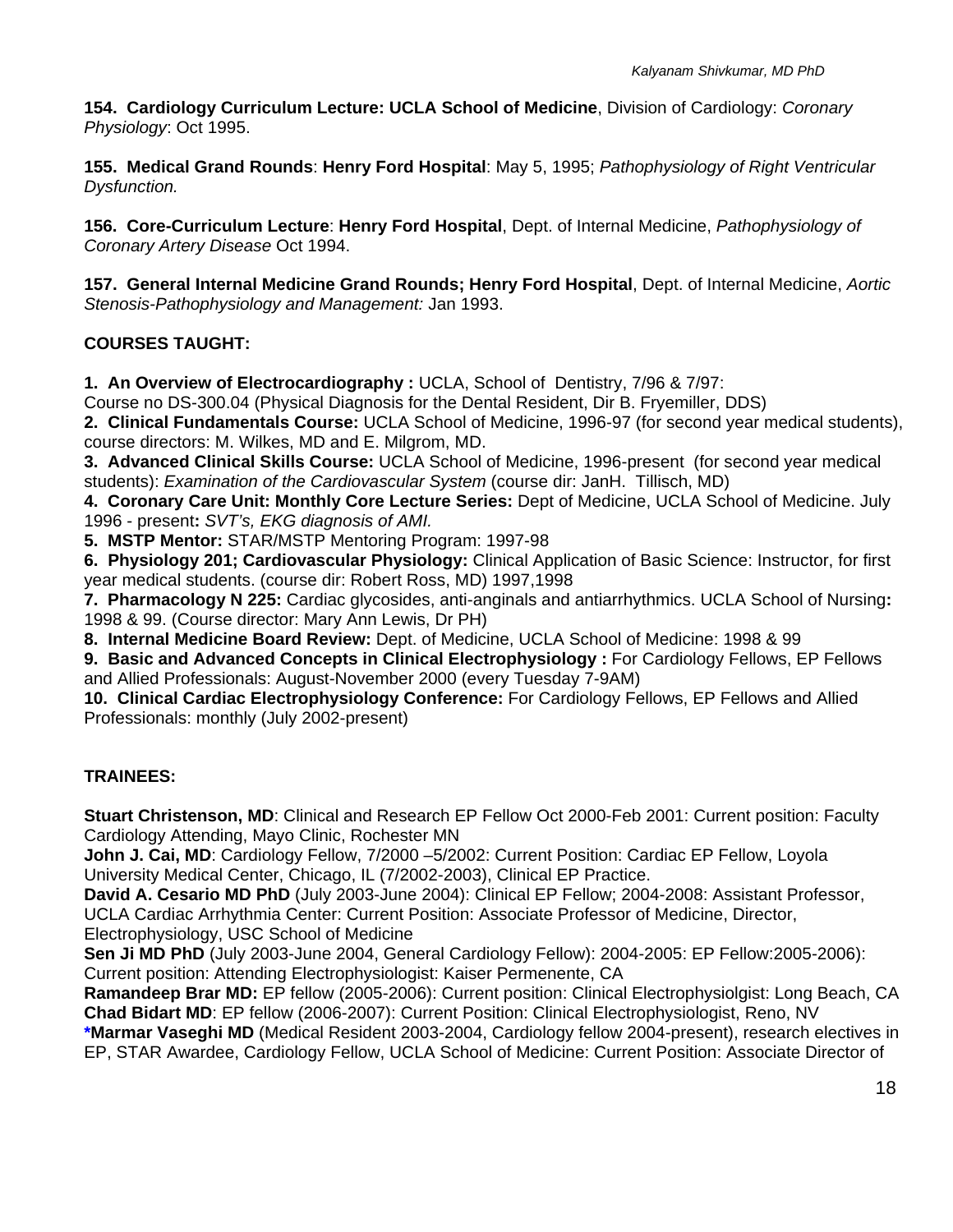Research and Attending Electrophysiologist, UCLA Cardiac Arrhythmia Center. AHA fellow faculty transition grant awardee.

**\*Eric Buch, MD:** Cardiology Fellow (2002-2007, EP fellow 2007-2008): STAR Awardee, UCLA. Current position: Director Specialized Program for AF: UCLA Cardiac Arrhythmia Center

**Nicolas Lellouche MD**: EP Fellow (clinical and research) 2005-2007: Current position: Associate Professor and Director Cardiac EP, Paris France.

**Rafael Ramirez PhD**: Post-doctoral fellow 2007-2011

**Shiro Nakahara MD PhD: Research and Clinical Fellow: (2007-2009)** 

**Carlos De Diego MD:** Research and Clinical Fellow: (2008-2009) Current Position: Asst Prof: Spain **Jason Bradfield MD:** Clinical Cardiac Electrophysiology: (2008-2009) Current position: Director Cardiac EP Olive View UCLA Medical Center and Attending EP UCLA Cardiac Arrhythmia Center

**Amish Dave MD:** Clinical Cardiac Electrophysiology Fellow: (2009-2010), Current position: Asst Professor: Methodist-DeBakey Medical Center, Houston, TX

**Roderick Tung, MD**: Advanced Clinical Fellow & Clinical Instructor: (2008-2009): Current position: Director, Specialized Program on VT, UCLA Cardiac Arrhythmia Center: (2009-present)

**Minnette Williams MD**: Advanced Clinical Fellow & Clinical Instructor: (2008-2009)

**Nilesh S. Mathuria MD**: Clinical Cardiac Electrophysiology Fellow: (2009-2010); Current Position; Assistant Professor, UT Houston, Texas

**Yoav Michowitz MD:** Advanced Clinical and Research Fellow (2008-2011): Current Position: Assistant Professor: Tel Aviv Medical Center, Israel

**Tara Bourke MD:** Advanced Clinical and Research Fellow (2008-2011): Current Position: Assistant Professor, Karolinska Institute, Sweden. **MD Thesis (Univ of Galway, Ireland)** done at UCLA under my direction

**Joseph Wu MD:** Advanced Clinical Fellow & Clinical Instructor (2011-2012): Current Position: Assistnat Professor, Attending EP, Kaiser Permenente, Los Angeles

**Mossaab Shuraih MD** Clinical Cardiac Electrophysiology Fellow: (2011-2012);

**Melissa Frederick MD** Clinical Cardiac Electrophysiology Fellow: (2011-2012);

**Rahul Kumar MD** Clinical Cardiac Electrophysiology Fellow: (2011-2012);

**Daigo Yagashita MD** Clinical and Research Cardiac Electrophysiology Fellow: (2012-2014);

**\*Olujimi Ajijola MD**: STAR Awardee, PhD candidate, graduate student in my lab, Clinical EP Fellow (2013- 2014)

**Una Buckley** MD: **MD Thesis (for Ireland degree)** to be done at UCLA Cardiac Arrhythmia Center: 2014- 2015.

**\*** Research and Clinical Trainees pursuing higher degrees (MS or PhD in may lab as a part of postgraduate medical training)

# **SPECIAL TECHNIQES/COURSES/CME PROGRAMS:**

**1. Radiofrequency Catheter Ablation of Atrial Fibrillation Workshop: Univ of Iowa 2001:** Course Director (monthly)

**2. Transseptal Workshop Univ of Iowa: 2001-2002:** Course Director (monthly)

**3. Ablation of Complex Arrhtyhmias Utilizing Percutaneous Transthoracic Epicardial Ablation:**  CARE Cardiovascular Institute, India: April 4-6, 2002

# **CME PROGRAMS:**

**Transseptal Catheterization:** A Multimedia Tutorial, for physicians, trainees and associated professionals: 2002 (sponsored by the DAIG division of St Jude Medical)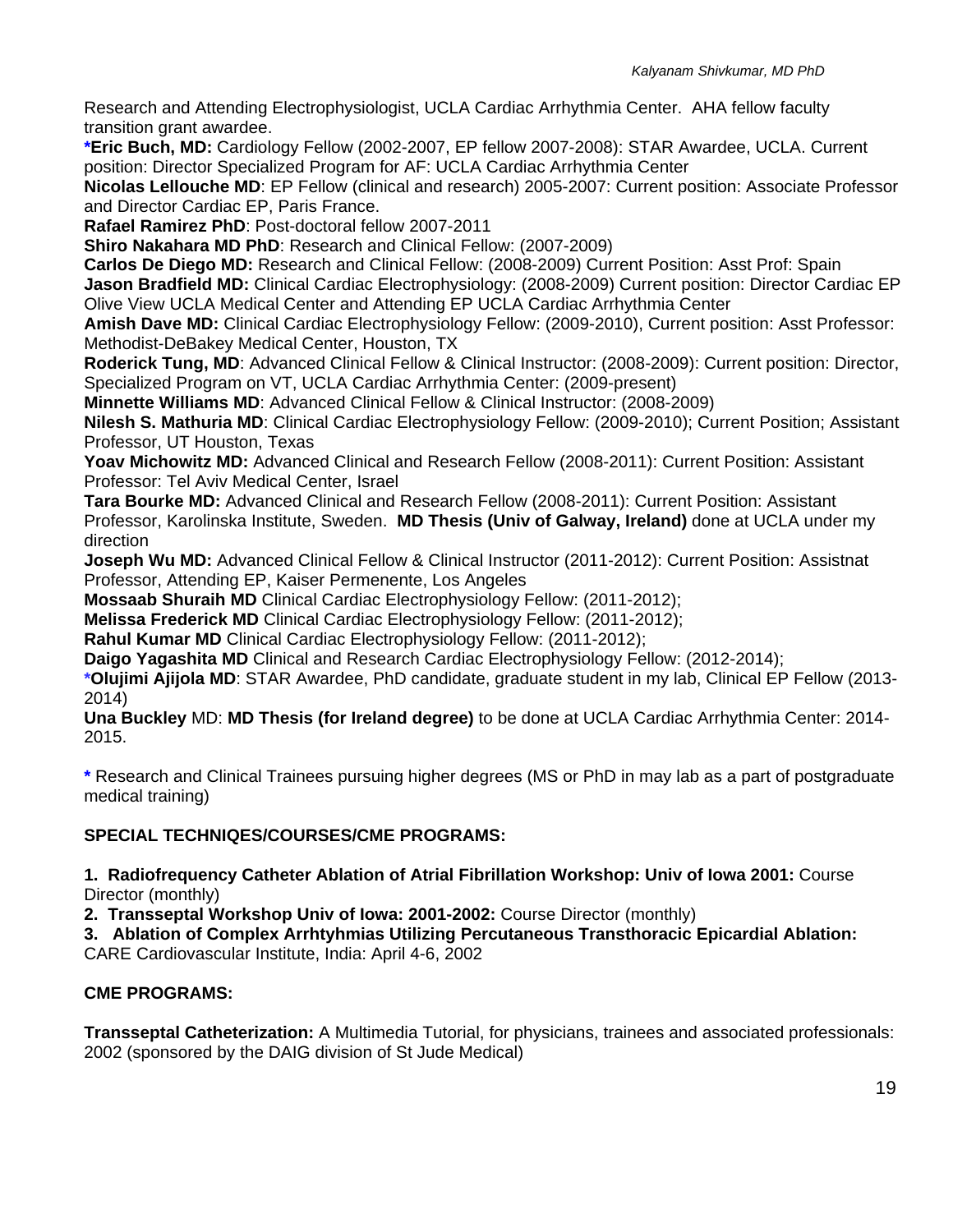## **INTERNATIONAL COURSES ORGANIZED** (as course director):

**The California Heart Rhythm Symposium: 2007**: Jointly Sponsored by UCLA, UCSD and UCSF. A special supplement to the national journal Heart Rhythm is being released with articles based on talks delivered at this meeting. (see http://www.cardiology.med.ucla.edu/arrhythmia/). Venue: Fairmont Miramar, Santa Monica CA

**The California Heart Rhythm Symposium: 2008:** Jointly Sponsored by UCLA, UCSD and UCSF. A special supplement to the national journal Heart Rhythm is being released with articles based on talks delivered at this meeting. Venue: San Diego, CA

**The California Heart Rhythm Symposium: 2009:** Jointly Sponsored by UCLA, UCSD and UCSF. Venue: San Francisco, CA

**The California Heart Rhythm Symposium: 2010:** Jointly Sponsored by UCLA, UCSD and UCSF.A special supplement to the national journal Heart Rhythm is being released with articles based on talks delivered at this meeting. Venue: Santa Monica, CA

## **CLINICAL RESPONSIBLITIES:**

**Attending Interventional Electrophysiologist:** University of Iowa Hospitals and Clinics:7/00-6/02 -Responsible for clinical care and providing consultative and procedural services in cardiac electrophysiology.

**Attending Interventional Electrophysiologist:** VAMC, University of Iowa: July 2000-6/2002 -Responsible for clinical care and providing consultative and procedural services in cardiac electrophysiology.

**Attending Interventional Electrophysiologist:** UCLA Medical Center: July 2002-present Responsible for clinical care and providing consultative and procedural services in cardiac electrophysiology.

**Director, Interventional Electrophysiology:** UCLA Medical Center: July 2002-present -Responsible for oversight of clinical care (consultative and procedural) in cardiac electrophysiology -Interface closely with medical center for credentialing and quality of care, safety improvement in labs **Chair, UCLA Cardiovascular Interventional Committee**; Ronald Reagan UCLA Medical Center: 2009 present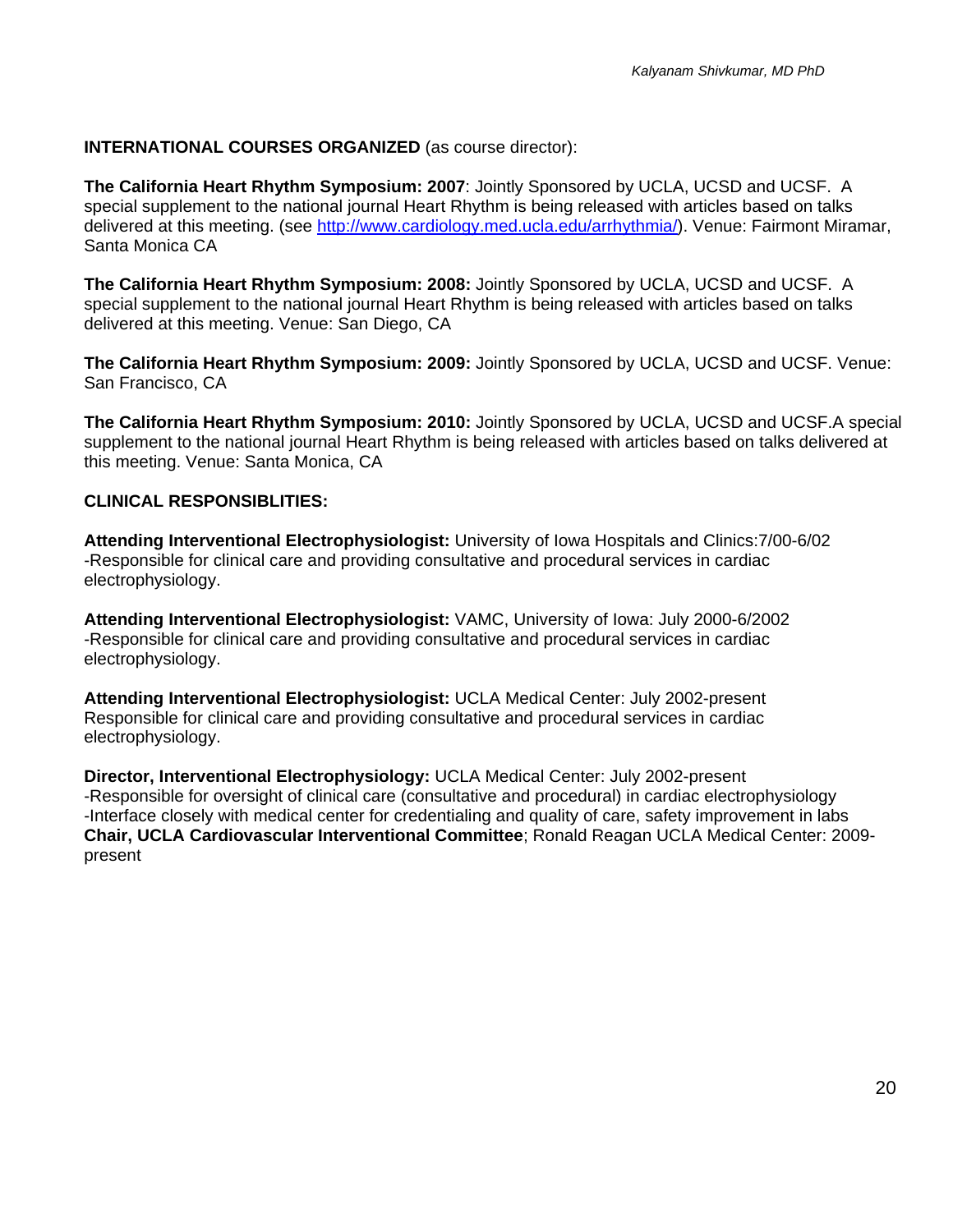## **PUBLICATIONS:**

- 1. Gajalakshmi B, D V, **Shivkumar K**. The electrocardiographic pattern in newborns, infants and young children. *Biomedicine.* 1989;18:19-22.
- 2. Gheorghiade M, **Shivkumar K**, Schultz L, Jafri S, Tilley B, Goldstein S. Prognostic significance of electrocardiographic persistent ST depression in patients with their first myocardial infarction in the placebo arm of the Beta-Blocker Heart Attack Trial. *Am Heart J.* 1993;126(2):271-278.
- 3. Stein PD, Gottschalk A, Henry JW, **Shivkumar K**. Stratification of patients according to prior cardiopulmonary disease and probability assessment based on the number of mismatched segmental equivalent perfusion defects. Approaches to strengthen the diagnostic value of ventilation/perfusion lung scans in acute pulmonary embolism. *Chest.* 1993;104(5):1461-1467.
- 4. **Shivkumar K**, Ravi K, Henry JW, Eichenhorn M, Stein PD. Right ventricular dilatation, right ventricular wall thickening, and Doppler evidence of pulmonary hypertension in patients with a pure restrictive ventilatory impairment. *Chest.* 1994;106(6):1649-1653.
- 5. **Shivkumar K**, Ravi K, Henry JW, Eichenhorn MS, Stein PD. Chest radiographs fail to detect right ventricular enlargement and right atrial enlargement in patients with a pure restrictive ventilatory impairment. *Chest.* 1994;106(2):381-384.
- 6. Stein PD, Hamid MS, **Shivkumar K**, Davis TP, Khaja F, Henry JW. Effects of cyclic flexion of coronary arteries on progression of atherosclerosis. *Am J Cardiol.* 1994;73(7):431-437.
- 7. Krishnan SC, **Shivkumar K**, Garan H, Ruskin JN. Increased vulnerability of the subendocardium to ischaemic injury: an electrophysiological explanation. *Lancet.* 1995;346(8990):1612-1614.
- 8. **Shivkumar K**, Narins RG. Do diuretics cause heart disease? *Ann Intern Med.* 1995;123(11):891- 892.
- 9. **Shivkumar K**, Jafri SM, Gheorghiade M. Antithrombotic therapy in atrial fibrillation: a review of randomized trials with special reference to the Stroke Prevention in Atrial Fibrillation II (SPAF II) Trial. *Prog Cardiovasc Dis.* 1996;38(4):337-342.
- 10. **Shivkumar K**, Deutsch NA, Lamp ST, Khuu K, Goldhaber JI, Weiss JN. Mechanism of hypoxic K loss in rabbit ventricle. *J Clin Invest.* 1997;100(7):1782-1788.
- 11. **Shivkumar K**, Schultz L, Goldstein S, Gheorghiade M. Effects of propanolol in patients entered in the Beta-Blocker Heart Attack Trial with their first myocardial infarction and persistent electrocardiographic ST-segment depression. *Am Heart J.* 1998;135(2 Pt 1):261-267.
- 12. **Shivkumar K**. Images in cardiovascular medicine. Labile repolarization from "cell to bedside". *Circulation.* 2000;102(7):817-818.
- 13. **Shivkumar K**, Feliciano Z, Boyle NG, Wiener I. Intradevice interaction in a dual chamber implantable cardioverter defibrillator preventing ventricular tachyarrhythmia detection. *J Cardiovasc Electrophysiol.* 2000;11(11):1285-1288.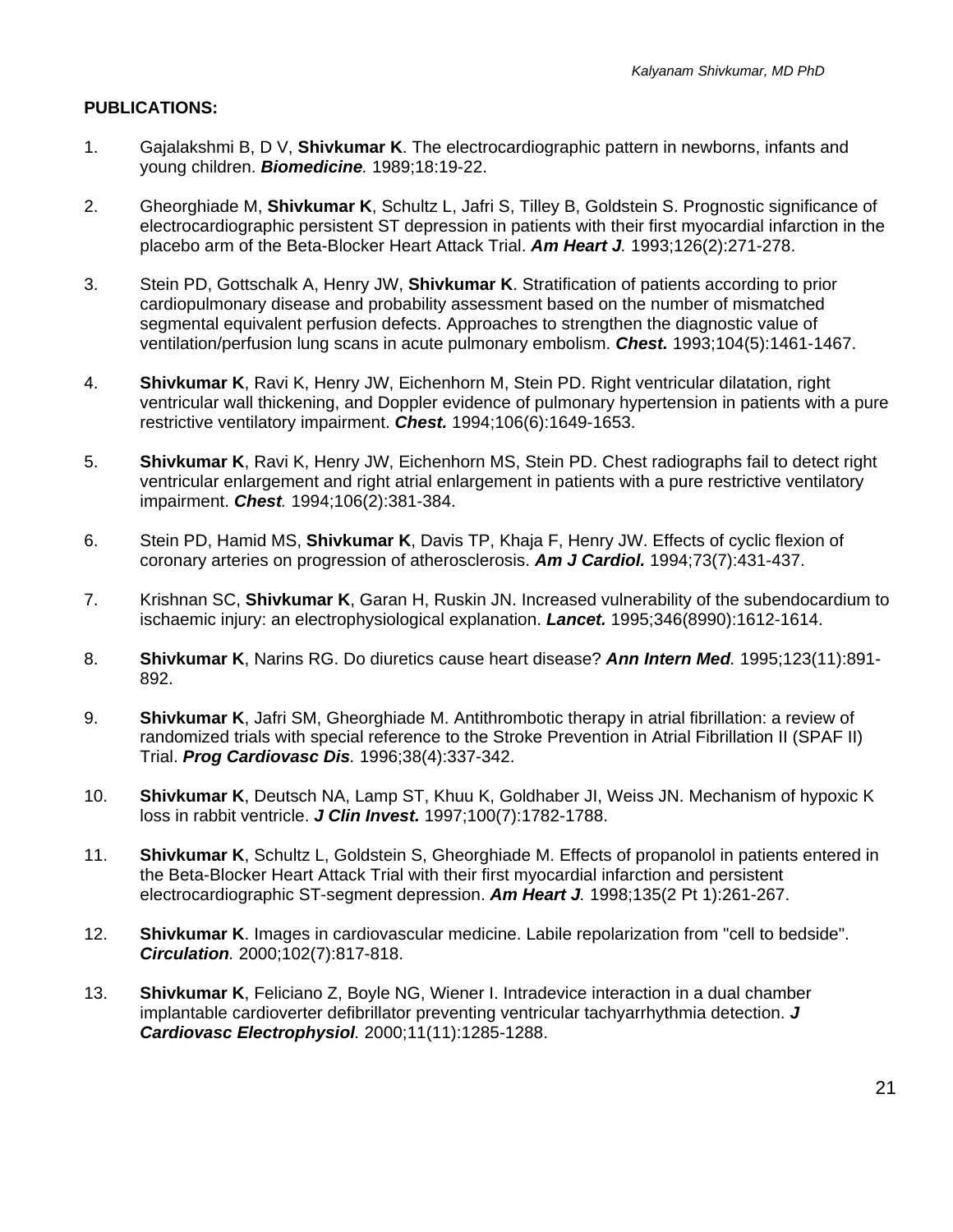- 14. Doshi RN, Goodman J, Naik AM, **Shivkumar K**, Chen PS, Peter CT. Initial experience with an active-fixation defibrillation electrode and the presence of nonphysiological sensing. *Pacing Clin Electrophysiol.* 2001;24(12):1713-1720.
- 15. Nerheim P, Krishnan SC, Olshansky B, **Shivkumar K**. Apoptosis in the genesis of cardiac rhythm disorders. *Cardiol Clin.* 2001;19(1):155-163.
- 16. Olshansky B, **Shivkumar K**. Patient--heal thyself? Electrophysiology meets alternative medicine. *Pacing Clin Electrophysiol.* 2001;24(4 Pt 1):403-405.
- 17. **Shivkumar K**, Espejo M, Kobashigawa J, Watanabe M, Ikeda M, Chuang J, Patel J, Moriguchi J, Hamilton M, Kawata N, Laks H. Sudden death after heart transplantation: the major mode of death. *J Heart Lung Transplant.* 2001;20(2):180.
- 18. **Shivkumar K**, Weiss JN. Atrial fibrillation: from cells to computers. *Cardiovasc Res.*  2001;52(2):171-173.
- 19. Christenson SD, Olshansky B, **Shivkumar K**. Unusual response to atrial extrastimulus testing. *J Cardiovasc Electrophysiol.* 2002;13(2):200.
- 20. Jagasia DH, **Shivkumar K**. Carvedilol reduced mortality and morbidity caused by myocardial infarction in patients with left ventricular dysfunction. *ACP J Club.* 2002;136(1):7.
- 21. **Shivkumar K**. Mechanisms of arrhythmias: are we still "learning while burning"? (editorial). *J Cardiovasc Electrophysiol.* 2002;13(4):393-394.
- 22. **Shivkumar K**, Murali NS, Krishnan SC. The molecular basis of cardiac arrhythmias. *J Nucl Cardiol.* 2002;9(2):206-214.
- 23. Swerdlow C, **Shivkumar K**, Zhang J. Determination of the upper limit of vulnerability using implantable cardioverter-defibrillator electrograms. *Circulation.* 2003;107(24):3028-3033.
- 24. Bello D, Kipper S, Valderrabano M, **Shivkumar K**. Catheter ablation of ventricular tachycardia guided by contrast-enhanced cardiac computed tomography. *Heart Rhythm.* 2004;1(4):490-492.
- 25. Cesario D, Bhargava M, Valderrabano M, Fonarow GC, Wilkoff B, **Shivkumar K**. Azygos vein lead implantation: a novel adjunctive technique for implantable cardioverter defibrillator placement. *J Cardiovasc Electrophysiol.* 2004;15(7):780-783.
- 26. Cesario DA, Valderrabano M, Cai JJ, Ji S, Shannon KM, Weiss JN, Wiener I, Olshansky B, Chen PS, **Shivkumar K**. Electrophysiological characterization of cardiac veins in humans. *J Interv Card Electrophysiol.* 2004;10(3):241-247.
- 27. Ji S, Cesario D, Valderrabano M, **Shivkumar K**. The molecular basis of cardiac arrhythmias in patients with cardiomyopathy. *Curr Heart Fail Rep.* 2004;1(3):98-103.
- 28. Ji S, Cesario DA, Swerdlow CD, **Shivkumar K**. Left ventricular endocardial lead placement using a modified transseptal approach. *J Cardiovasc Electrophysiol.* 2004;15(2):234-236.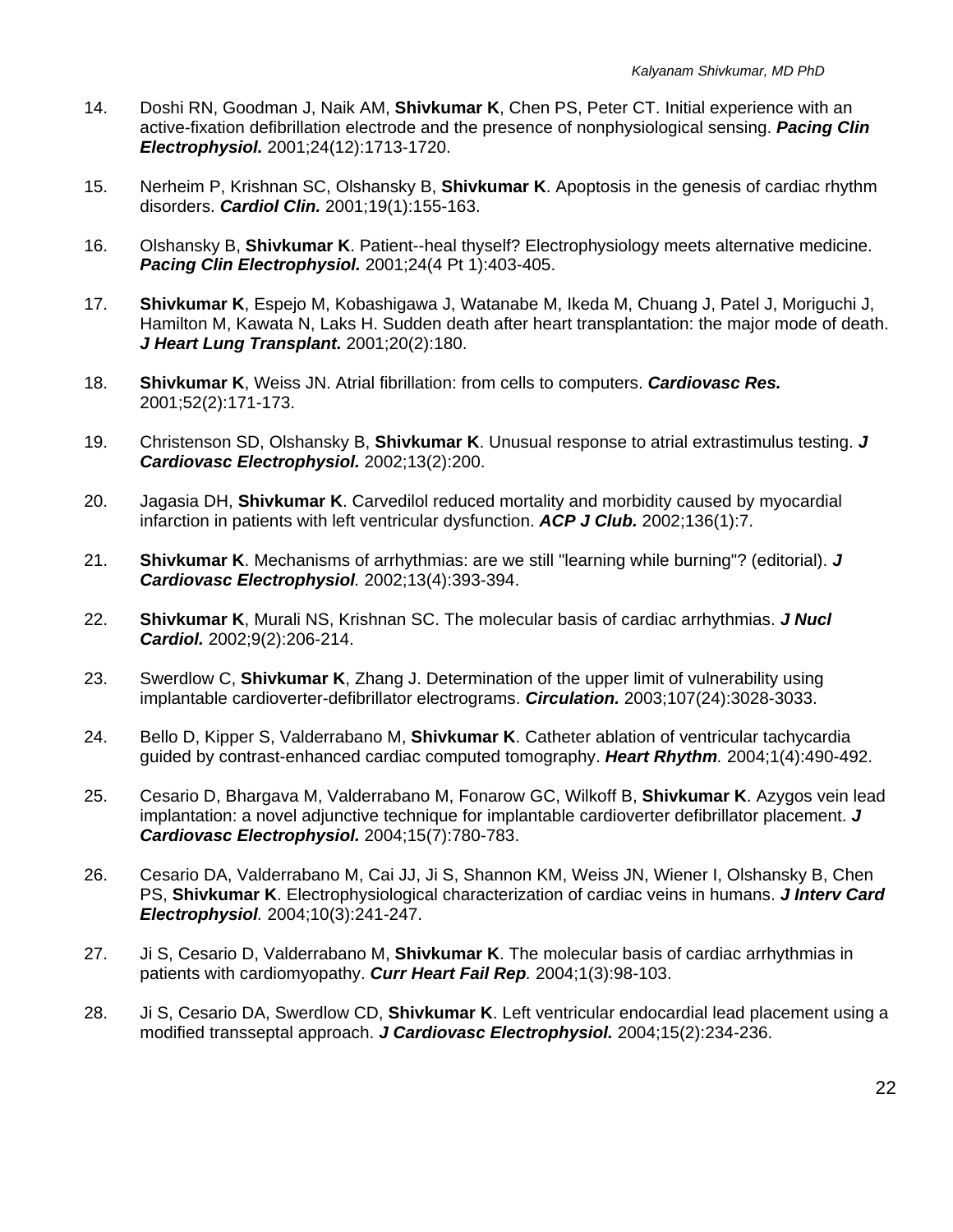- 29. **Shivkumar K**, Weiss JN. The slippery slope of human ventricular arrhythmias. *J Cardiovasc Electrophysiol.* 2004;15(12):1364-1365.
- 30. **Shivkumar K**, Valderrabano M. Use of potassium channel openers for pharmacologic modulation of cardiac excitability. *J Cardiovasc Electrophysiol.* 2004;15(7):821-823.
- 31. Tede NH, **Shivkumar K**, Perloff JK, Middlekauff HR, Fishbein MC, Child JS, Laks H. Signalaveraged electrocardiogram in Ebstein's anomaly. *Am J Cardiol.* 2004;93(4):432-436.
- 32. Valderrabano M, Cesario DA, Ji S, Shannon K, Wiener I, Swerdlow CD, Oral H, Morady F, **Shivkumar K**. Percutaneous epicardial mapping during ablation of difficult accessory pathways as an alternative to cardiac surgery. *Heart Rhythm.* 2004;1(3):311-316.
- 33. Belikov S, Marijic J, Laks H, Staudacher M, Boyle N, **Shivkumar K**, Odim J. Sepsis from insidious pacemaker infection and unsuspected tricuspid valve endocarditis: the importance of transesophageal echocardiography in guiding explantation strategy. *J Cardiothorac Vasc Anesth.*  2005;19(4):505-507.
- 34. Cesario DA, Broder HJ, Fishbein MC, **Shivkumar K**. Histopathologic characterization of the atrioventricular conduction axis following catheter ablation. *Heart Rhythm.* 2005;2(5):532-535.
- 35. Glikson M, Swerdlow CD, Gurevitz OT, Daoud E, **Shivkumar K**, Wilkoff B, Shipman T, Friedman PA. Optimal combination of discriminators for differentiating ventricular from supraventricular tachycardia by dual-chamber defibrillators. *J Cardiovasc Electrophysiol.* 2005;16(7):732-739.
- 36. Mahajan A, Moore J, Cesario DA, **Shivkumar K**. Use of thoracic epidural anesthesia for management of electrical storm: a case report. *Heart Rhythm.* 2005;2(12):1359-1362.
- 37. Pai RK, Boyle NG, Child JS, **Shivkumar K**. Transient left recurrent laryngeal nerve palsy following catheter ablation of atrial fibrillation. *Heart Rhythm.* 2005;2(2):182-184.
- 38. **Shivkumar K**. Pulmonary-vein cryoisolation versus left-atrial linear cryoablation for atrial fibrillation. *Nat Clin Pract Cardiovasc Med.* 2005;2(9):446-447.
- 39. Vaseghi M, Cesario D, Shannon KM, **Shivkumar K**. Incessant tachycardia following catheter ablation of an accessory pathway: what is the mechanism? *Heart Rhythm.* 2005;2(4):441-442.
- 40. Vaseghi M, Cesario D, Swerdlow CD, **Shivkumar K**. Counterclockwise atrial flutter in dextrocardia. *Heart Rhythm.* 2005;2(6):673-674.
- 41. Vaseghi M, Cesario DA, Ji S, Shannon KM, Wiener I, Boyle NG, Fonarow GC, Valderrabano M, **Shivkumar K**. Beyond coronary sinus angiography: the value of coronary arteriography and identification of the pericardiophrenic vein during left ventricular lead placement. *Pacing Clin Electrophysiol.* 2005;28(3):185-190.
- 42. Vaseghi M, Cesario DA, Valderrabano M, Boyle NG, Ratib O, Finn JP, Wiener I, **Shivkumar K**. Impedance monitoring during catheter ablation of atrial fibrillation. *Heart Rhythm.* 2005;2(9):914- 920.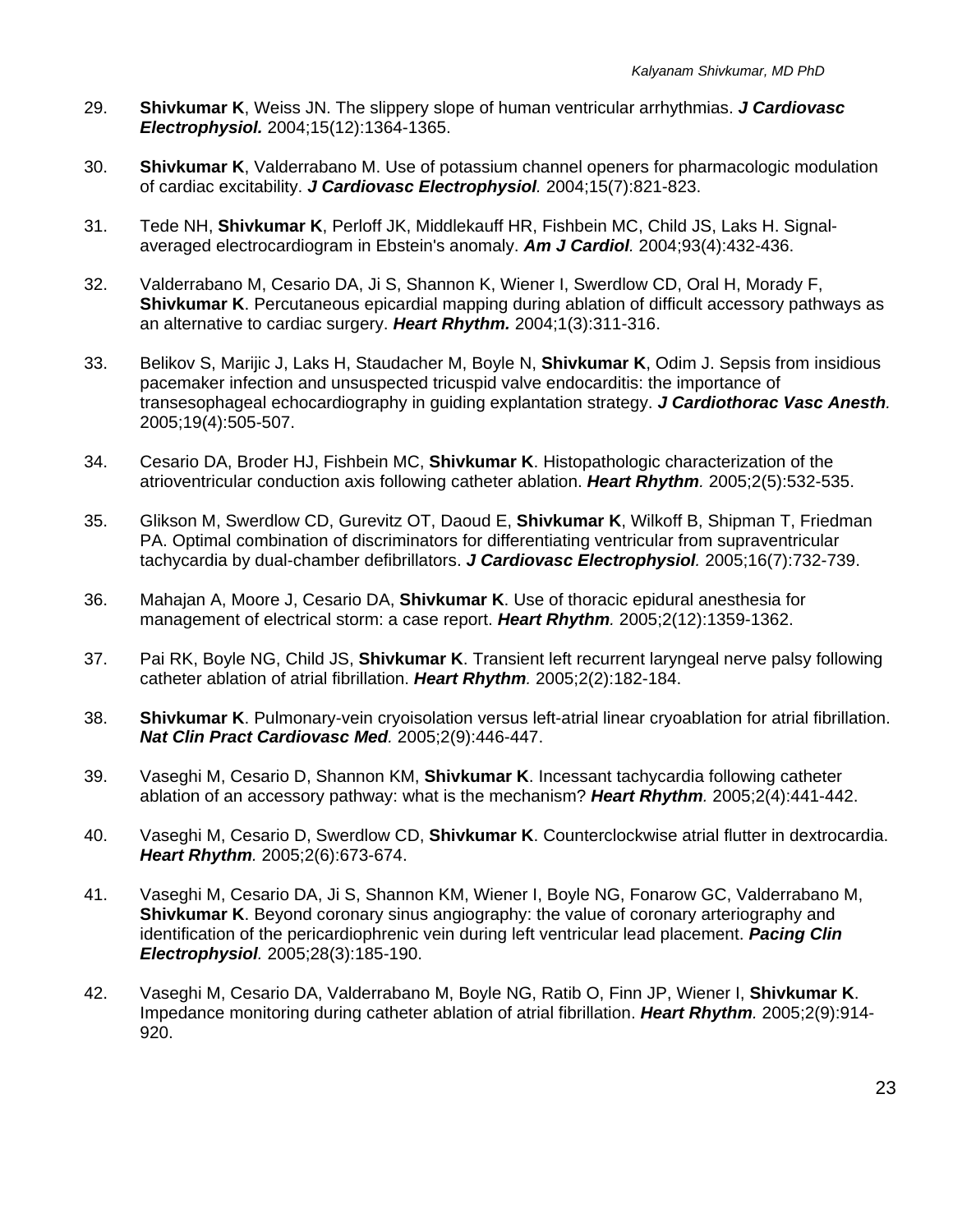- 43. Boyle NG, **Shivkumar K**. Arrhythmia diagnosis: simple and elegant. *Heart Rhythm.* 2006;3(6):680- 681.
- 44. Buch E, Cesario DA, **Shivkumar K**. The autonomic innervation of the ligament of Marshall. *J Cardiovasc Electrophysiol.* 2006;17(6):600-601.
- 45. Cesario DA, Brar R, **Shivkumar K**. Alterations in ion channel physiology in diabetic cardiomyopathy. *Endocrinol Metab Clin North Am.* 2006;35(3):601-610, ix-x.
- 46. Cesario DA, Shenoda M, Brar R, **Shivkumar K**. Left ventricular lead stabilization utilizing a coronary stent. *Pacing Clin Electrophysiol.* 2006;29(4):427-428.
- 47. Cesario DA, Vaseghi M, Boyle NG, Fishbein MC, Valderrabano M, Narasimhan C, Wiener I, **Shivkumar K**. Value of high-density endocardial and epicardial mapping for catheter ablation of hemodynamically unstable ventricular tachycardia. *Heart Rhythm.* 2006;3(1):1-10.
- 48. Horowitz BN, Vaseghi M, Mahajan A, Cesario DA, Buch E, Valderrabano M, Boyle NG, Ellenbogen KA, **Shivkumar K**. Percutaneous intrapericardial echocardiography during catheter ablation: a feasibility study. *Heart Rhythm.* 2006;3(11):1275-1282.
- 49. Vaseghi M, Cesario DA, Mahajan A, Wiener I, Boyle NG, Fishbein MC, Horowitz BN, **Shivkumar K**. Catheter ablation of right ventricular outflow tract tachycardia: value of defining coronary anatomy. *J Cardiovasc Electrophysiol.* 2006;17(6):632-637.
- 50. Bidart C, Vaseghi M, Cesario DA, Mahajan A, Fujimura O, Boyle NG, **Shivkumar K**. Radiofrequency current delivery via transseptal needle to facilitate septal puncture. *Heart Rhythm.* 2007;4(12):1573-1576.
- 51. Buch E, Lellouche N, De Diego C, Vaseghi M, Cesario DA, Fujimura O, Wiener I, Child JS, Boyle NG, **Shivkumar K**. Left ventricular apical wall motion abnormality is associated with lack of response to cardiac resynchronization therapy in patients with ischemic cardiomyopathy. *Heart Rhythm.* 2007;4(10):1300-1305.
- 52. Buch E, Vaseghi M, Cesario DA, **Shivkumar K**. A novel method for preventing phrenic nerve injury during catheter ablation. *Heart Rhythm.* 2007;4(1):95-98.
- 53. Caples SM, Rosen CL, Shen WK, Gami AS, Cotts W, Adams M, Dorostkar P, **Shivkumar K**, Somers VK, Morgenthaler TI, Stepanski EJ, Iber C. The scoring of cardiac events during sleep. *J Clin Sleep Med.* 2007;3(2):147-154.
- 54. Cesario DA, Mahajan A, **Shivkumar K**. Lesion-forming technologies for catheter ablation of atrial fibrillation. *Heart Rhythm.* 2007;4(3 Suppl):S44-50.
- 55. Lellouche N, Buch E, Celigoj A, Siegerman C, Cesario D, De Diego C, Mahajan A, Boyle NG, Wiener I, Garfinkel A, **Shivkumar K**. Functional characterization of atrial electrograms in sinus rhythm delineates sites of parasympathetic innervation in patients with paroxysmal atrial fibrillation. *J Am Coll Cardiol.* 2007;50(14):1324-1331.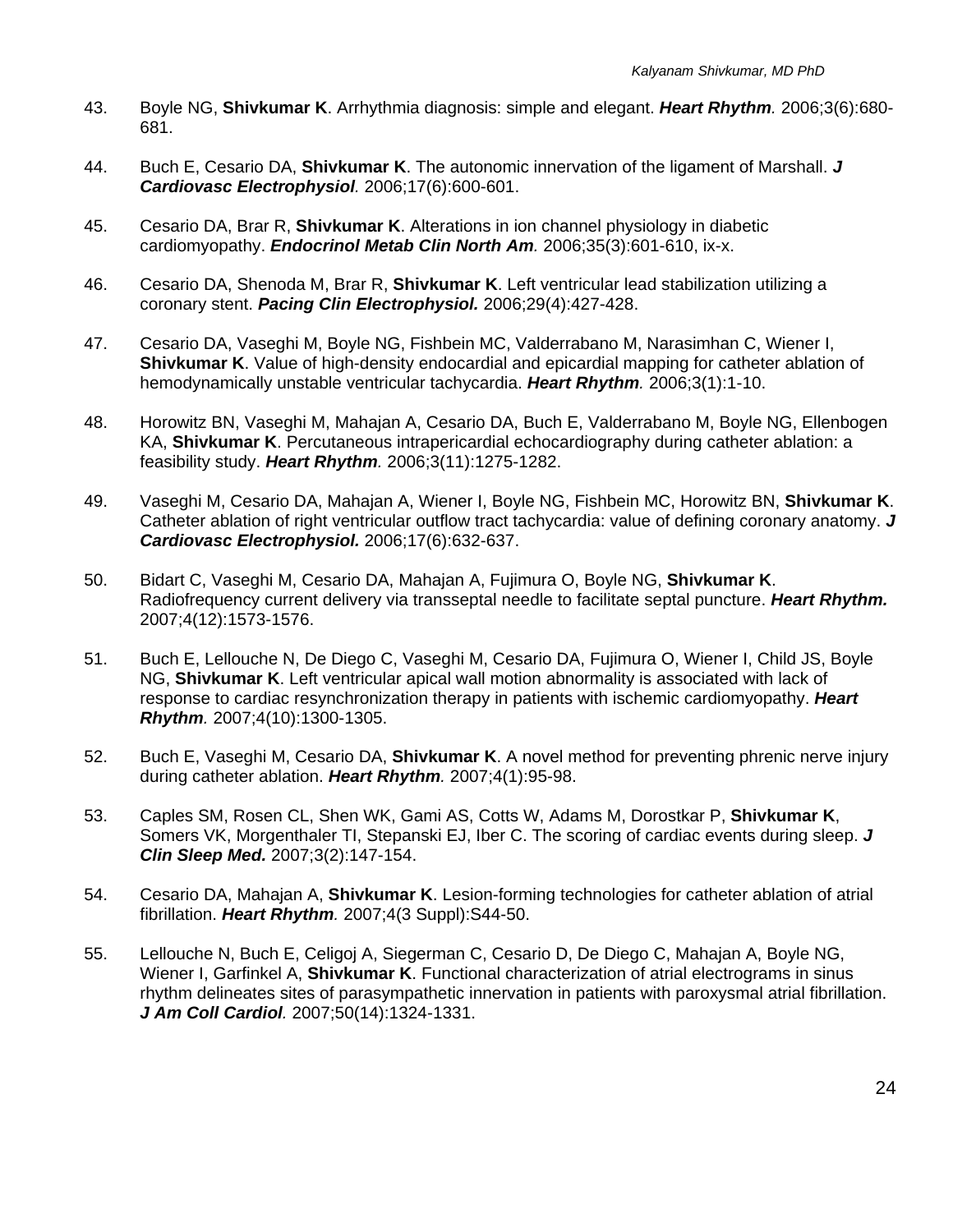- 56. Lellouche N, De Diego C, Akopyan G, Boyle NG, Mahajan A, Cesario DA, Wiener I, **Shivkumar K**. Changes and predictive value of dispersion of repolarization parameters for appropriate therapy in patients with biventricular implantable cardioverter-defibrillators. *Heart Rhythm.* 2007;4(10):1274- 1283.
- 57. Lellouche N, De Diego C, Cesario DA, Vaseghi M, Horowitz BN, Mahajan A, Wiener I, Boyle NG, Fonarow GC, **Shivkumar K**. Usefulness of preimplantation B-type natriuretic peptide level for predicting response to cardiac resynchronization therapy. *Am J Cardiol.* 2007;99(2):242-246.
- 58. Lellouche N, De Diego C, Vaseghi M, Buch E, Cesario DA, Mahajan A, Wiener I, Fonarow GC, Boyle NG, **Shivkumar K**. Cardiac resynchronization therapy response is associated with shorter duration of atrial fibrillation. *Pacing Clin Electrophysiol.* 2007;30(11):1363-1368.
- 59. Li XK, Pemberton J, Thomenius K, Dentinger A, Lowe RI, Ashraf M, Shung KK, Chia R, Stephens DN, O'Donnell M, Mahajan A, Balaji S, **Shivkumar K**, Sahn DJ. Development of an electrophysiology (EP)-enabled intracardiac ultrasound catheter integrated with NavX 3 dimensional electrofield mapping for guiding cardiac EP interventions: experimental studies. *J Ultrasound Med.* 2007;26(11):1565-1574.
- 60. Vaseghi M, Shannon KM, Wetzel GT, **Shivkumar K**. Reentry around the heart. *Heart Rhythm.*  2007;4(2):236-238.
- 61. Yang HM, Lai CK, Patel J, Moore J, Chen PS, **Shivkumar K**, Fishbein MC. Irreversible intrapulmonary vascular changes after pulmonary vein stenosis complicating catheter ablation for atrial fibrillation. *Cardiovasc Pathol.* 2007;16(1):51-55.
- 62. Boyle NG, **Shivkumar K**. Atrial fibrillation and congestive heart failure. *Curr Heart Fail Rep.*  2008;5(1):11-15.
- 63. Buch E, Nakahara S, **Shivkumar K**. Intra-pericardial balloon retraction of the left atrium: a novel method to prevent esophageal injury during catheter ablation. *Heart Rhythm.* 2008;5(10):1473- 1475.
- 64. Buch E, **Shivkumar K**. Exploring the potential of pulmonary vein recordings: can they help elucidate mechanisms of paroxysmal atrial fibrillation? *Europace.* 2008;10(6):690-691.
- 65. Mahajan A, Crowley R, Ho JK, Sanchez E, Trivedi P, Natterson B, **Shivkumar K**. Imaging the ascending aorta and aortic arch using transesophageal echocardiography: the expanded aortic view. *Echocardiography.* 2008;25(4):408-413.
- 66. Nikoozadeh A, Wygant IO, Lin DS, Oralkan O, Ergun AS, Stephens DN, Thomenius KE, Dentinger AM, Wildes D, Akopyan G, **Shivkumar K**, Mahajan A, Sahn DJ, Khuri-Yakub BT. Forward-looking intracardiac ultrasound imaging using a 1-D CMUT array integrated with custom front-end electronics. *IEEE Trans Ultrason Ferroelectr Freq Control.* 2008;55(12):2651-2660.
- 67. Ramirez RJ, **Shivkumar K**. Latent atrial fibrillation triggers originating in accessory pathways. *Heart Rhythm.* 2008;5(9):1248-1249.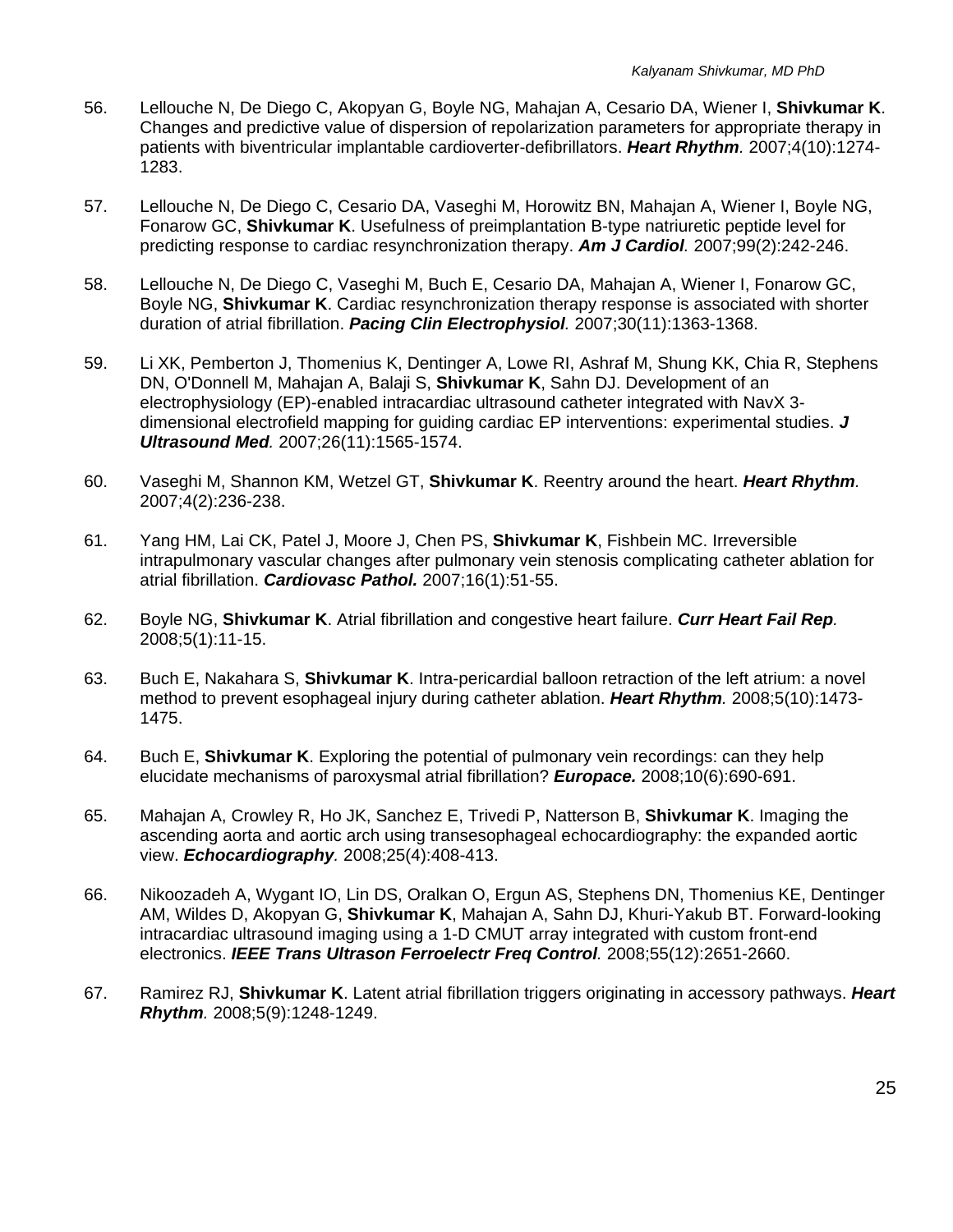- 68. **Shivkumar K**. Percutaneous epicardial ablation of atrial fibrillation. *Heart Rhythm.* 2008;5(1):152- 154.
- 69. Stephens DN, Cannata J, Liu R, Zhao JZ, Shung KK, Nguyen H, Chia R, Dentinger A, Wildes D, Thomenius KE, Mahajan A, **Shivkumar K**, Kim K, O'Donnell M, Nikoozadeh A, Oralkan O, Khuri-Yakub PT, Sahn DJ. Multifunctional catheters combining intracardiac ultrasound imaging and electrophysiology sensing. *IEEE Trans Ultrason Ferroelectr Freq Control.* 2008;55(7):1570-1581.
- 70. Stephens DN, Cannata J, Liu R, Zhao JZ, Shung KK, Nguyen H, Chia R, Dentinger A, Wildes D, Thomenius KE, Mahajan A, **Shivkumar K**, Kim K, O'Donnell M, Sahn D. The acoustic lens design and in vivo use of a multifunctional catheter combining intracardiac ultrasound imaging and electrophysiology sensing. *IEEE Trans Ultrason Ferroelectr Freq Control.* 2008;55(3):602-618.
- 71. Vaseghi M, Boyle NG, Kedia R, Patel JK, Cesario DA, Wiener I, Kobashigawa JA, **Shivkumar K**. Supraventricular tachycardia after orthotopic cardiac transplantation. *J Am Coll Cardiol.* 2008;51(23):2241-2249.
- 72. Vaseghi M, **Shivkumar K**. The role of the autonomic nervous system in sudden cardiac death. *Prog Cardiovasc Dis.* 2008;50(6):404-419.
- 73. Boyle NG, **Shivkumar K**. Atrial fibrillation in congestive heart failure: current management. *Cardiol Clin.* 2009;27(1):79-93, viii-ix.
- 74. Buch E, Nakahara S, **Shivkumar K**. Diagnostic maneuver during narrow-complex tachycardia: what is the arrhythmia mechanism? *Heart Rhythm.* 2009;6(5):716-717.
- 75. Buch E, **Shivkumar K**. Epicardial catheter ablation of atrial fibrillation. *Minerva Med.*  2009;100(2):151-157.
- 76. Buch E, Tung R, Shehata M, **Shivkumar K**. Alternating cycle length during supraventricular tachycardia: what is the mechanism? *J Cardiovasc Electrophysiol.* 2009;20(9):1071-1073.
- 77. Cesario D, Kedia R, Desai N, Aboulhosn J, Uslan D, Boyle N, Fujimura O, Shehata M, Buch E, **Shivkumar K**. Device extraction in adults with congenital heart disease. *Pacing Clin Electrophysiol.* 2009;32(3):340-345.
- 78. Hijazi ZM, **Shivkumar K**, Sahn DJ. Intracardiac echocardiography during interventional and electrophysiological cardiac catheterization. *Circulation.* 2009;119(4):587-596.
- 79. Ho JK, Liakopoulos OJ, Crowley R, Yezbick AB, Sanchez E, **Shivkumar K**, Mahajan A. In vivo detection of myocardial ischemia in pigs using visible light spectroscopy. *Anesth Analg.*  2009;108(4):1185-1192.
- 80. Sahn DJ, Stephens DN, Cannata JM, Shung K, Oralkan O, Nikoozadeh A, Khuri-Yakub BT, Nguyen H, Chen P, Dentinger AM, Wildes D, Thomenius KE, Mahajan A, **Shivkumar K**, O'Donnell M. A family of intracardiac ultrasound imaging devices designed for guidance of electrophysiology ablation procedures. *Conf Proc IEEE Eng Med Biol Soc.* 2009;2009:1913-1917.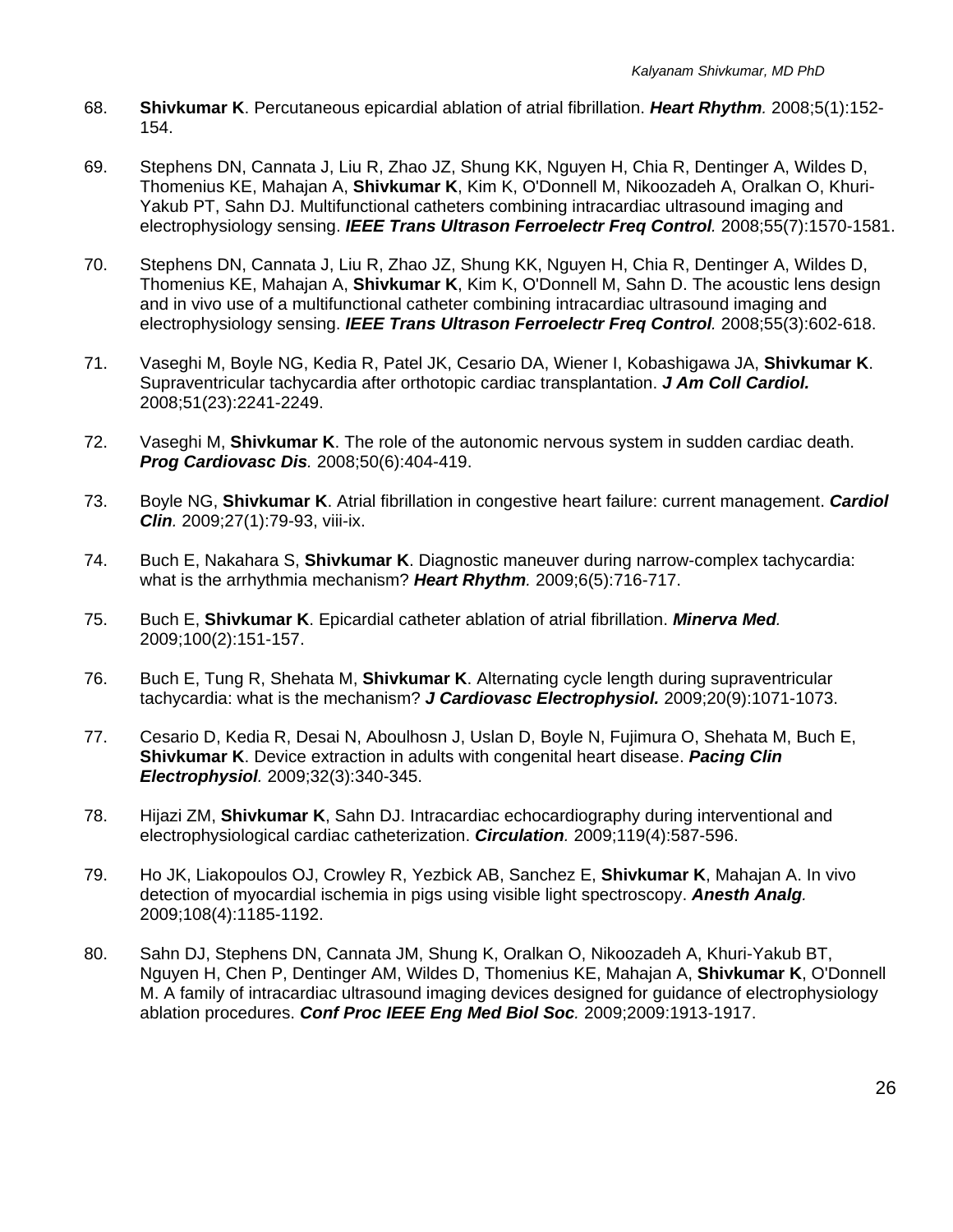- 81. Schenke-Layland K, Stock UA, Nsair A, Xie J, Angelis E, Fonseca CG, Larbig R, Mahajan A, **Shivkumar K**, Fishbein MC, MacLellan WR. Cardiomyopathy is associated with structural remodelling of heart valve extracellular matrix. *Eur Heart J.* 2009;30(18):2254-2265.
- 82. **Shivkumar K**, Buch E, Boyle NG. Nonpharmacologic management of atrial fibrillation: role of the pulmonary veins and posterior left atrium. *Heart Rhythm.* 2009;6(12 Suppl):S5-S11.
- 83. **Shivkumar K**, Tung R. Improving our understanding of epicardial ventricular tachycardia in nonischemic cardiomyopathy. *J Am Coll Cardiol.* 2009;54(9):809-811.
- 84. Stephens DN, O'Donnell M, Thomenius K, Dentinger A, Wildes D, Chen P, Shung KK, Cannata J, Khuri-Yakub P, Oralkan O, Mahajan A, **Shivkumar K**, Sahn DJ. Experimental studies with a 9F forward-looking intracardiac imaging and ablation catheter. *J Ultrasound Med.* 2009;28(2):207- 215.
- 85. Tung R, **Shivkumar K**. Ripple mapping: making electroanatomic mapping user-friendly. *Heart Rhythm.* 2009;6(12):1763-1764.
- 86. Vaseghi M, Lellouche N, Ritter H, Fonarow GC, Patel JK, Moriguchi J, Fishbein MC, Kobashigawa JA, **Shivkumar K**. Mode and mechanisms of death after orthotopic heart transplantation. *Heart Rhythm.* 2009;6(4):503-509.
- 87. Aboulhosn J, Williams R, **Shivkumar K**, Barkowski R, Plunkett M, Miner P, Houser L, Laks H, Reemtsen B, Shannon K, Child J. Arrhythmia recurrence in adult patients with single ventricle physiology following surgical Fontan conversion. *Congenit Heart Dis.* 2010;5(5):430-434.
- 88. Bourke T, Vaseghi M, Michowitz Y, Sankhla V, Shah M, Swapna N, Boyle NG, Mahajan A, Narasimhan C, Lokhandwala Y, **Shivkumar K**. Neuraxial modulation for refractory ventricular arrhythmias: value of thoracic epidural anesthesia and surgical left cardiac sympathetic denervation. *Circulation.* 2010;121(21):2255-2262.
- 89. Bradfield J, Buch E, Tung R, Shivkumar K. Recurrent irregular tachycardia that consistently terminates on a P wave: what is the mechanism? *J Cardiovasc Electrophysiol.* 2010;21(9):1062- 1063.
- 90. Bradfield J, **Shivkumar K**. ACP Journal Club. Review: Early treatment of a cardiovascular event with nitrates or ACE inhibitors reduces short-term mortality. *Ann Intern Med.* 2010;152(4):JC-23.
- 91. Dave AS, Aboulhosn J, Child JS, **Shivkumar K**. Transconduit puncture for catheter ablation of atrial tachycardia in a patient with extracardiac Fontan palliation. *Heart Rhythm.* 2010;7(3):413-416.
- 92. Ho JK, Nakahara S, **Shivkumar K**, Mahajan A. Live three-dimensional transesophageal echocardiographic imaging of novel multielectrode ablation catheters. *Heart Rhythm.* 2010;7(4):570-571.
- 93. Khuri-Yakub BT, Oralkan O, Nikoozadeh A, Wygant IO, Zhuang S, Gencel M, Choe JW, Stephens DN, de la Rama A, Chen P, Lin F, Dentinger A, Wildes D, Thomenius K, **Shivkumar K**, Mahajan A, Seo CH, O'Donnell M, Truong U, Sahn DJ. Miniaturized ultrasound imaging probes enabled by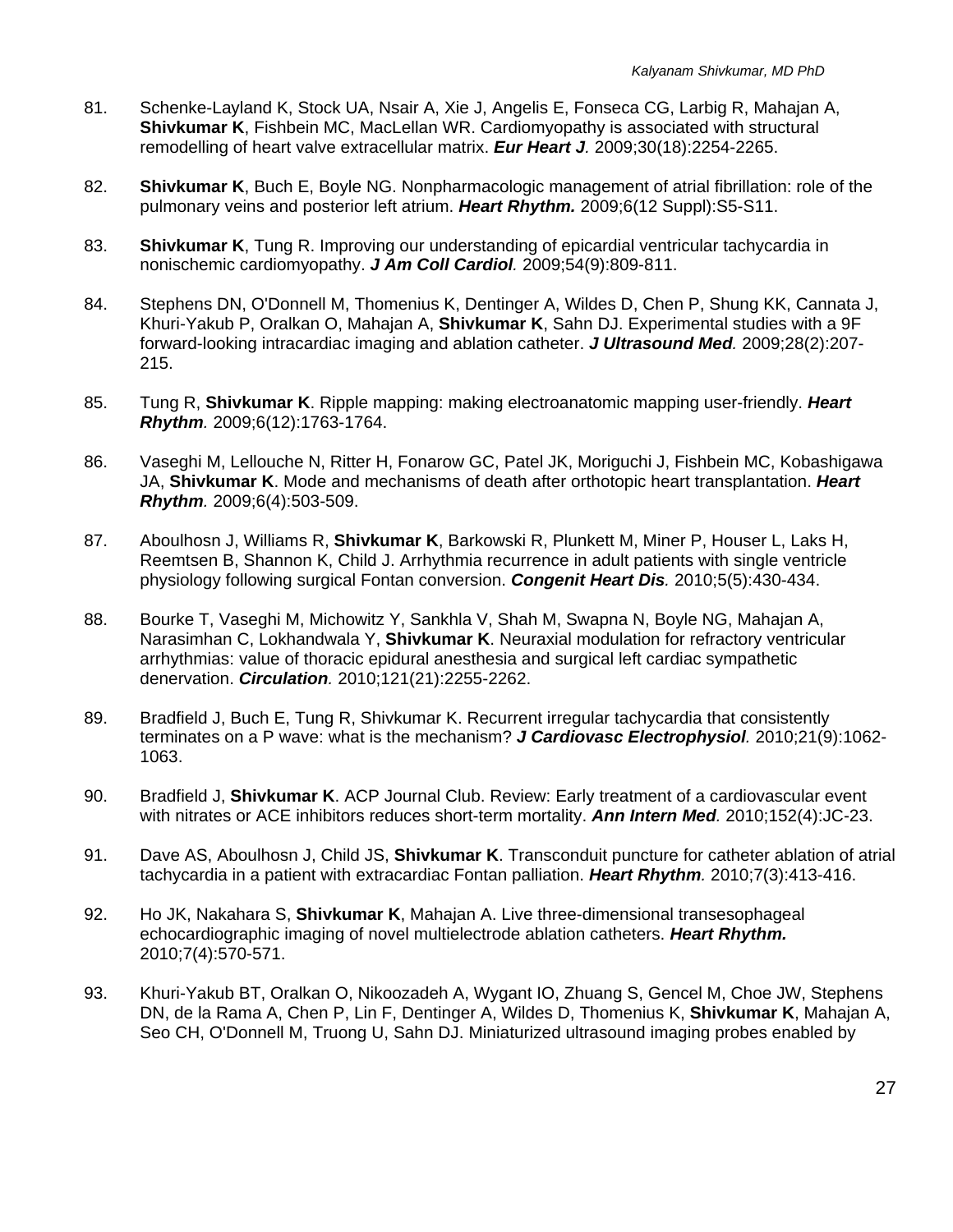CMUT arrays with integrated frontend electronic circuits. *Conf Proc IEEE Eng Med Biol Soc.* 2010;2010:5987-5990.

- 94. Kneller J, **Shivkumar K**, Tung R. Assessment of His-Purkinje reserve: What is the mechanism of block? *Heart Rhythm.* 2012;9:465-466
- 95. Mandapati R, **Shivkumar K**. The autonomic stress of sleep: Sleeping the sleep of death. *Heart Rhythm.* 2010;7(8):1075-1076.
- 96. Michowitz Y, Mathuria N, Tung R, Esmailian F, Kwon M, Nakahara S, Bourke T, Boyle NG, Mahajan A, **Shivkumar K**. Hybrid procedures for epicardial catheter ablation of ventricular tachycardia: value of surgical access. *Heart Rhythm.* 2010;7(11):1635-1643.
- 97. Nakahara S, Ramirez RJ, Buch E, Michowitz Y, Vaseghi M, de Diego C, Boyle NG, Mahajan A, **Shivkumar K**. Intrapericardial balloon placement for prevention of collateral injury during catheter ablation of the left atrium in a porcine model. *Heart Rhythm.* 2010;7(1):81-87.
- 98. Nakahara S, Tung R, Ramirez RJ, Gima J, Wiener I, Mahajan A, Boyle NG, **Shivkumar K**. Distribution of late potentials within infarct scars assessed by ultra high-density mapping. *Heart Rhythm.* 2010;7(12):1817-1824.
- 99. Nakahara S, Tung R, Ramirez RJ, Michowitz Y, Vaseghi M, Buch E, Gima J, Wiener I, Mahajan A, Boyle NG, **Shivkumar K**. Characterization of the arrhythmogenic substrate in ischemic and nonischemic cardiomyopathy implications for catheter ablation of hemodynamically unstable ventricular tachycardia. *J Am Coll Cardiol.* 2010;55(21):2355-2365.
- 100. Natale A, Raviele A, Al-Ahmad A, Alfieri O, Aliot E, Almendral J, Breithardt G, Brugada J, Calkins H, Callans D, Cappato R, Camm JA, Della Bella P, Guiraudon GM, Haissaguerre M, Hindricks G, Ho SY, Kuck KH, Marchlinski F, Packer DL, Prystowsky EN, Reddy VY, Ruskin JN, Scanavacca M, **Shivkumar K**, Soejima K, Stevenson WJ, Themistoclakis S, Verma A, Wilber D. Venice Chart International Consensus document on ventricular tachycardia/ventricular fibrillation ablation. *J Cardiovasc Electrophysiol.* 2010;21(3):339-379.
- 101. Santangeli P, Di Biase L, Lakkireddy D, Burkhardt JD, Pillarisetti J, Michowitz Y, Sanchez JE, Horton R, Mohanty P, Gallinghouse GJ, Dello Russo A, Casella M, Pelargonio G, Santarelli P, Verma A, Narasimhan C, **Shivkumar K**, Natale A. Radiofrequency catheter ablation of ventricular arrhythmias in patients with hypertrophic cardiomyopathy: safety and feasibility. *Heart Rhythm.*  2010;7(8):1036-1042.
- 102. Tung R, Boyle NG, **Shivkumar K**. Catheter ablation of ventricular tachycardia. *Circulation.* 2010;122(3):e389-391.
- 103. Tung R, Nakahara S, Ramirez R, Lai C, Fishbein MC, **Shivkumar K**. Distinguishing epicardial fat from scar: analysis of electrograms using high-density electroanatomic mapping in a novel porcine infarct model. *Heart Rhythm.* 2010;7(3):389-395.
- 104. Vaseghi M, **Shivkumar K**. Catheter ablation of idiopathic ventricular tachycardia. *Circ Arrhythm Electrophysiol.* 2010;3(3):219-221.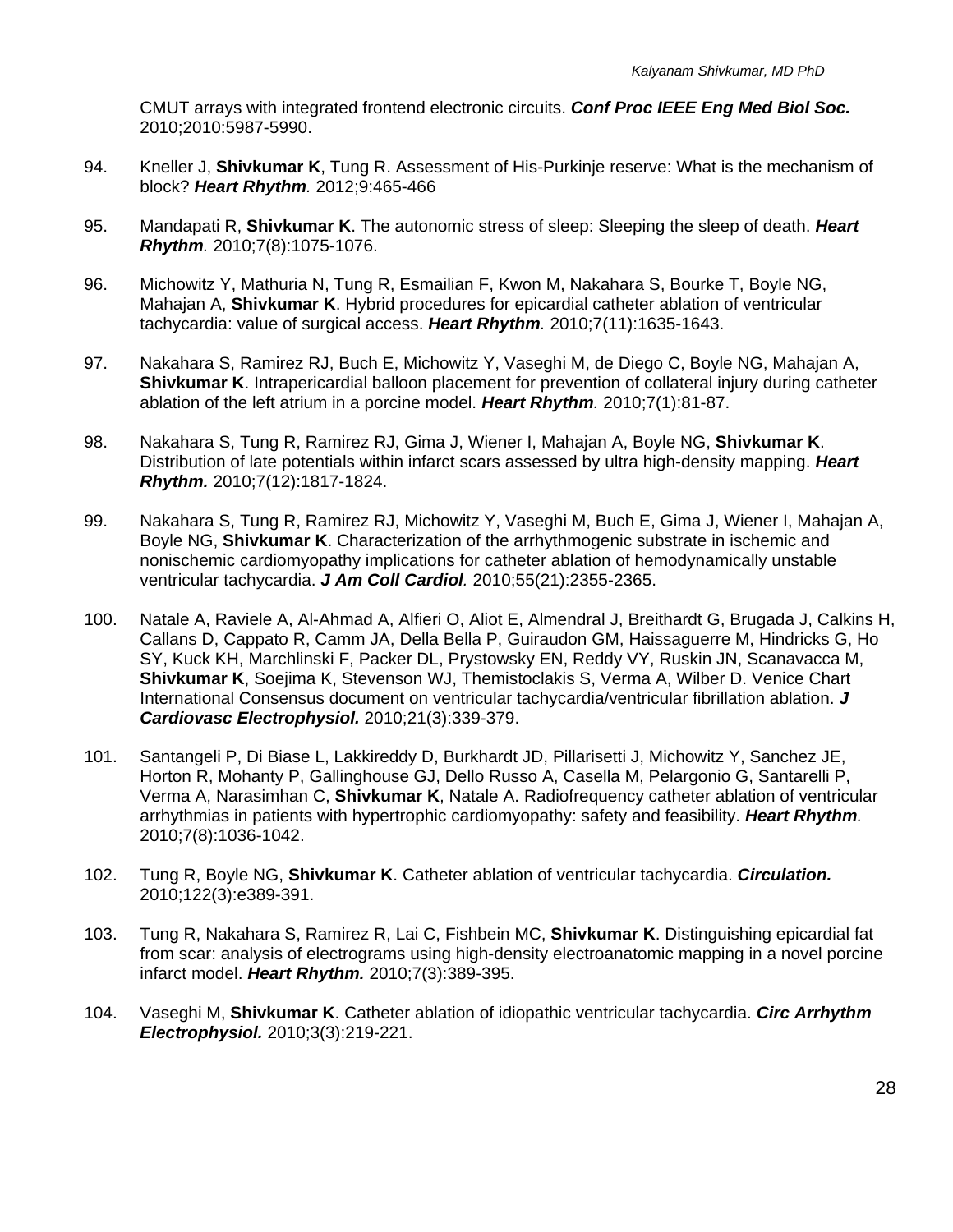- 105. Bai R, Di Biase L, **Shivkumar K**, Mohanty P, Tung R, Santangeli P, Saenz LC, Vacca M, Verma A, Khaykin Y, Mohanty S, Burkhardt JD, Hongo R, Beheiry S, Dello Russo A, Casella M, Pelargonio G, Santarelli P, Sanchez J, Tondo C, Natale A. Ablation of ventricular arrhythmias in arrhythmogenic right ventricular dysplasia/cardiomyopathy: arrhythmia-free survival after endoepicardial substrate based mapping and ablation. *Circ Arrhythm Electrophysiol.* 2011;4(4):478- 485.
- 106. Bello D, Einhorn A, Kaushal R, Kenchaiah S, Raney A, Fieno D, Narula J, Goldberger J, **Shivkumar K**, Subacius H, Kadish A. Cardiac magnetic resonance imaging: infarct size is an independent predictor of mortality in patients with coronary artery disease. *Magn Reson Imaging.*  2011;29(1):50-56.
- 107. Bourke T, Mathuria N, Michowitz Y, **Shivkumar K**. Hybrid techniques and neuraxial modulation for treatment of ventricular tachycardia. *Future Cardiol.* 2011;7(3):273-276.
- 108. Bradfield J, Buch E, **Shivkumar K**. Three dissociated rhythms after ablation of an atypical right atrial flutter. *J Cardiovasc Electrophysiol.* 2011;22(4):477.
- 109. Bradfield J, Mathuria N, Tung R, **Shivkumar K**. Coronary sinus fistula: a reason not to implant a transvenous left ventricular lead. *Heart Rhythm.* 2011;8(10):1658.
- 110. Bradfield J, Tung R, Boyle NG, **Shivkumar K**. Managing patients with ICD shocks and programming tachycardia therapies during acute heart failure syndromes. *Heart Fail Rev.*  2011;16(5):449-456.
- 111. Di Biase L, Al-Ahamad A, Santangeli P, Hsia HH, Sanchez J, Bai R, Bailey S, Horton R, Gallinghouse GJ, Burkhardt DJ, Lakkireddy D, Yang Y, Badhwar N, Scheinman M, Tung R, Dello Russo A, Pelargonio G, Casella M, Tomassoni G, **Shivkumar K**, Natale A. Safety and outcomes of cryoablation for ventricular tachyarrhythmias: results from a multicenter experience. *Heart Rhythm* 2011;8(7):968-974.
- 112. Fonseca CG, Backhaus M, Bluemke DA, Britten RD, Chung JD, Cowan BR, Dinov ID, Finn JP, Hunter PJ, Kadish AH, Lee DC, Lima JA, Medrano-Gracia P, **Shivkumar K**, Suinesiaputra A, Tao W, Young AA. The Cardiac Atlas Project--an imaging database for computational modeling and statistical atlases of the heart. *Bioinformatics.* 2011;27(16):2288-2295.
- 113. Francis J, Bourke T, **Shivkumar K**. Calming the storm by sympatholysis. *Indian Pacing Electrophysiol J.* 2011;11(2):31-33.
- 114. Lee W, Griffin W, Wildes D, Buckley D, Topka T, Chodakauskas T, Langer M, Calisti S, Bergstol S, Malacrida JP, Lanteri F, Maffre J, McDaniel B, **Shivkumar K**, Cummings J, Callans D, Silvestry F, Packer D. A 10-Fr ultrasound catheter with integrated micromotor for 4-D intracardiac echocardiography. *IEEE Trans Ultrason Ferroelectr Freq Control.* 2011;58(7):1478-1491.
- 115. Lellouche N, De Diego C, Boyle NG, Wiener I, Akopyan G, Child JS, **Shivkumar K**. Relationship between mechanical and electrical remodelling in patients with cardiac resynchronization implanted defibrillators. *Europace.* 2011;13(8):1180-1187.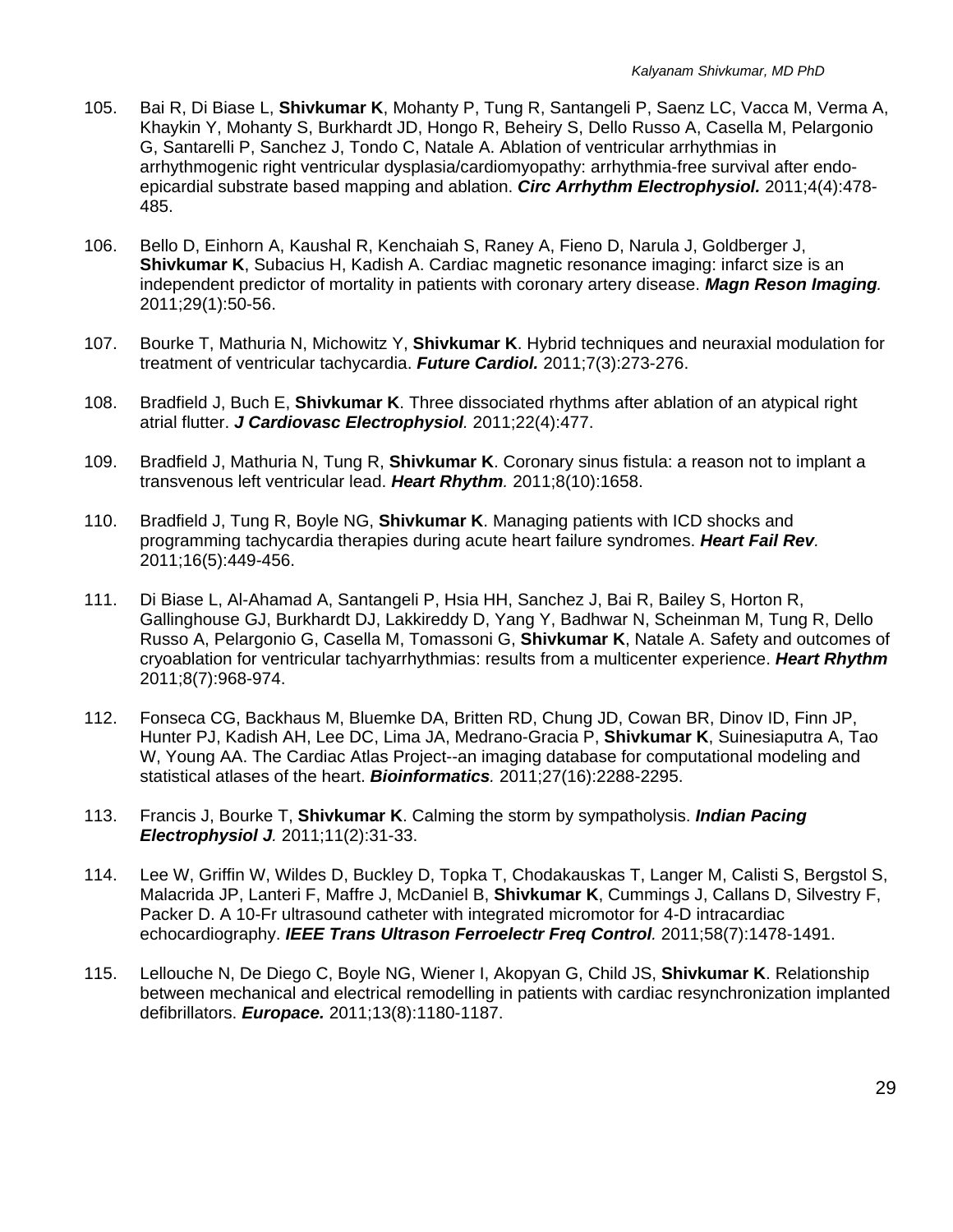- 116. Mathuria NS, Vaseghi M, Buch E, **Shivkumar K**. Successful ablation of an epicardial ventricular tachycardia using a surgical ablation tool. *Circ Arrhythm Electrophysiol.* 2011;4(6):e84-86.
- 117. Michowitz Y, Lellouche N, Contractor T, Bourke T, Wiener I, Buch E, Boyle N, Bersohn M, **Shivkumar K**. Defibrillation threshold testing fails to show clinical benefit during long-term follow-up of patients undergoing cardiac resynchronization therapy defibrillator implantation. *Europace.*  2011;13(5):683-688.
- 118. Michowitz Y, Nakahara S, Bourke T, Buch E, Vaseghi M, De Diego C, Wiener I, Mahajan A, **Shivkumar K**. Electrophysiological differences between the epicardium and the endocardium of the left atrium. *Pacing Clin Electrophysiol.* 2011;34(1):37-46.
- 119. Nakahara S, Vaseghi M, Ramirez RJ, Fonseca CG, Lai CK, Finn JP, Mahajan A, Boyle NG, **Shivkumar K**. Characterization of myocardial scars: electrophysiological imaging correlates in a porcine infarct model. *Heart Rhythm.* 2011;8(7):1060-1067.
- 120. Ramirez RJ, Ajijola OA, Zhou W, Holmstrom B, Luning H, Laks MM, **Shivkumar K**, Mahajan A. A new electrocardiographic marker for sympathetic nerve stimulation: modulation of repolarization by stimulation of stellate ganglia. *J Electrocardiol.* 2011;44(6):694-699.
- 121. Seo CH, Stephens DN, Cannata J, Dentinger A, Lin F, Park S, Wildes D, Thomenius KE, Chen P, Nguyen T, de La Rama A, Jeong JS, Mahajan A, **Shivkumar K**, Nikoozadeh A, Oralkan O, Truong U, Sahn DJ, Khuri-Yakub PT, O'Donnell M. The feasibility of using thermal strain imaging to regulate energy delivery during intracardiac radio-frequency ablation. *IEEE Trans Ultrason Ferroelectr Freq Control.* 2011;58(7):1406-1417.
- 122. Shackley BS, Nguyen TP, **Shivkumar K**, Finn PJ, Fishbein MC. Idiopathic massive myocardial calcification: a case report and review of the literature. *Cardiovasc Pathol.* 2011;20(2):e79-83.
- 123. **Shivkumar K**, Narayan SM. Imaging cardiac arrhythmias. *Sci Transl Med.* 2011;3(98):98fs92.
- 124. Tung R, Boyle NG, **Shivkumar K**. Catheter ablation of ventricular tachycardia. *Circulation.*  2011;123(20):2284-2288.
- 125. Tung R, Nakahara S, Maccabelli G, Buch E, Wiener I, Boyle NG, Carbucicchio C, Bella PD, **Shivkumar K**. Ultra high-density multipolar mapping with double ventricular access: a novel technique for ablation of ventricular tachycardia. *J Cardiovasc Electrophysiol.* 2011;22(1):49-56.
- 126. Tung R, Nakahara S, Ramirez R, Gui D, Magyar C, Lai C, Fishbein M, **Shivkumar K**. Accuracy of combined endocardial and epicardial electroanatomic mapping of a reperfused porcine infarct model: a comparison of electrofield and magnetic systems with histopathologic correlation. *Heart Rhythm.* 2011;8(3):439-447.
- 127. Ajijola OA, Lellouche N, Bourke T, Tung R, Ahn S, Mahajan A, **Shivkumar K**. Bilateral cardiac sympathetic denervation for the management of electrical storm. *J Am Coll Cardiol.*  2012;59(1):91-92.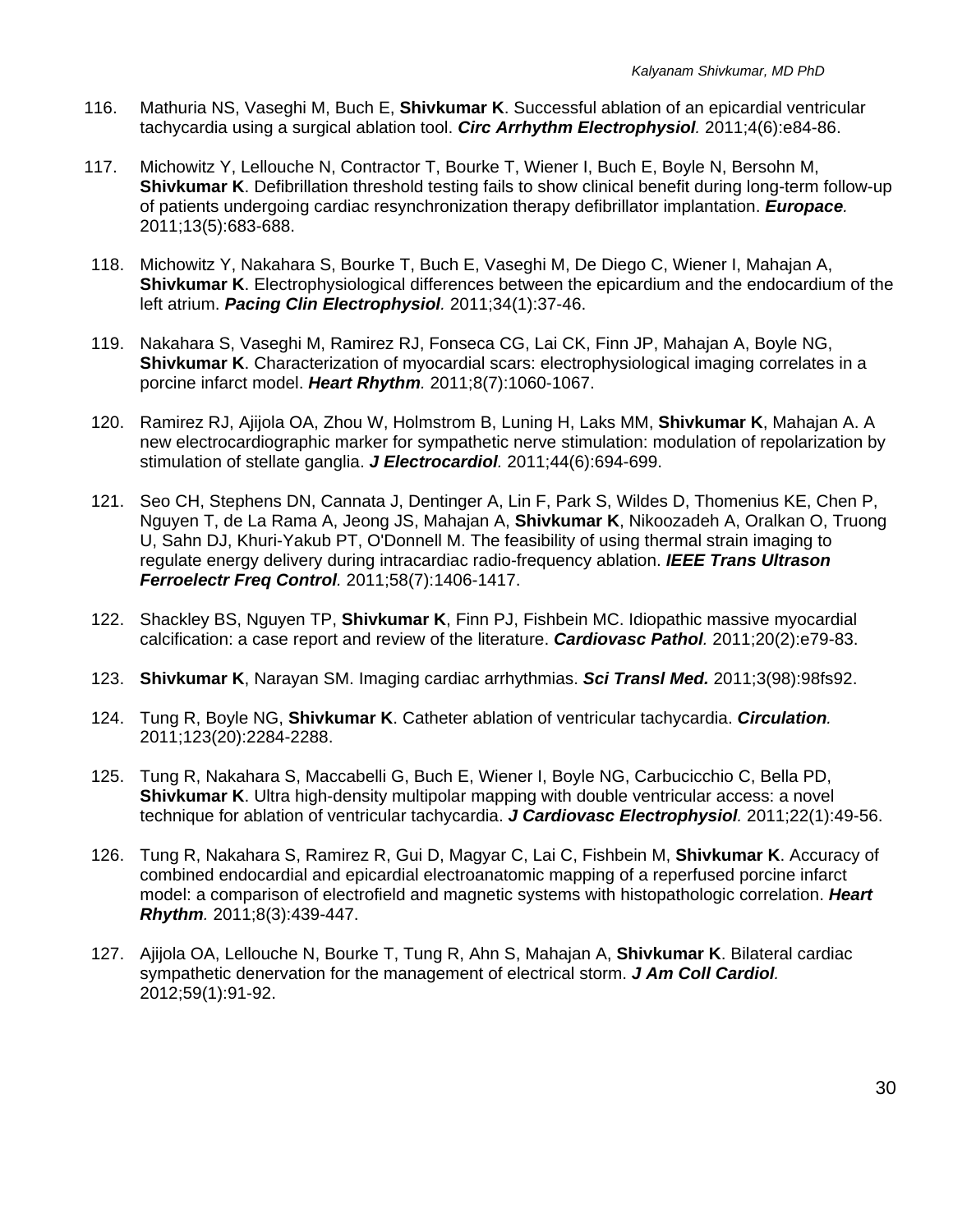- 128. Bradfield J, Boyle NG, Mandapati R, **Shivkumar K**. The emerging role of cardiac resynchronization therapy in milder heart failure: are we implanting too late for response? *Curr Heart Fail Rep.*  2012;9(1):51-56.
- 129. Discepolo W, Buch E, **Shivkumar K**. How to Target Postablation Perimitral Flutter: Valve Isthmus or PV Triggers? *J Cardiovasc Electrophysiol.* 2012;23(2):145-146.
- 130. Michowitz Y, Mathuria N, **Shivkumar K**, Mandapati R. Wide complex tachycardia with a unique mode of termination: what is the mechanism? *Pacing Clin Electrophysiol.* 2012;35(1):97-99.
- 131. Stephens DN, Truong UT, Nikoozadeh A, Oralkan O, Seo CH, Cannata J, Dentinger A, Thomenius K, de la Rama A, Nguyen T, Lin F, Khuri-Yakub P, Mahajan A, **Shivkumar K**, O'Donnell M, Sahn DJ. First in vivo use of a capacitive micromachined ultrasound transducer array-based imaging and ablation catheter. *J Ultrasound Med.* 2012;31(2):247-256.
- 132. Bradfield J, Tung R, Mandapati R, Boyle NG, **Shivkumar K**. Catheter Ablation Utilizing Remote Magnetic Navigation: A Review of Applications and Outcomes. *Pacing Clin Electrophysiol*. 2012.
- 133. Vaseghi M, Lux B, Mahajan A and **Shivkumar K**: Sympathetic Stimulation Increases Dispersion Of Repolarization In Humans With Myocardial Infarction. *Am J Physiol Heart and Circ Physiol* 2012 2012;302(9):H1838-1846.
- 134. Tung R, Mathuria N, Michowitz Y, Yu R, Buch E, Bradfield J, Mandapati R, Wiener I, Boyle NG, and **Shivkumar K**: Functional Pace-Mapping Responses for Identification of Targets for Catheter Ablation of Scar-Mediated Ventricular Tachycardia. *Circ Arrhythm Electrophysiol*. 2012;5(2):264- 272
- 135. Ajijola OA, **Shivkumar K**. Neural remodeling and myocardial infarction: the stellate ganglion as a double agent. *J Am Coll Cardiol*. 2012;59(10):962-964.
- 136. Mathuria N, Buch E, **Shivkumar K**. Pleuropericardial fistula formation after prior epicardial catheter ablation for ventricular tachycardia. *Circ Arrhythm Electrophysiol*. 2012;5(1):e18-19.
- 137. Michowitz Y, Tung R, Athill C, **Shivkumar K.** Ventricular tachycardia from remote blunt chest trauma: combined epicardial-endocardial right ventricular substrate characterization. *Pacing Clin Electrophysiol.* 2012;35(5):e127-130.
- 138. Vaseghi M, Zhou W, Shi J, Ajijola O, Hadaya J, **Shivkumar K**, Mahajan A. Sympathetic innervation of the anterior left ventricular wall by the right and left stellate ganglia. *Heart Rhythm*. 2012;9:1303- 1309
- 139. Boyle NG & **Shivkumar K**. Epicardial Interventions in Electrophysiology. *Circulation* 2012;126:1752-1769
- 140. Narayan SM, Krummen DE, **Shivkumar K**, Clopton P, Rappel WJ, Miller JM: Treatment of Atrial Fibrillation By The Ablation Of Localized Sources: The Conventional Ablation for Atrial Fibrillation With or Without Focal Impulse and Rotor Modulation (CONFIRM) Trial. *J Am Coll of Cardiol* 2012;60:628-636 *(accompanied by an editorial and international media coverage)*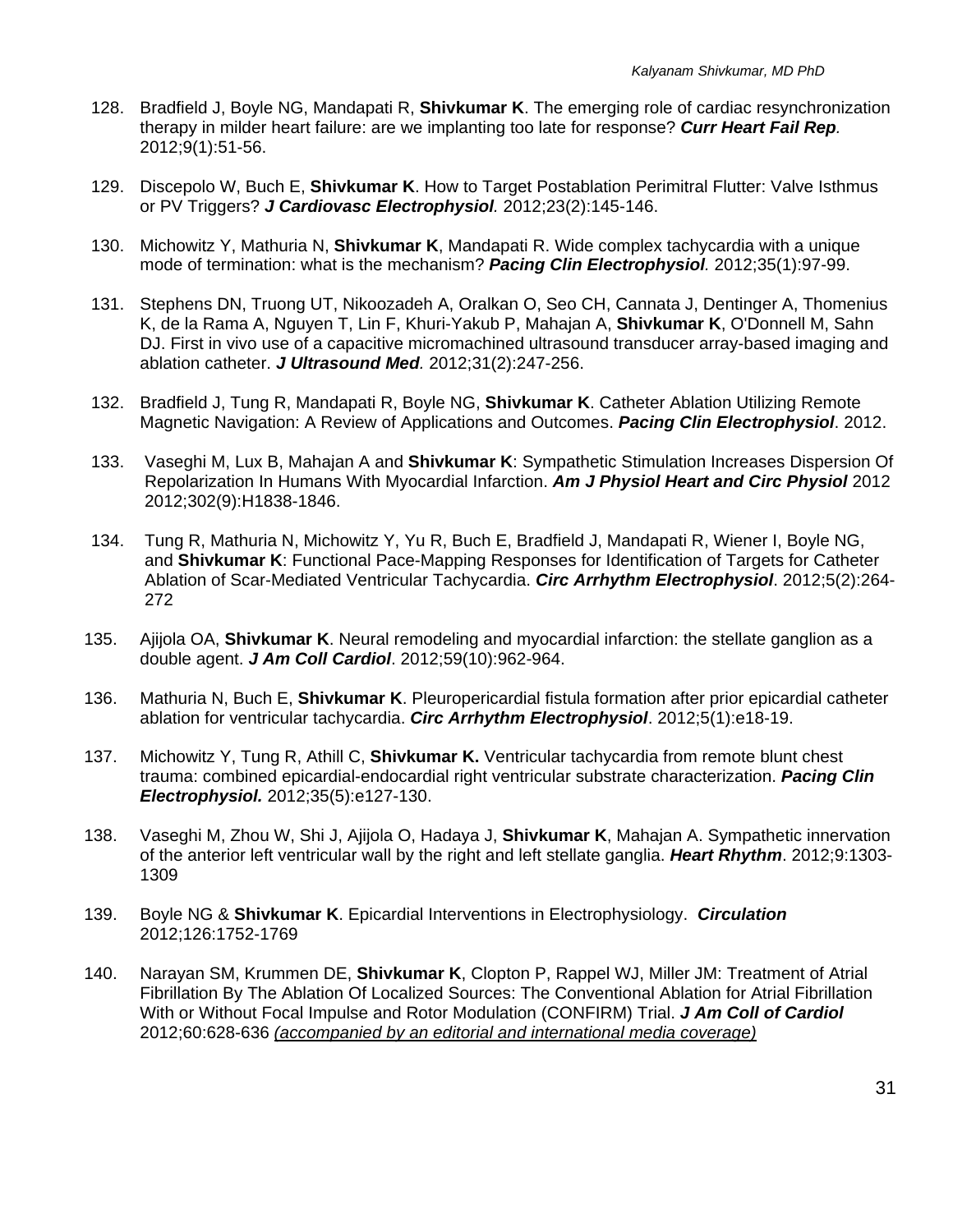- 141. Bradfield J, Tung R, Vaseghi M, Morarty JM, Boyle NG, Buch E, Mandapati R, **Shivkumar K**: Use Of Electroanatomical Mapping To Guide Percutaneous Epicardial Access: A Novel Application To Improve Safety. *J Cardiovasc Electrophysiol***.** 10.1111/jce.12058
- 142. Ajijola A, Wisco JJ, Lambert W, Mahajan A, Stark E, Fishbein MC, **Shivkumar K**: Extra-Cardiac Neural Remodeling In Humans With Cardiomyopathy. *Circ Arrhythm Electrophysiol* 2012;5:1010- 1116
- 143. Bradfield J, Shapiro S, Finch W, Tung R, Boyle NG, Buch E, Mathuria N, Mandapati R, **Shivkumar K**, Bersohn M. Catheter ablation of typical atrial flutter in severe pulmonary hypertension. *J Cardiovasc Electrophysiol***.** 2012;23:1185-1190
- 144. Mandapati R, **Shivkumar K**. In-silico to In-vivo: Mutation Specific Modeling of Arrhythmia Risk: *J Am Coll of Cardiol*, 2012;60:2192-2193
- 145. Tung R, Shivkumar K. The value of image integration for epicardial catheter ablation of ventricular tachycardia. *JACC Cardiovasc Imaging.* [Editorial]. 2013 Jan;6(1):53-5.
- 146. Bourke T, Buch E, Mathuria N, Michowitz Y, Yu R, Mandapati R, **Shivkumar K**, Tung R. Biophysical Parameters During Radiofrequency Catheter Ablation of Scar-Mediated Ventricular Tachycardia: Epicardial And Endocardial Applications Via Manual and Magnetic Navigation. *J Cardiovasc Electrophysiol 2014;25:1165-1173 DOI: 10.1111/jce.12477 PMID 24946895*
- 147. **Shivkumar K**, Ellenbogen K, Hummell J, Miller J, Steinberg J. Acute Termination Of Human Atrial Fibrillation By Identification And Catheter Ablation Of Localized Rotors And Sources. *J Cardiovasc Electrophysiol.* 2012;23:1277-1285*)* DOI: *10.1111/jce.12000 PMCID 3524347*
- 148. Ajijola A, Vaseghi M, Mahajan A, **Shivkumar K**: Bilateral Cardiac Sympathetic Denervation: Why, Who and When. *Expert Rev in Cardiol* 2012;10:947-949
- 149. Tung R, Buch E, **Shivkumar K**. Catheter ablation of atrial fibrillation. *Circulation*. 2012;126:223- 229
- 150. Vaseghi M, Fujimura O & **Shivkumar K**. Narrow-QRS-Complex Tachycardia: What Is the Mechanism? *Heart Rhythm* 2012 *(in press) DOI 10.1016/j.hrthm.2012.08.012*
- 151. Mathuria N, Tung R, **Shivkumar K**. Advances in ablation of ventricular tachycardia in non-ischemic cardiomyopathy. *Curr Cardiol Rep*. 2012;14:577-583
- 152. Tung R, Michowitz Y, Yu R, Mathuria N, Vaseghi M, Buch E, Bradfield , Fujimura O, Discepolo W, Mandapati R, Boyle N and **Shivkumar K**. Epicardial Ablation Of Ventricular Tachycardia: Safety And Efficacy At A Single Center Over 8 Years. *Heart Rhythm* 2013;10:490-498 *(accompanied by an editorial commentary, featured on the cover)*
- 153. Vaseghi M & **Shivkumar K**. Neuraxial Modulation for Ventricular Arrhythmias: A New Hope: *Heart Rhythm* 2012;9:1888-1889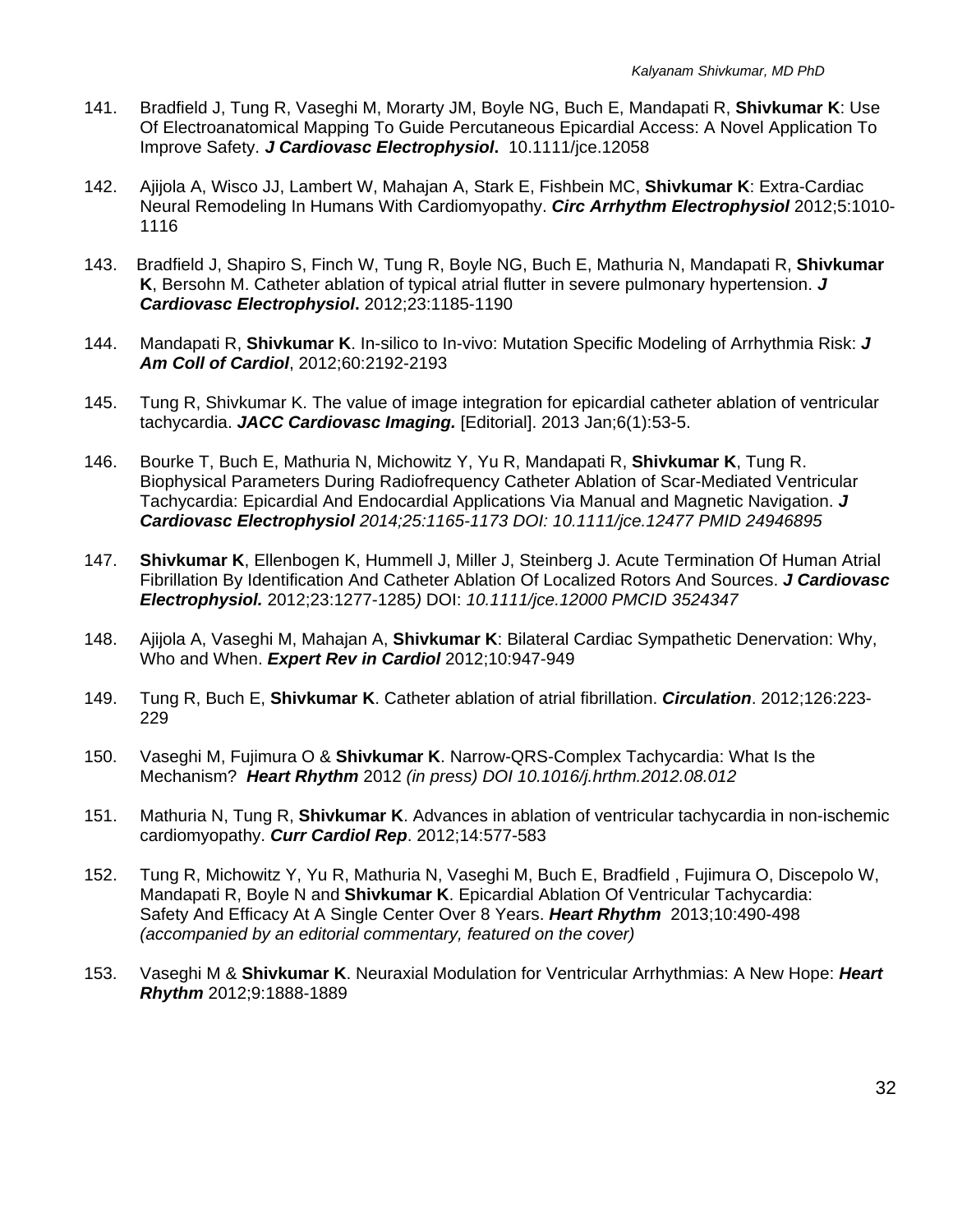- 154. Bradfield JS, Buch E, **Shivkumar K**. Interventions to decrease the morbidity and mortality associated with implantable cardioverter-defibrillator shocks. *Curr Opin Crit Care***.** 2012;18:432- 437
- 155. Michowitz Y, Buch E, Bourke T, Tung R, Bradfield J, Mathuria N Boyle NG & **Shivkumar K**. Unipolar And Bipolar Electrogram Characteristics Predict Exit Block During Pulmonary Vein Antral Isolation. **Pacing Clin Electrophysiol**. 2012;35:1294-1301
- 156. Tholakanahalli V, Bertog S, Roukoz H & **Shivkumar K:** Catheter Ablation Of Ventricular Tachycardia Using Intracoronary Wire Mapping And Coil Embolization: Description Of A New Technique. *Heart Rhythm* 2013;10:292-296 *(featured on the cover) PMID: 23089899*
- 157.Tung R, Mathuria N, Michowitz Y, Yu R, Buch E, Bradfield J, Mandapati R, Wiener I, Boyle N, **Shivkumar K**. Response to letter regarding article, "functional pace-mapping responses for identification of targets for catheter ablation of scar-mediated ventricular tachycardia". *Circ Arrhythm Electrophysiol*. 2012;5:e101
- 158. Tung R, **Shivkumar K**, Mandapati R. Ablation of post-transplant atrial flutter and pseudo-fibrillation using magnetic navigation via a superior approach. *Indian Pacing Electrophysiol J*. 2012;12:229- 232
- 159. Bradfield J, Tung R**, Shivkumar K:** Transmural "Scar-to-Scar" Reentrant Ventricular Tachycardia. *Indian Pacing Electrophysiol J*. 2013 (in press)
- 160. Ajijola OA, Vaseghi M, Zhou W, Yamakawa K, Benharash P, Hadaya J, Lux RL, Mahajan A, **Shivkumar K**. Functional Differences Between Junctional and Extra-Junctional Adrenergic Receptor Activation in Mammalian Ventricle. *Am J Physiol Heart and Circ Physiol*  2013;304:H579-588 PMCID: 3566483
- 161. Bradfield J, Huang W, Tung R, Buch E, Okhovat JO, Fujimura O, Boyle NG, Gornbein J, Ellenbogen K & **Shivkumar K.** Tissue Voltage Discordance During Tachycardia Versus Sinus Rhythm: Implications For Catheter Ablation. *Heart Rhythm* 2013;10:800-804, *PMID: 23434619*
- 162. Narayan SM, **Shivkumar K**, Krummen DE, Miller JM, Rappel WJ. Panoramic Electrophysiological Mapping But Not Electrogram Morphology Identifies Stable Sources for Human Atrial Fibrillation: Stable AF Rotors and Focal Sources Relate Poorly to Fractionated Electrograms. *Circ Arrhythm Electrophysiol* 2013;6:58-67.
- 163. Zhou W, Yamakawa K, Benharash P, Ajijola OA, Ennis DB, Hadaya J, Vaseghi M, **Shivkumar K**, Mahajan A. Effect of Stellate Ganglia Stimulation on Global and Regional Left Ventricular Function Assessed by Speckle Tracking Echocardiography. *Am J Physiol Heart Circ Physiol* 2013;304:H840-847.
- 164. Narayan S, Krummen DE, **Shivkumar K**, Miller JM. Direct Or Coincidental Elimination of Stable Rotors or Focal Sources May Explain Successful Atrial Fibrillation Ablation: On-Treatment Analysis of the CONFIRM (CONventional ablation for AF with or without Focal Impulse and Rotor Modulation) Trial. *J Am Coll of Cardiol* 2013;62:138-147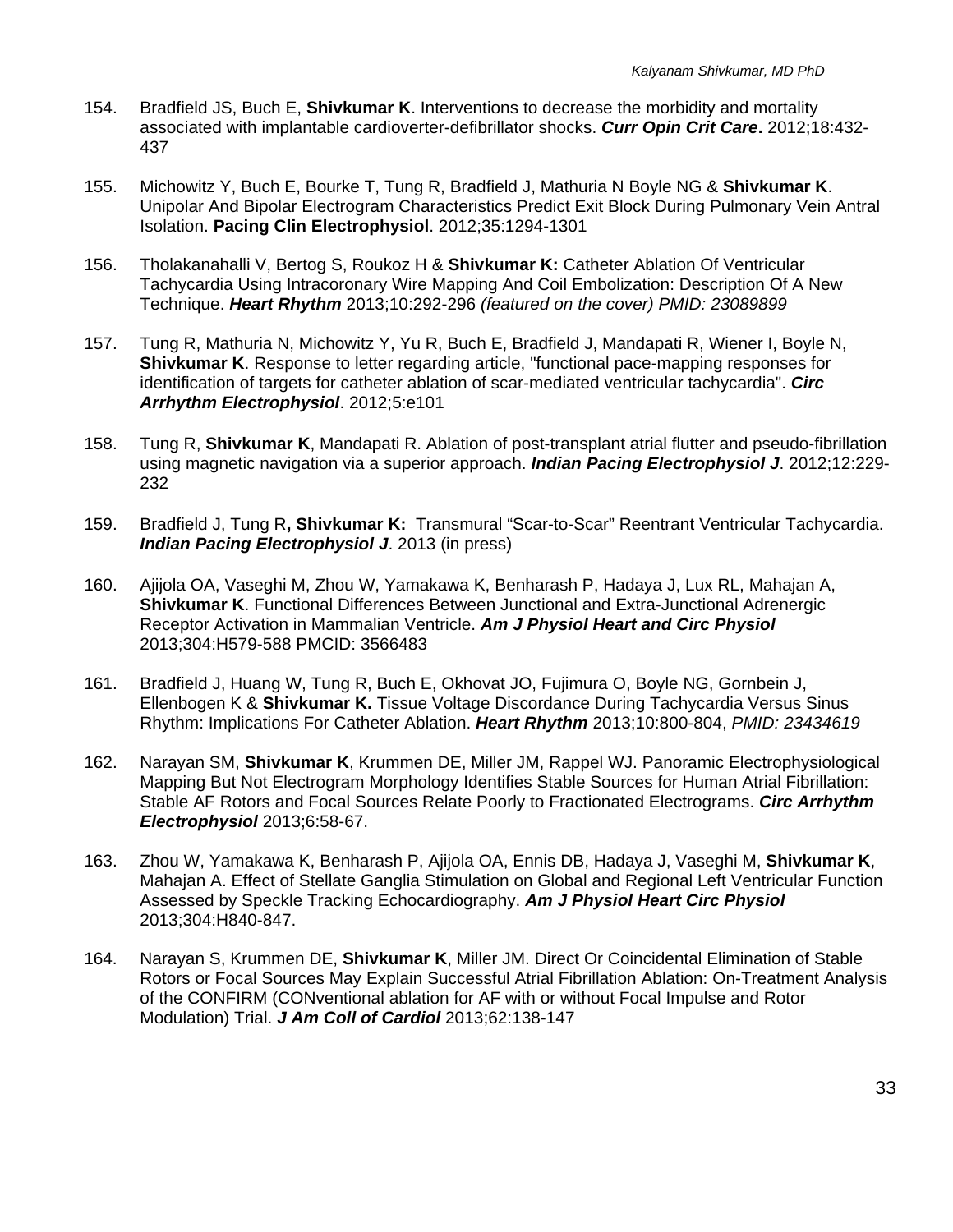- 165. Tung R, **Shivkumar K**. Integrated care for management of ventricular arrhythmias: Can a specialized unit and catheter ablation improve mortality? *Circulation***.** 2013;127:1354-1356
- 166. Viskin S, AA MW, Guevara-Valdivia ME, Daoulah A, Krahn A, Zipes DP, Halkin A, **Shivkumar K**, Boyle NG, Adler A, Belhassen B, Schapachnik E, Asrar F, Rosso R. Quinidine, a life-saving medication for brugada syndrome, is inaccessible in many countries. *J Am Coll Cardiol*. 2013;61:2383-2387
- 167. Vaseghi M, Macias C, Tung R, **Shivkumar K**. Percutaneous inter-ventricular septal access in a patient with aortic and mitral mechanical valves: A novel technique for catheter ablation of ventricular tachycardia*. Heart Rhythm*. 2013;10:1069-1073, PMCID: 3766746
- 168. Yagishita D, Ajijola A, Vaseghi M, Nsair A, Zhou W, Yamakawa K, Tung R, Mahajan A and **Shivkumar K**. Electrical Homogenization Of Ventricular Scar By Application Of Collagenase: A Novel Strategy For Arrhythmia Therapy. *Circulation Arrhythm Electrophysiol* 2013;6:776-783
- 169. Bradfield J, Woodbury B, Traina M, Hernandez S, Sanchez D, Wachsner R, **Shivkumar K** & Meymandi S. Repolarization Parameters Are Associated With Mortality In Chagas Disease Patients In The United States *(submitted)*
- 170. Ajijola OA, Yagishita D, Patel KJ, Vaseghi M, Zhou W, Yamakawa K, So E, Lux RL, Mahajan A, and **Shivkumar K**. Focal Myocardial Infarction Induces Global Remodeling Of Cardiac Sympathetic Innervation: Neural Remodeling In Spatial Context. *Am J Physiol Heart Circ Physiol* 2013 *(in press) DOI: 10.1152/ajpheart.00056.2013, PMID: 23893168*
- 171. Vaseghi M, Yamakawa K, Sinha A, So EL, Zhou W, Ajijola A, Lux RL, Laks M, **Shivkumar K** & Mahajan A. Modulation Of Regional Dispersion Of Repolarization And T-Peak To T-End Interval By The Right And Left Stellate Ganglia *Am J Physiol Heart Circ Physiol 2013 (in press)*
- 172. van Dam PM, Tung R, **Shivkumar K**, Laks M. Quantitative localization of premature ventricular contractions using myocardial activation ecgi from the standard 12-lead electrocardiogram. *J Electrocardiol*. 2013 *(in press)*, *2013/09/14, DOI 10.1016/ j.jelectrocard. 2013.08.005, PMID: 24028996*
- 173. Tung R, **Shivkumar K**. Unusual response to entrainment of ventricular tachycardia: In or out? *Heart Rhythm*. 2013 *(in press) DOI: 10.1016/j.hrthm.2013.09.006, PMID: 24016698*
- 174. Methangkool E, Chua JH, Gopinath A, Shivkumar K, Mahajan A. Anesthetic considerations for thoracoscopic sympathetic ganglionectomy to treat ventricular tachycardia storm: A single-center experience. *J Cardiothorac Vasc Anesth***.** 2013 PMID 24290748, DOI10.1053/j.jvca.2013.08.019
- 175. Tung R, Mathuria NS, Nagel R, Mandapati R, Buch EF, Bradfield JS, Vaseghi M, Boyle NG, **Shivkumar K**. Impact of local ablation on interconnected channels within ventricular scar: Mechanistic implications for substrate modification. *Circ Arrhythm Electrophysiol*. 2013;6:1131- 1138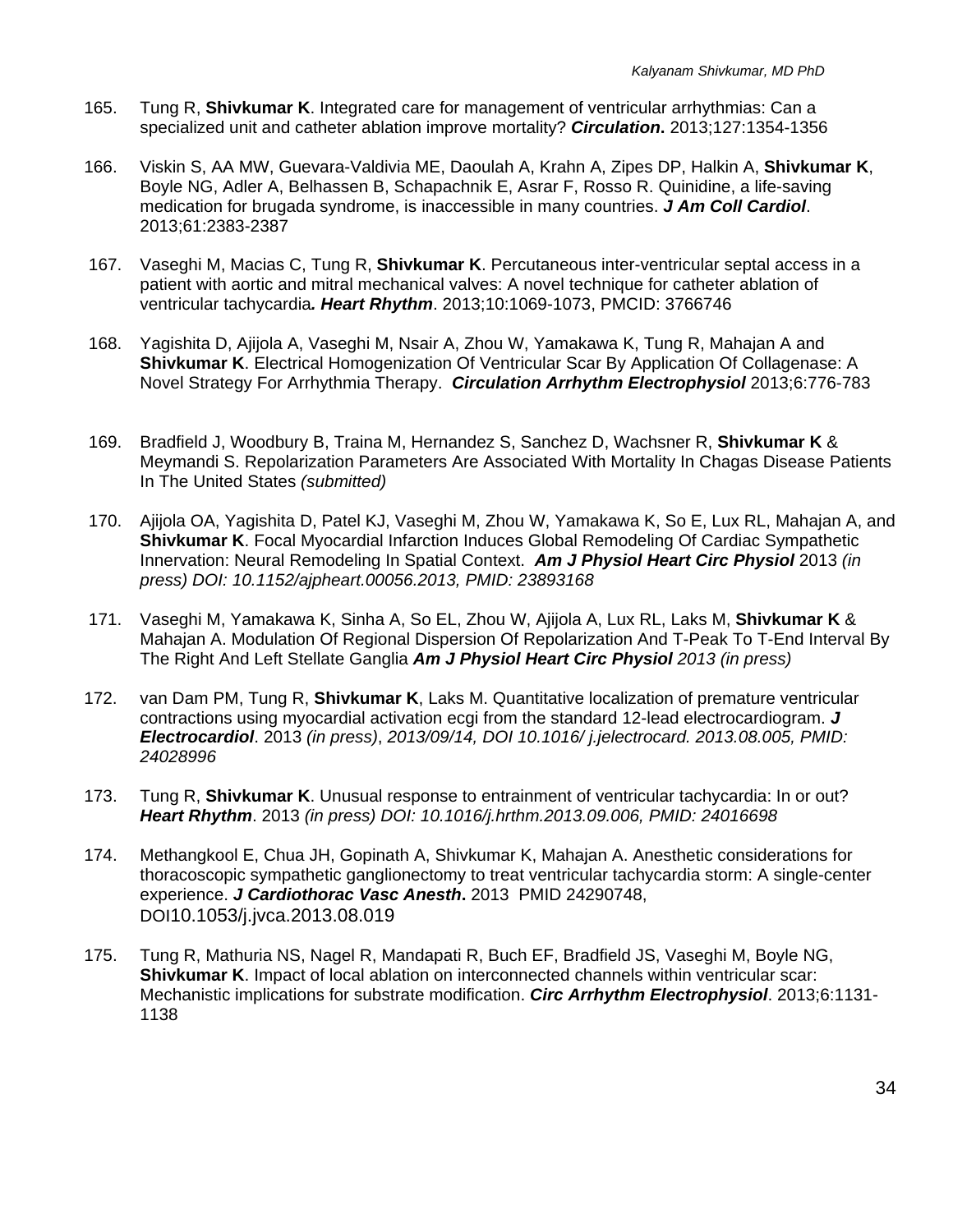- 176. Stevens SM, Tung R, Rashid S, Gima J, Cote S, Pavez G, Khan S, Ennis DB, Finn JP, Boyle N, **Shivkumar K**, Hu P. Device artifact reduction for magnetic resonance imaging of patients with implantable cardioverter-defibrillators and ventricular tachycardia: Late gadolinium enhancement correlation with electroanatomic mapping. *Heart Rhythm*. 2013 PMID 24140812 Oct 16. pii: S1547-5271(13)01197-1. doi: 10.1016/j.hrthm.2013.10.032
- 177. Rashid S, Rapacchi S, Vaseghi M, Tung R, **Shivkumar K**, Finn JP, Hu P. Improved late gadolinium enhancement mr imaging for patients with implanted cardiac devices. *Radiology***.** 2014;270:269- 274,PMID 24086074
- 178. Vaseghi M, Gima J, Kanaan C, Ajijola OA, Marmureanu, Mahajan A, **Shivkumar K**. Cardiac Sympathetic Denervation In Patients With Refractory Ventricular Arrhythmias Or Electrical Storm: Intermediate And Long Term Follow Up. *Heart Rhythm 2013 (in press, accompanied by an editorial) PMID 24291775, DOI 10.1016/j.hrthm.2013.11.028*
- 179. Reddy YM, Chinitz L, Mansour M, Bunch TJ, Mahapatra S, Swarup V, Di Biase L, Bommana S, Atkins D, Tung R, **Shivkumar K**, Burkhardt JD, Ruskin J, Natale A, Lakkireddy D. Percutaneous left ventricular assist devices in ventricular tachycardia ablation: A multicenter experience. *Circ Arrhythm Electrophysiol***.** 2014; 10.1161/CIRCEP.113.000548, PMID: 24532564
- 180. Bradfield JS, Tung R, **Shivkumar K**. Transmural "scar-to-scar" reentrant ventricular tachycardia. *Indian Pacing Electrophysiol J***.** 2013;13:212-216 PMCID 3876580
- 181. Khalsa SS, Shahabi L, Ajijola OA, Bystritsky A, Naliboff BD, **Shivkumar K**. Synergistic application of cardiac sympathetic decentralization and comprehensive psychiatric treatment in the management of anxiety and electrical storm. *Front Integr Neurosci***.** 2014;7:98 PMCID 3878030
- 182. Remo BF, Preminger M, Bradfield J, Mittal S, Boyle N, Gupta A, **Shivkumar K**, Steinberg JS, Dickfeld T. Safety and efficacy of renal denervation as a novel treatment of ventricular tachycardia storm in patients with cardiomyopathy. *Heart Rhythm***.** 2014 10.1016/j.hrthm.2013.12.038 PMID 24389229
- 183. Bradfield JS, Homsi M, **Shivkumar K** and Miller JM. Coupling interval variability differentiates ventricular ectopic complexes arising in the aortic sinus of valsalva and great cardiac vein from other sources: mechanistic and arrhythmic risk implications. *Journal of the American College of Cardiology*. 2014;63:2151-8.
- 184. Rajendran PS, Buch E, Shivkumar K. Marshaling the autonomic nervous system for treatment of atrial fibrilation. *J Am Coll Cardiol* 2014 DOI: 10.1016/j.jacc.2014.01.033 PMID 24561143
- 185. Ajijola OA, Tung R, Shivkumar K. Ventricular tachycardia in ischemic heart disease substrates. *Indian Heart J* 2014;66S1:S24-S34 PMID 24568826
- 186. Reddy YM, Chinitz L, Mansour M, Bunch TJ, Mahapatra S, Swarup V, Di Biase L, Bommana S, Atkins D, Tung R, Shivkumar K, Burkhardt JD, Ruskin J, Natale A, Lakkireddy D. Percutaneous left ventricular assist devices in ventricular tachycardia ablation: A multicenter experience. *Circ Arrhythm Electrophysiol.* 2014. *DOI 10.1161/CIRCEP.113.000548*, PMID 24532564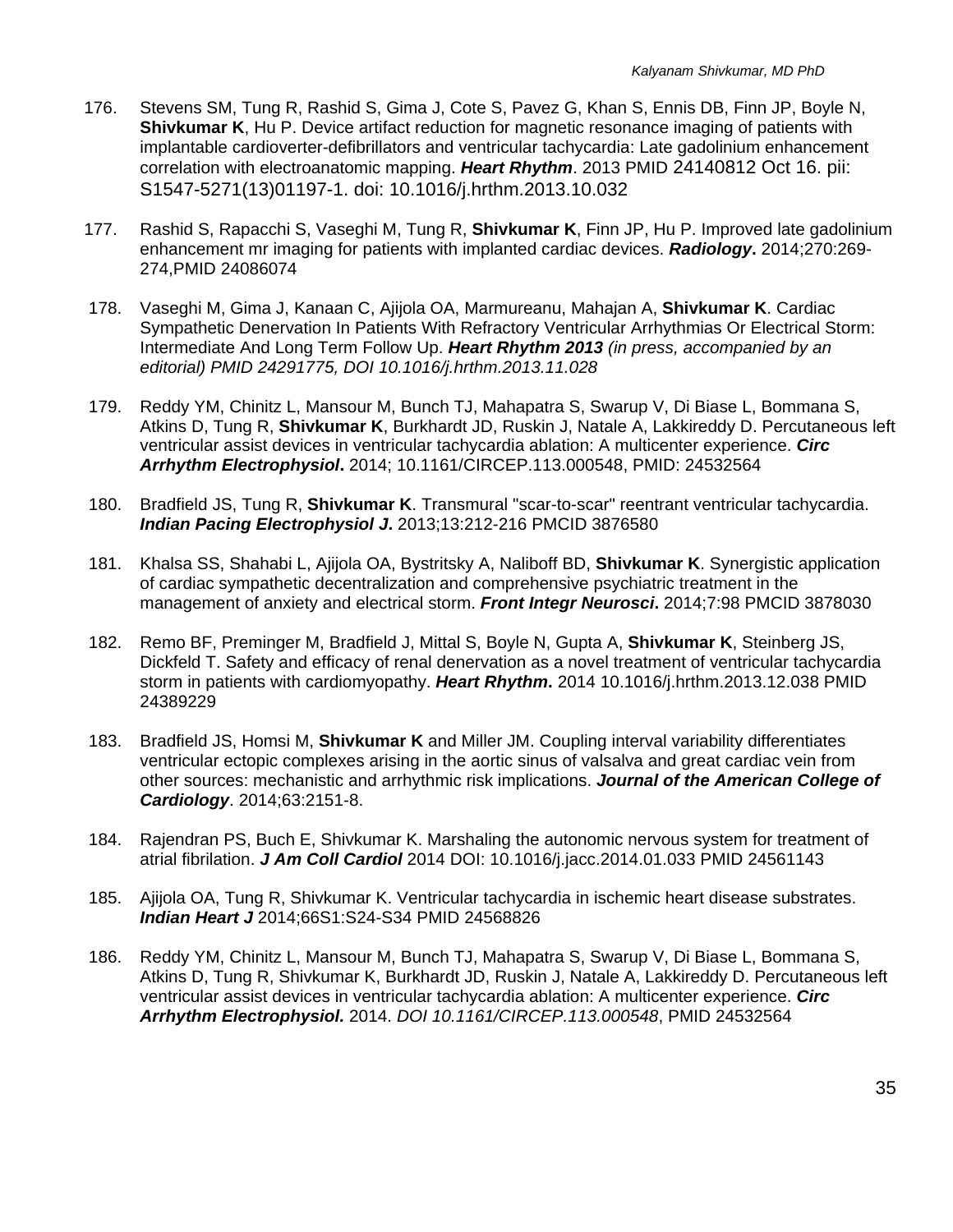- 187. Angle JF, Prince EA, Matsumoto AH, Lohmeier TE, Roberts AM, Misra S, Razavi MK, Katholi RE, Sarin SN, Sica DA, Shivkumar K, Ahrar K. Proceedings from the society of interventional radiology foundation research consensus panel on renal sympathetic denervation*. J Vasc Interv Radiol*. 2014;25:497-509
- 187. Narayan SM, Baykaner T, Clopton P, Schricker A, Lalani G, Krummen DE, Shivkumar K, Miller JM. Ablation of rotor and focal sources reduces late recurrence of atrial fibrillation compared to trigger ablation alone. *J Am Coll Cardiol***.** *2014 (in press) 10.1016/j.jacc.2014.02.543* PMID 24632280
- 188. Lakkireddy D, Kanmanthareddy A, Biria M, Reddy YM, Pillarisetti J, Mahapatra S, Berenbom L, Chinitz L, Atkins D, Bommana S, Tung R, L DIB, **Shivkumar K**, Natale A. Radiofrequency ablation of drug refractory ventricular tachycardia related to cocaine use: A feasibility, safety and efficacy study. *J Cardiovasc Electrophysiol*. 2014 *(in press)*
- 189. Arshad A, Johnson CK, Mittal S, Buch E, Hamam I, Tran T, Shaw RE, Musat D, Preminger M, Sichrovsky T, Herweg B, **Shivkumar K**, Hummel J, Steinberg JS. Comparative safety of periablation anticoagulation strategies for atrial fibrillation: Data from a large multicenter study. *Pacing Clin Electrophysiol*. *2014 (in press) PMID 24797604 DOI 10.1111/pace.12401*
- 190. Miller JM, Kowal RC, Swarup V, Daubert JP, Daoud EG, Day JD, Ellenbogen KA, Hummel JD, Baykaner T, Krummen DE, Narayan SM, Reddy VY, **Shivkumar K**, Steinberg JS, Wheelan KR. Initial independent outcomes from focal impulse and rotor modulation ablation for atrial fibrillation: Multicenter firm registry. *J Cardiovasc Electrophysiol*. 2014 (in press) DOI 10.1111/jce.12474, PMID 24948520
- 191. Lynch JP, 3rd, Hwang J, Bradfield J, Fishbein M, **Shivkumar K**, Tung R. Cardiac involvement in sarcoidosis: Evolving concepts in diagnosis and treatment. *Semin Respir Crit Care Med.* 2014;35:372-390
- 192. Yamakawa K, So EL, Rajendran PS, Hoang JD, Makkar N, Mahajan A, **Shivkumar K**, Vaseghi M. Electrophysiological effects of right and left vagal nerve stimulation on the ventricular myocardium. *Am J Physiol Heart Circ Physiol*. 2014, DOI 10.1152/ajpheart.00279.2014, *PMCID 25015962*
- 193. Bradfield J, Woodbury B, Traina M, Hernandez S, Sanchez D, Wachsner R, **Shivkumar K**, Meymandi S. Repolarization parameters are associated with mortality in chagas disease patients in the united states. *Indian Pacing Electrophysiol J*. 2014;14:171-180
- 194. Bradfield JS, Vaseghi M, **Shivkumar K**. Renal denervation for refractory ventricular arrhythmias. *Trends Cardiovasc Med*. 2014;24:206-213
- 195. Neal Kay G, Torp Pedersen C, Kalman J, Borggrefe M, Della-Bella P, Dickfeld T, Dorian P, Huikuri H, Kim YH, Knight B, Marchlinski F, Ross D, Sacher FD, Sapp J, **Shivkumar K**, Soejima K, Tada H, Alexander ME, Triedman JK, Yamada T, Kirchhof P, Lip GY, Heinz Kuck K, Mont LI, Haines D, Indik J, Dimarco J, Exner D, Iesaka. Ehra/hrs/aphrs expert consensus on ventricular arrhythmias. *Heart Rhythm*. 2014. doi: *10.1016/j.hrthm.2014.07.024*
- 195. Pedersen CT, Kay GN, Kalman J, Borggrefe M, Della-Bella P, Dickfeld T, Dorian P, Huikuri H, Kim YH, Knight B, Marchlinski F, Ross D, Sacher F, Sapp J, **Shivkumar K**, Soejima K, Tada H, Alexander ME, Triedman JK, Yamada T, Kirchhof P, Lip GY, Kuck KH, Mont L, Haines D, Indik J,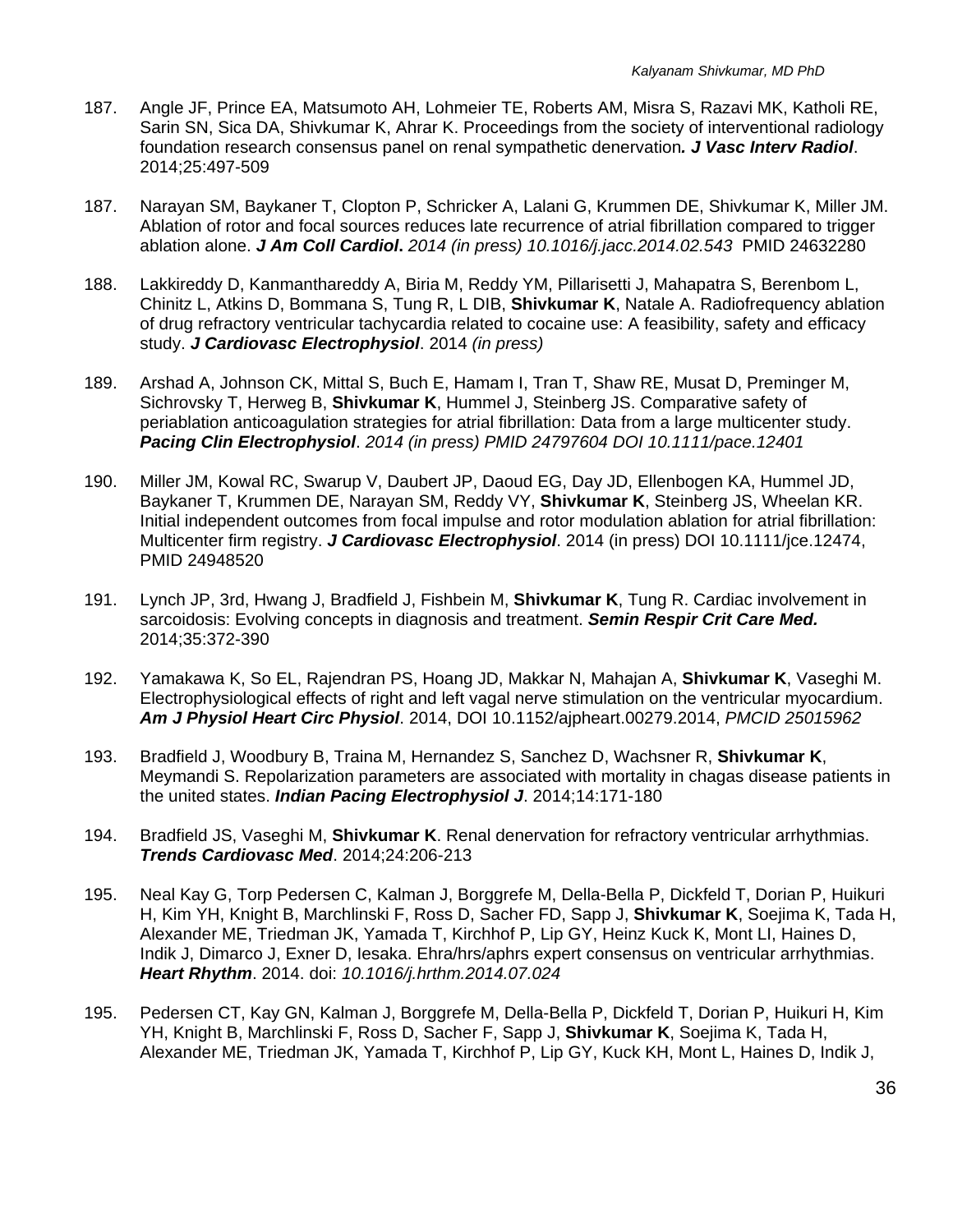DiMarco J, Exner D, Iesaka Y, Savelieva I. EHRA/HRS/APHRS expert consensus on ventricular arrhythmias. *Europace.* 2014;16:1257-1283

- 196. Yu R, Ma S, Tung R, Stevens S, Macias C, Bradfield J, Buch E, Vaseghi M, Fujimura O, Gornbein J, Mandapati R, **Shivkumar K**, Boyle NG. Catheter ablation of scar-based ventricular tachycardia: Relationship of procedure duration to outcomes and hospital mortality. *Heart Rhythm*.2014 10.1016/j.hrthm.2014.10.004
- 197. Mao J, Moriarty JM, Mandapati R, **Shivkumar K** & Vaseghi M. Catheter Ablation Of Accessory Pathways Near The Coronary Sinus: Value Of Defining Coronary Arterial Anatomy. *Heart Rhythm*  2015;12:508-514
- 198. Fukuda K, Kanazawa H, Aizawa Y, Ardell J & **Shivkumar K**: Cardiac Innervation & Sudden Cardiac Death. *Circulation Research* 2015;116:2005-2019
- 199. Yagishita D, Chui RW, Yamakawa K, Rajendran PS, Ajijola OA, Nakamura K, So E, Mahajan A, **Shivkumar K**, Vaseghi M. Sympathetic Nerve Stimulation, not Circulating Norepinephrine,Modulates T-peak to T-end Interval by Increasing Global Dispersion of Repolarization *Circ Arrhythm Electrophysiol***.** 2015;8:174-185
- 200. Bradfield JS, **Shivkumar K**. Cardiac resynchronization therapy-induced proarrhythmia: Understanding preferential conduction within myocardial scars. *Circ Arrhythm Electrophysiol.*  2014;7:1000-1002
- 201. Ajijola OA, Howard-Quijano K, Scovotti J, Vaseghi M, Lee C, Mahajan A & **Shivkumar K**. Augmentation Of Cardiac Sympathetic Tone By Percutaneous Low Level Stellate Ganglion Stimulation In Humans: A Feasibility Study. *Physiological Reports* 2015 Mar;3(3). pii: e12328. doi: 10.14814/phy2.12328.
- 202. Tung R, **Shivkumar K**. Neuraxial modulation for treatment of VT storm. **J Biomed Res**. 2015;29:56-60
- 203. Irie T, Yu R, Bradfield JS, Vaseghi M, Buch EF, Ajijola O, Macias C, Fujimura O, Mandapati R, Boyle NG, **Shivkumar K**, Tung R. Relationship between sinus rhythm late activation zones and critical sites for scar-related ventricular tachycardia: A systematic analysis of isochronal late activation mapping. *Circ Arrhythm Electrophysiol*. 2015 (in press) doi 10.1161/CIRCEP.114.002637
- 204. Ajijola OA, Yagishita D, Reddy NK, Yamakawa K, Vaseghi M, Downs AM, Hoover DB, Ardell JL, **Shivkumar K**. Remodeling of stellate ganglion neurons after spatially targeted myocardial infarction: Neuropeptide and morphologic changes. *Heart Rhythm*. 2015 (in press) doi 10.1016/j.hrthm.2015.01.045
- 205. Benharash P, Buch E, Frank P, Share M, Tung R, **Shivkumar K**, Mandapati R. Quantitative analysis of localized sources identified by focal impulse and rotor modulation mapping in atrial fibrillation. *Circ Arrhythm Electrophysiol***.** 2015;8:554-561
- 206. Ajijola OA, Boyle NG, **Shivkumar K**. Detecting and monitoring arrhythmia recurrence following catheter ablation of atrial fibrillation. *Front Physiol*. 2015;6:90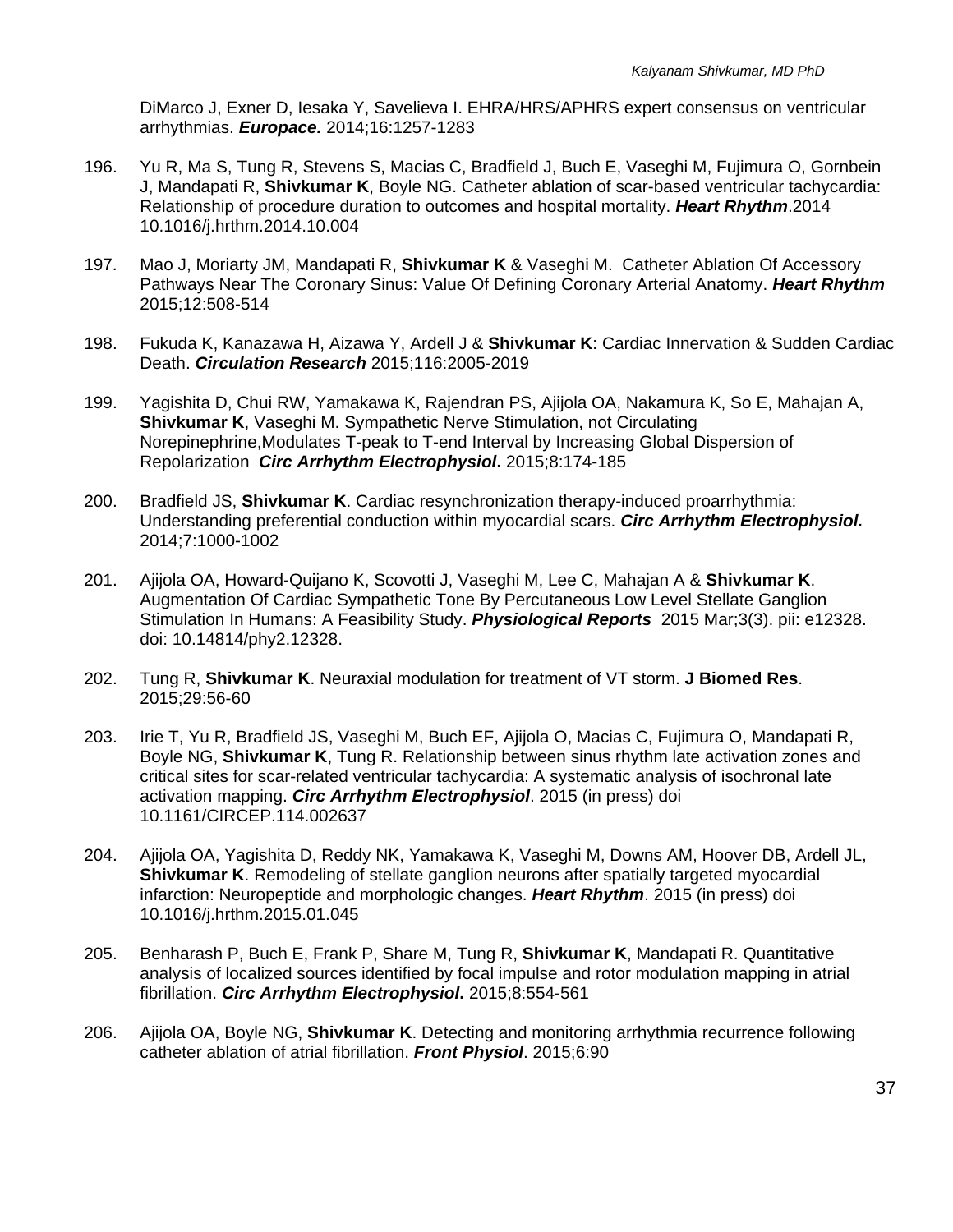- 208. Rashid S, Rapacchi S, **Shivkumar K**, Plotnik A, Finn JP, Hu P. Modified wideband threedimensional late gadolinium enhancement mri for patients with implantable cardiac devices. *Magn Reson Med*. 2015 doi 10.1002/mrm.25601
- 209. Huang WA, **Shivkumar K**, Vaseghi M. Device-based autonomic modulation in arrhythmia patients: The role of vagal nerve stimulation. *Curr Treat Options Cardiovasc Med*. 2015;17:379
- 210. Tung R, Vaseghi M, Frankel DS, Vergara P, DiBiase L, Nagashima K, Yu R, Vangala S, Tseng CH, Choi EK, Khurshid S, Patel M, Mathuria N, Nakahara S, Tzou WS, Sauer WH, Vakil K, Tedrow U, Burkhardt D, Tholakanahalli V, Saliaris A, Dickfeld T, Weiss JP, Bunch TJ, Reddy M, Kanmanthareddy A, Callans D, Lakkireddy D, Natale A, Marchlinski F, Stevenson WG, Bella PD, **Shivkumar K**. Freedom from recurrent ventricular tachycardia after catheter ablation is associated with improved survival in patients with structural heart disease: An International VT Ablation Center Collaborative Group study. *Heart Rhythm* 2015;12:1997-2007
- 211. Yu R, Ma S, Tung R, Stevens S, Macias C, Bradfield J, Buch E, Vaseghi M, Fujimura O, Gornbein J, Mandapati R, **Shivkumar K**, Boyle NG. Catheter ablation of scar-based ventricular tachycardia: Relationship of procedure duration to outcomes and hospital mortality. *Heart Rhythm*. 2015;12:86- 94
- 212. Buckley U, **Shivkumar K**, Ardell JL. Autonomic regulation therapy in heart failure. *Curr Heart Fail Rep*. 2015;12:284-293
- 213. Buckley U, **Shivkumar K**. Implantable cardioverter defibrillators: Even better than we thought*? Eur Heart J*. 2015;36:1646-1648
- 214. Buckley U, **Shivkumar K**. Stress-induced cardiac arrhythmias: The heart-brain interaction. *Trends Cardiovasc Med*. 2015 doi:10.1016/j.tcm.2015.05.001
- 215. Tung R, Bauer B, Schelbert H, Lynch J, Auerbach M, Gupta P, Schiepers C, Chan S, Ferris J, Barrio M, Ajijola OA, Bradfield J, **Shivkumar K**. Incidence Of Abnormal Positron Emission Tomography In Patients With Unexplained Cardiomyopathy And Ventricular Arrhythmias: The Potential Role Of Occult Inflammation In Arrhythmogenesis. *Heart Rhythm* 2015 (in press) 10.1016/j.hrthm.2015.08.014
- 216. Buckley U, Yamakawa K, Takamiya T, Armour JA, **Shivkumar K**, Ardell JL. Targeted stellate decentralization: Implications for sympathetic control of ventricular electrophysiology. *Heart Rhythm.* 2015 (in press) 10.1016/j.hrthm.2015.08.022
- 217. Buch E, **Shivkumar K**. Catheter ablation of atrial fibrillation: Advent of second-generation technologies. *J Am Coll Cardiol*. 2015;66:1361-1363
- 218. Yamakawa K, Rajendran PS, Takamiya T, Yagashita D, So EL, Mahajan A, **Shivkumar K**, Vaseghi M. Vagal nerve stimulation activates vagal afferent fibers that reduce cardiac efferent parasympathetic effects. *Am J Physiol Heart Circ Physiol*. 2015:ajpheart 00558 02015
- 219. Tung R, **Shivkumar K**. Epicardial ablation of ventricular tachycardia. Methodist *Debakey Cardiovasc J*. 2015;11:129-134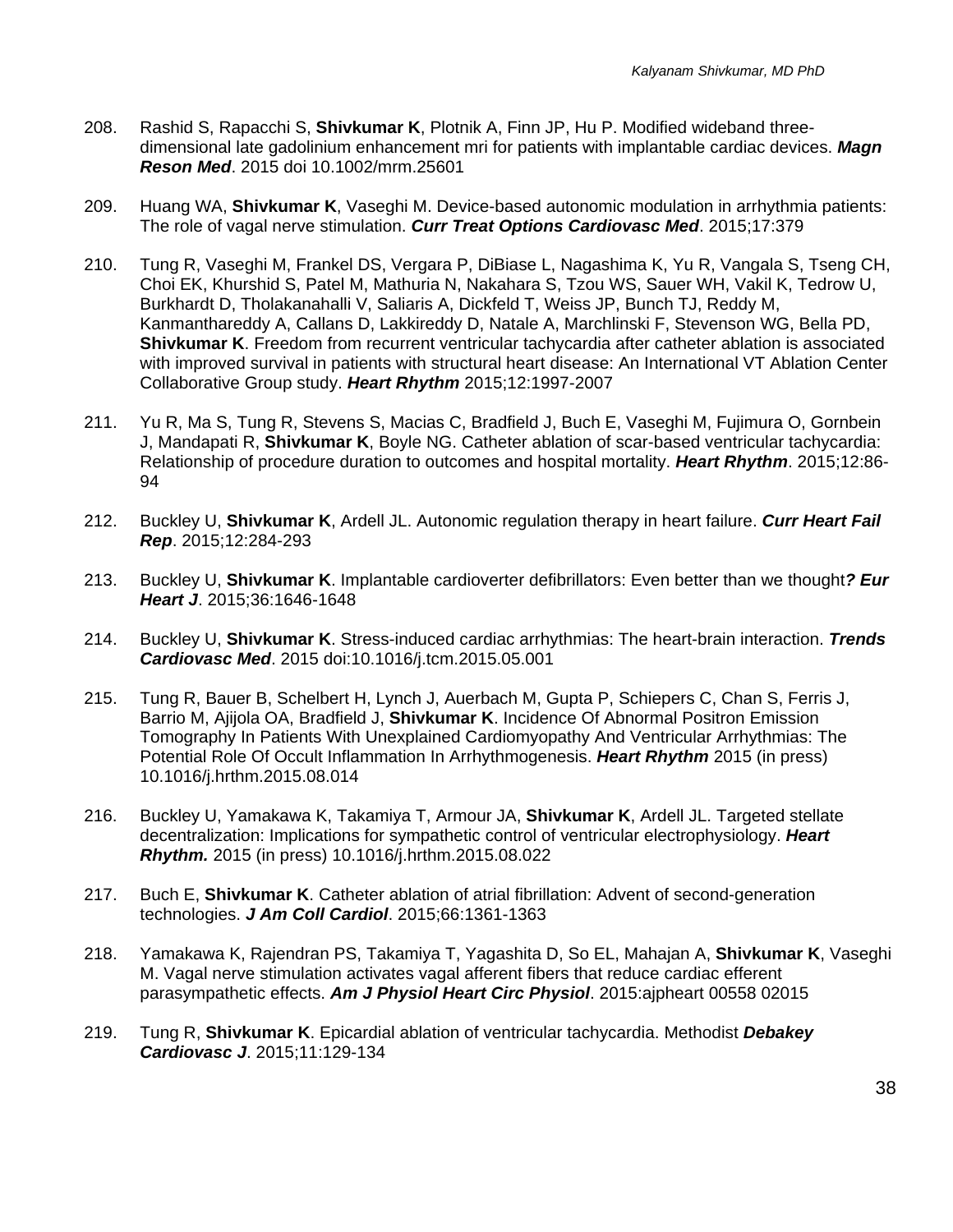- 220. Buch E, Share M, Tung R, Benharash P, Sharma P, Koneru J, Mandapati R, Ellenbogen KA, Shivkumar K. Long-term clinical outcomes of focal impulse and rotor modulation for treatment of atrial fibrillation: A multi-center experience. *Heart Rhythm*. 2015 (in press) doi *10.1016/j.hrthm.2015.10.031*
- 221. Rajendran PS, Nakamura K, Ajijola OA, Vaseghi M, Armour JA, Ardell JL, **Shivkumar K**. Myocardial infarction induces structural and functional remodeling of the intrinsic cardiac nervous system. *J Physiol.* 2016;594:321-341 doi *10.1113/JP271165*
- 222. Vakil KP, Roukoz H, Tung R, Levy WC, Anand IS, **Shivkumar K**, Rector TS, Vaseghi M, Tholakanahalli V. Mortality prediction using a modified seattle heart failure model may improve patient selection for ventricular tachycardia ablation. *Am Heart J*. 2015;170:1099-1104
- 223. Yamakawa K, Howard-Quijano K, Zhou W, Rajendran PS, Yagishita D, Vaseghi M, Ajijola OA, Armour JA, **Shivkumar K**, Ardell JL, Mahajan A. Central vs peripheral neuraxial sympathetic control of porcine ventricular electrophysiology. *Am J Physiol Regul Integr Comp Physiol*. 2015:ajpregu 00252 02015
- 224. Rao HB, Yu R, Chitnis N, Do D, Boyle NG, **Shivkumar K**, Bradfield JS. Ventricular tachycardia ablation in the presence of left ventricular thrombus: Safety and efficacy. *J Cardiovasc Electrophysiol***.** 2015 (in press) doi 10.1111/jce.12892
- 225. Vakil KP, Roukoz H, Tung R, Levy WC, Anand IS, **Shivkumar K**, Rector TS, Vaseghi M, Tholakanahalli V. Mortality prediction using a modified seattle heart failure model may improve patient selection for ventricular tachycardia ablation. *Am Heart J***.** 2015;170:1099-1104 PMID: 26678631
- 226. Hamon D, Sadron M, Bradfield JS, Chaachoui N, Tung R, Elayi C, Vaseghi M, Dhanjal TS, Boyle NG, Maury P, **Shivkumar K**, Lellouche N. A new combined parameter to predict premature ventricular complexes induced cardiomyopathy: Impact and recognition of epicardial origin. *J Cardiovasc Electrophysiol*. 2016 10.1111/jce.12967
- 227. Rashid S, Rapacchi S, **Shivkumar K**, Plotnik A, Finn JP, Hu P. Modified wideband threedimensional late gadolinium enhancement mri for patients with implantable cardiac devices. *Magnetic resonance in medicine*. 2016;75:572-584
- 228. Saenz LC, Corrales FM, Bautista W, Traina M, Meymandi S, Rodriguez DA, Tellez LJ, Vaseghi M, Garcia F, **Shivkumar K**, Bradfield JS. Cardiac sympathetic denervation for intractable ventricular arrhythmias in chagas disease. *Heart Rhythm*. 2016 10.1016/j.hrthm.2016.03.014
- 229. Watanabe A, Seki A, Fishbein MC, **Shivkumar K**, Vaseghi M. Arrhythmogenic right ventricular cardiomyopathy: Electroarchitecture of the substrate. *HeartRhythm Case Rep***.** 2016;2:47-51
- 230. **Shivkumar K**, Ajijola OA, Anand I, Armour JA, Chen PS, Esler M, De Ferrari G, Fishbein MC, Goldberger JJ, Harper RM, Joyner MJ, Khalsa SS, Kumar R, Lane R, Mahajan A, Po S, Schwartz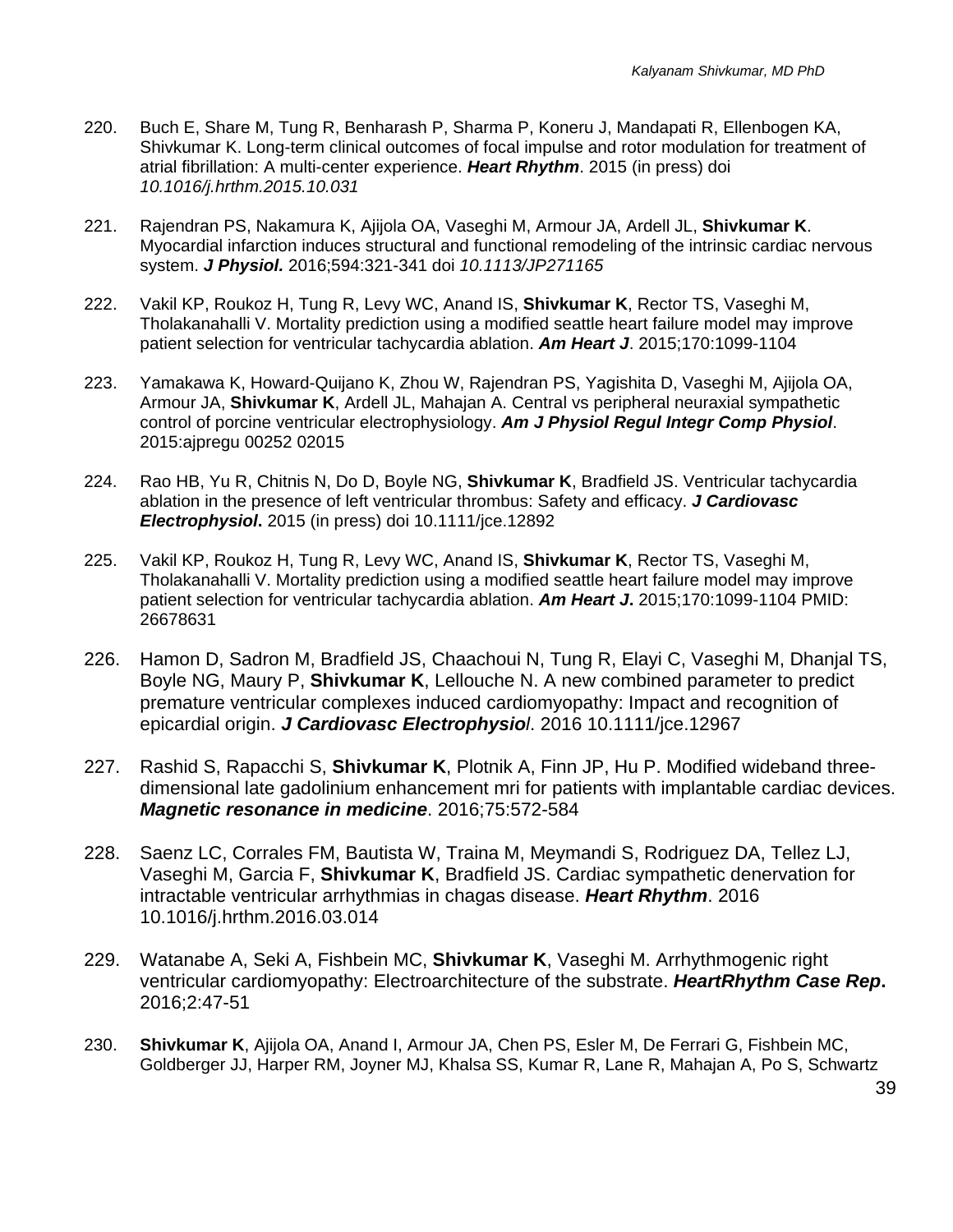PJ, Somers VK, Valderrabano M, Vaseghi M, Zipes DP. Clinical neurocardiology-defining the value of neuroscience-based cardiovascular therapeutics. *J Physiol*. 2016;594(14):3911-54. PMID: 27114333; PMCID:4945719.,E pub doi 10.1113/JP271870

- 231. Teng AE, Lustgarten DL, Vijayaraman P, Tung R, **Shivkumar K**, Wagner GS, Ajijola OA. Usefulness of His Bundle Pacing to Achieve Electrical Resynchronization in Patients With Complete Left Bundle Branch Block and the Relation Between Native QRS Axis, Duration, and Normalization. *The American Journal of Cardiology*. 2016. PMID: 27344272.
- 232.. Weiss JN, Qu Z, **Shivkumar K**. Ablating atrial fibrillation: A translational science perspective for clinicians. *Heart Rhythm* 2016. PMID: 27241354.
- 233. Nakamura K, Ajijola OA, Aliotta E, Armour JA, Ardell JL, **Shivkumar K**. Pathological effects of chronic myocardial infarction on peripheral neurons mediating cardiac neurotransmission. *Autonomic neuroscience : basic & clinical*. 2016;197:34-40. PMID: 27209472; PMCID:4903881.
- 234. Pokorney SD, Friedman DJ, Calkins H, Callans DJ, Daoud EG, Della-Bella P, Jackson KP, **Shivkumar K**, Saba S, Sapp J, Stevenson WG, Al-Khatib SM. Catheter ablation of ventricular tachycardia: Lessons learned from past clinical trials and implications for future clinical trials. *Heart Rhythm*: the official journal of the Heart Rhythm Society. 2016. PMID: 27050910.
- 235. Te Riele AS, Ajijola OA, **Shivkumar K**, Tandri H. Role of Bilateral Sympathectomy in the Treatment of Refractory Ventricular Arrhythmias in Arrhythmogenic Right Ventricular Dysplasia/Cardiomyopathy. *Circulation Arrhythmia and electrophysiology.* 2016;9(4). PMID: 27030701.
- 236. Frankel DS, Tung R, Santangeli P, Tzou WS, Vaseghi M, Di Biase L, Nagashima K, Tedrow U, Bunch TJ, Tholakanahalli VN, Dendi R, Reddy M, Lakkireddy D, Dickfeld T, Weiss JP, Mathuria N, Vergara P, Patel M, Nakahara S, Vakil K, Sauer WH, Callans DJ, Natale A, Stevenson WG, Della Bella P, **Shivkumar K,** Marchlinski FE. Sex and Catheter Ablation for Ventricular Tachycardia: An International Ventricular Tachycardia Ablation Center Collaborative Group Study. **JAMA Cardiology.** 2016. PMID: 27556589. doi: 10.1001/jamacardio.2016.2361
- 237. Tung R, Josephson ME, Bradfield JS, **Shivkumar K**. Directional Influences of Ventricular Activation on Myocardial Scar Characterization: Voltage Mapping With Multiple Wavefronts During Ventricular Tachycardia Ablation. *Circulation Arrhythmia and electrophysiology*. 2016;9(8). PMID: 27516464.
- 238. Tung R, Kim S, Yagishita D, Vaseghi M, Ennis DB, Ouadah S, Ajijola OA, Bradfield JS, Mahapatra S, Finn P, **Shivkumar K**. Scar voltage threshold determination using ex vivo magnetic resonance imaging integration in a porcine infarct model: Influence of interelectrode distances and threedimensional spatial effects of scar. *Heart Rhythm* : 2016. PMID: 27392944. doi: 10.1016/j.hrthm.2016.07.003
- 239. Zhang P, Tung R, Zhang Z, Sheng X, Liu Q, Jiang R, Sun Y, Chen S, Yu L, Ye Y, Fu G, **Shivkumar K**, Jiang C. Characterization of the epicardial substrate for catheter ablation of Brugada syndrome. *Heart Rhythm* 2016. PMID: 27453126. doi 10.1016/j.hrthm.2016.07.025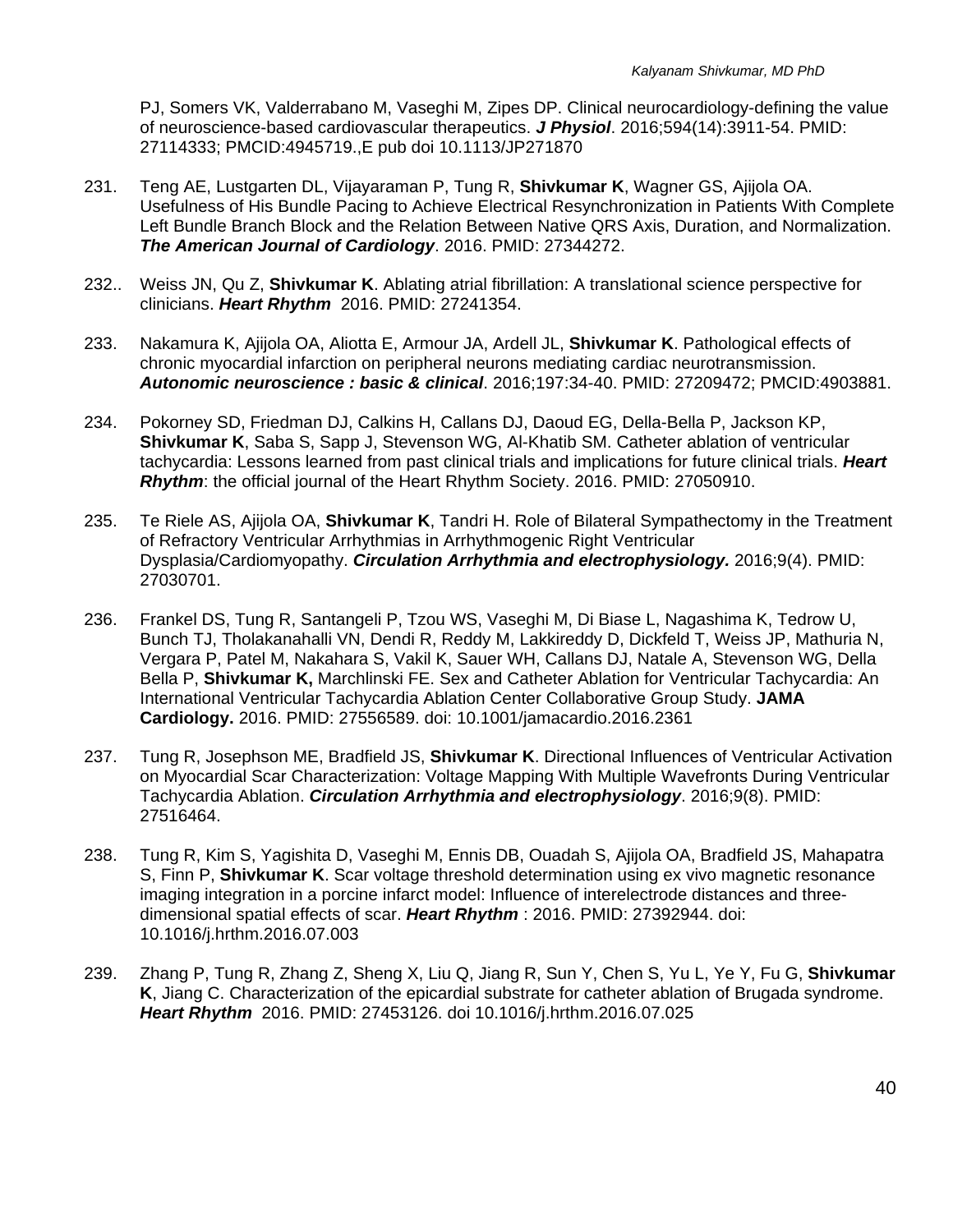- 240. Salavatian S, Beaumont E, Longpre JP, Armour JA, Vinet A, Jacquemet V, **Shivkumar K**, Ardell JL. Vagal stimulation targets select populations of intrinsic cardiac neurons to control neurallyinduced atrial fibrillation. *American journal of physiology Heart and circulatory physiology*. 2016:ajpheart 00443 2016. PMID: 27591222.
- 241. **Shivkumar K**. My Approach to selecting patients for videoscopic cardiac sympathetic denervation (CSD). *Trends in cardiovascular medicine*. 2016. PMID: 27553819.
- 242. Macias C, **Shivkumar K**, Tung R. Novel approach to intraprocedural cardiac tamponade: Dual-site drainage with continuous suction. *Heart Rhythm*. 2016. PMID: 27424076.
- 243. **Shivkumar K**, Ardell JL. Cardiac autonomic control in health and disease. *The Journal of Physiology*. 2016;594(14):3851-2. PMID: 27417670; PMCID:4945710.
- 244. Zhang P, Tung R, Zhang Z, Sheng X, Liu Q, Jiang R, Sun Y, Chen S, Yu L, Ye Y, Fu G, **Shivkumar K** and Jiang C. Characterization of the epicardial substrate for catheter ablation of Brugada syndrome. *Heart Rhythm* 2016;13:2151-2158.
- 245. Ajijola OA, Romero J, Vorobiof G, Suh WM, **Shivkumar K** and Tung R. Hyper-response to cardiac resynchronization with permanent His bundle pacing: Is parahisian pacing sufficient? *Heart Rhythm case reports*. 2015;1:429-433.
- 246. Buckley U, Rajendran P & Shivkumar K. Ganglionated Plexus Ablation for Atrial Fibrillation: Just because we can, does that mean we should? *Heart Rhythm* 2017 (in press) http://dx.doi.org/10.1016/j.hrthm.2016.09.001

#### **Special Journal Issue Editor:**

**Journal of Physiology: 2016-** *Cardiac Autonomic Control in Health and Disease eds: Shivkumar & Ardell*  On March 12 and 13, 2015 an international conference was held at the University of California Los Angeles on the theme: Autonomic nervous system control of the heart in health and disease. The symposium brought together basic physiologists, clinicians and theoreticians to highlight recent advances in the emerging field of neurocardiology, specifically as related to emerging opportunities for treatment of cardiac arrhythmias and heart failure. Participants at the symposium described various emerging approaches for diagnosis and therapy including cardio-neural mapping, neuromodulation, ablation, advanced imaging and optogenetics, ionic mechanism, and theoretical modelling of the anatomical substrates (neural and cardiac).

This special issue of the journal will include White paper review articles on Molecular and Cellular Neurocardiology, Translational Neuocardiology and Clinical Neurocardiology with Drs. Habecker (Oregon Health Sciences), Ardell (UCLA) and Shivkumar (UCLA) coordinating the reviews. The issue will include articles from a number of recognized experts including: W. Jaening (Germany), M. Anderson (Hopkins), D. Paterson (Oxford), Fukuda (Japan), I. Zucker (Nebraska), I. Efimov (Georgetown), Dell'Italia (Univ. Alabama Birmingham), P-S Chen (Indiana), Foreman (Oklahoma), Joyner (Mayo), Goldberger (Northwestern) and D. Zipes (Indiana).

## **Special Journal Supplement Editor:**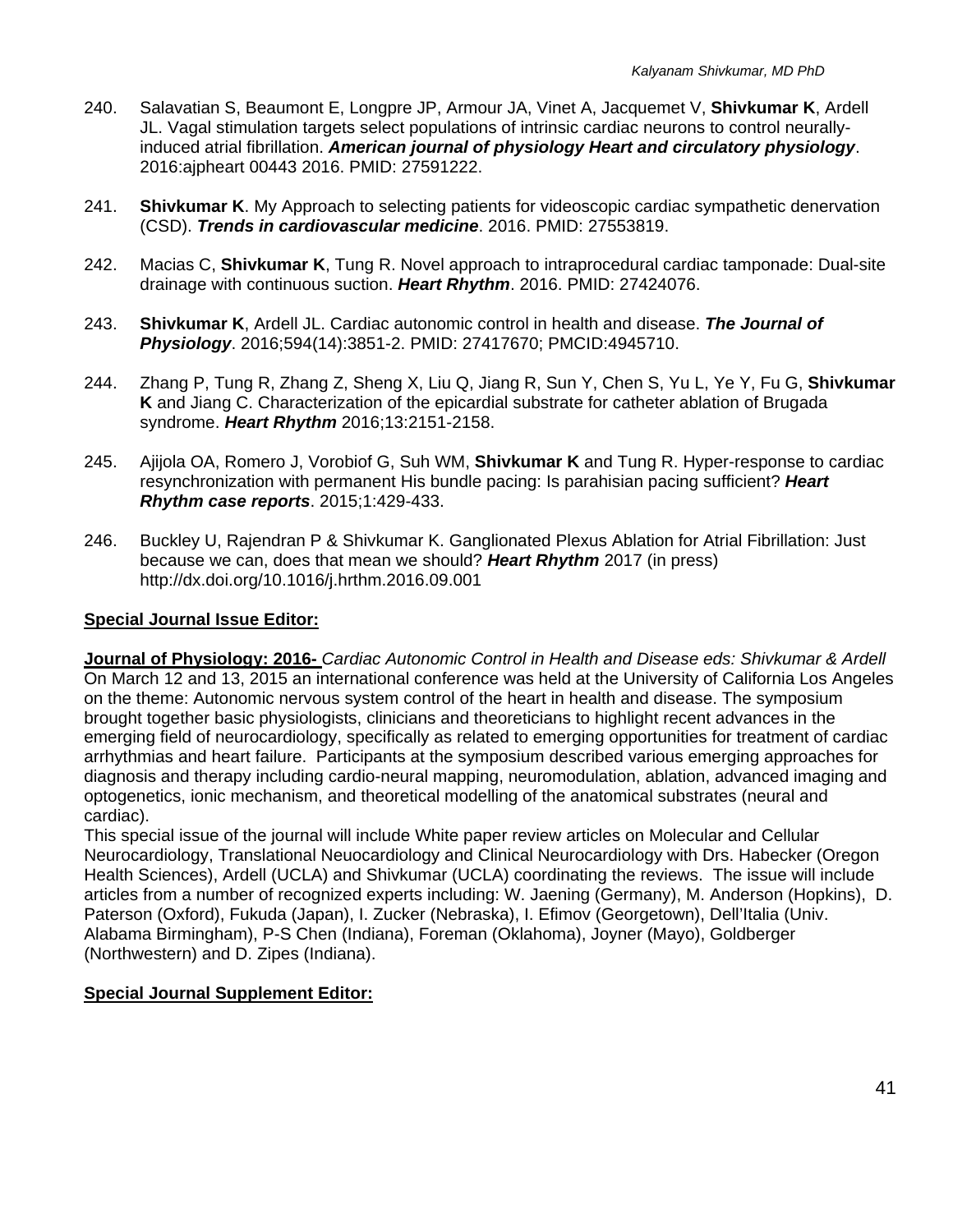**The California Heart Rhythm Symposium: Heart Rhythm 2008.** (Heart Rhythm is the official journal of the Heart Rhythm Society). This special issue features articles based on a series of lectures delivered at the California Heart Rhythm Symposium on 19 and 20<sup>th</sup> of Oct 2007.

http://www.heartrhythmjournal.com/issues/

 **The California Heart Rhythm Symposium: Heart Rhythm 2009.** (Heart Rhythm is the official journal of the Heart Rhythm Society). This special issue features articles based on a series of lectures delivered at the California Heart Rhythm Symposium on 3 and 4<sup>th</sup> of Oct 2008.

http://www.heartrhythmjournal.com/issues/

 **Electrophysiology Clinics: 'Epicardial Interventions in Electrophysiology':** A 15 article issue; Elsevier, Spring 2010.

#### **SCIENTIFIC COMMUNICATIONS:**

- 1. **Shivkumar K**, Narins RG: Do Diuretics Cause Heart Disease? **Ann Internal Med**,1995 Dec 1;123(11): 891-892.
- 2. **Shivkumar K:** Commentary: The Use of Beta Blockers in Acute Myocardial Infarction*.* **Evidence Based Medicine** (5) 16, 2000/ *ACP Journal Club* Jan 2000: **Ann Internal Med**.
- 3. **Shivkumar K**: Images in Medicine; Labile Repolarization from Cell to Bedside. **Circulation** 2000;105:817-8
- 4. Jagasia D and **Shivkumar K:** Commentary: The CAPRICORN Study (*Lancet*. 2001;357(9266):1385-90). **Evidence Based Medicine** 2001/ *ACP Journal Club* Jan 2001: **(Annals of Internal Med)**.
- 5. Valderrabano M & **Shivkumar K.** Commentary: MIRACLE ICD Trial**. Evidence Based Cardiovascular Medicine. 2003**
- 6. Bradfield J and **Shivkumar K:** Commentray: ACP Journal Club **Ann Intern Med.** 2010;152(4):JC-23

#### **BOOKS:**

**Braunwald Series: Atlas of Electrophysiology in Heart Failure Editors:** *Kalyanam Shivkumar MD PhD*, Gregg C. Fonarow, MD, James N. Weiss MD and Jagat Narula MD PhD **: 2005, Current Science,** Philadelphia, PA (Total sales > 30,000 copies)

**Electrophysiology Clinics: 'Epicardial Interventions in Electrophysiology':** A 15 article issue; Elsevier, Spring 2010.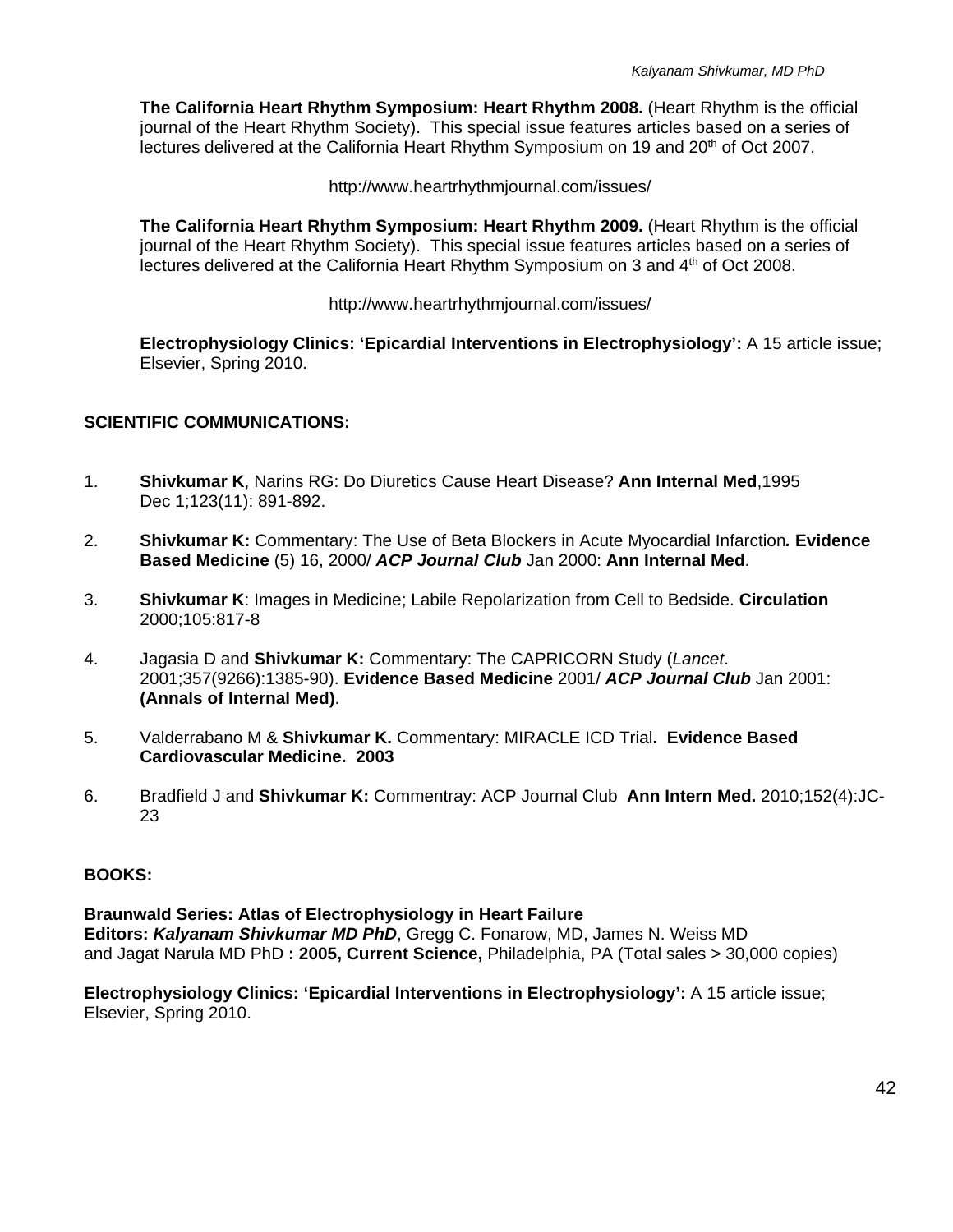#### **BOOK CHAPTERS:**

- C1. **Shivkumar K**, Weiss JN: *ATP-Sensitive Potassium Channels*. Chap 10. In *'Cardiac Electrophysiology: From Cell to Bedside'* ed Zipes, D & Jalife, J, **3rd ed**. W.B. Saunders Philadelphia, 1999.
- C2. Swerdlow CD and Shivkumar K: ICD's Clinical Aspects. In *'Cardiac Electrophysiology: From Cell to Bedside'* ed Zipes, D & Jalife, J, **4th ed**. W.B. Saunders Philadelphia, 2003.
- C3. **Shivkumar K**, Valderrabano M & Narula J: Ventricular Arrhythmias in Nonischemic Dilated Cardiomyopathy; Chapter 11. *Atlas of Electrophysiology in Heart Failure*. Editors: *Kalyanam Shivkumar MD PhD*, Gregg C. Fonarow, MD, James N. Weiss MD and Jagat Narula MD PhD : 2005, Current Medicine, Philadelphia, PA
- C4. Dec GW, Pai RK, **Shivkumar K** & Wiener I: Cardiac Resynchronization Therapy : Chapter 7: *Atlas of Electrophysiology in Heart Failure*. Editors: *Kalyanam Shivkumar MD PhD*, Gregg C. Fonarow, MD, James N. Weiss MD and Jagat Narula MD PhD: 2005, Current Medicine, Philadelphia, PA
- C5. **Shivkumar K** & Perloff JK: Arrhythmias following correction of congenital heart disease in **Adults with Congenital Heart Disease**: 3 rd edition: Perloff JK and Child JS eds Elsevier 2008.
- C6. Vaseghi M, Buch E and **Shivkumar K:** Electrophysiologic Interventions in Heart Failure. Colucci ed *Atlas of Heart Failure*. Current Medicine
- C7. Cesario D, Boyle NG and **Shivkumar K**: Energy Sources for Catheter Ablation: in *'Cardiac Electrophysiology: From Cell to Bedside'* ed Zipes, D & Jalife, J, **5th ed**. Elsevier, 2008
- C8. Buch E, Boyle NG **& Shivkumar K:** Principles of Mapping and Ablation. In 'Handbook of EP' eds Steinberg & Mittal. 2009
- C9. Shehata MM & **Shivkumar K**: Fluoroscopic Transseptal Catheterization in 'Transseptal Cathterization. Ed Natale A & Thakur R 2010
- C10. **Shivkumar K**. Applied Cardiac Anatomy for Catheter Ablation of Atrial Fibrillation. *Atrial Fibrillation: From Bench to Bedside*: 199, 2008.
- C11. Buch E, Boyle NG and **Shivkumar K**: Energy Sources for Catheter Ablation: in *'Cardiac Electrophysiology: From Cell to Bedside'* ed Zipes, D & Jalife, J, **6th ed**. Elsevier, 2012
- C12. Vaseghi M, Ajijola A, Mahajan A, and **Shivkumar K**: Sympathetic Innervation, Denervation and Cardiac Arrhythmias *'Cardiac Electrophysiology: From Cell to Bedside'* ed Zipes, D & Jalife, J, **6th ed**. Elsevier, 2012

#### **ABSTRACTS:**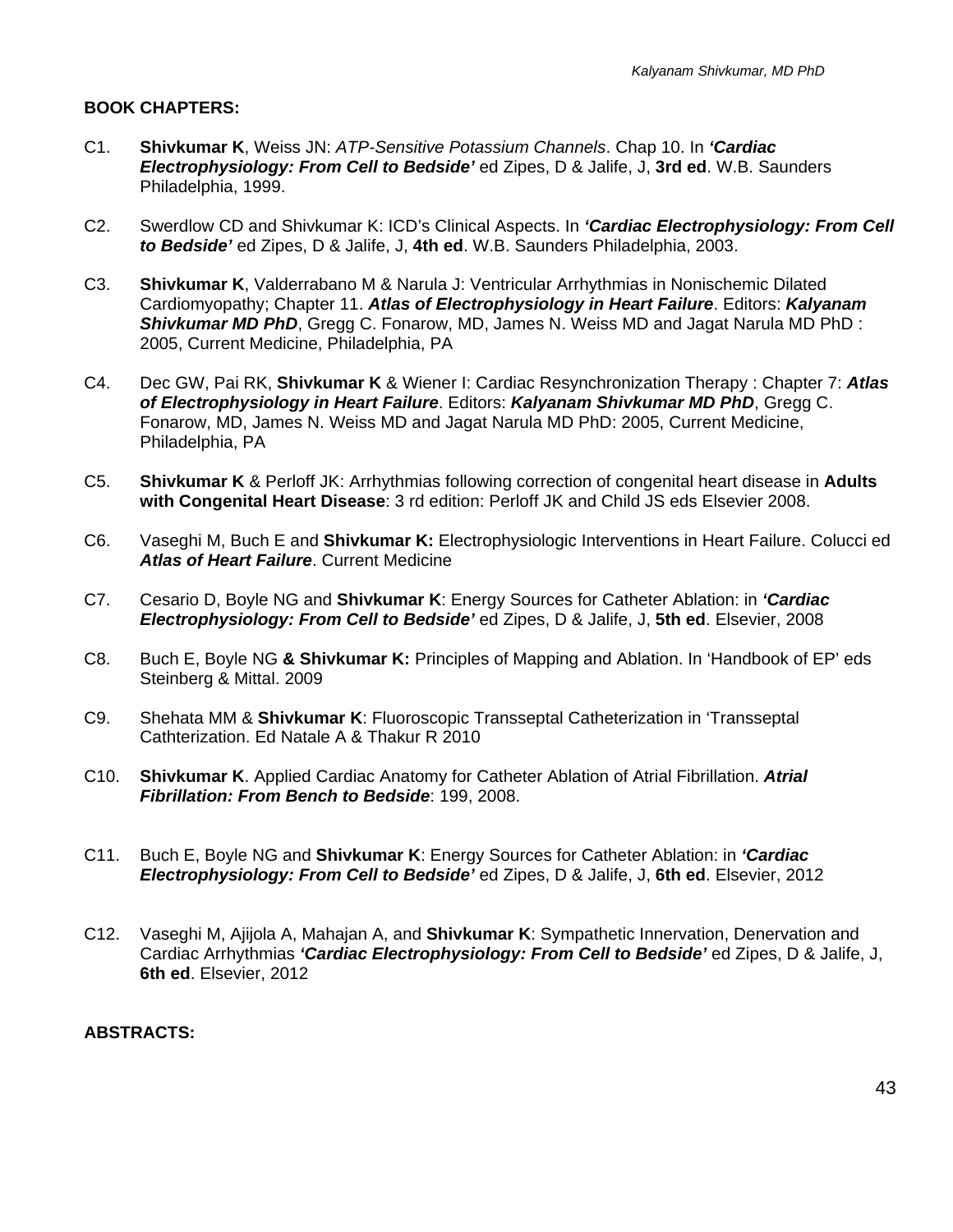- A1. Gajalakshmi BS, Kailash GS, **Shivkumar K**: The electrocardiographic pattern of the newborn. **Proc 75th Ind Sci Cong**,1988: Section XI, Physiology.
- A2. **Shivkumar K**, Elangovan D, Ranjan S, Seethamani P, Thanikachalam S. The use of CDFI in detection and follow up of the shunt across the inter-atrial septum in newborns. **Ind Heart J**, 1991: 42:4, 231.
- A3. Elangovan D, **Shivkumar K**, Ranjan S, Seethamani P, Thanikachalam S. The role of color Doppler flow imaging in the natural history of the functioning ductus. **Ind Heart J,** 1991: 42:4, 305.
- A4. Elangovan D**, Shivkumar K**, Ranjan S, Thanikachalam S. The natural history of the functioning ductus and shunt across the interatrial septum in normal newborns: A color Doppler study. Presented at the 5th International Conference on Cardiac Doppler Trondheim, Norway. **Int J of Cardiac Imaging** 1990, 5:9 (suppl).
- A5. **Shivkumar K**, Henry JW, Eichenhorn M, Stein PD. Cor Pulmonale in Restrictive Lung Disease. World Congress on Diseases of the Chest, Amsterdam. **Chest**, 1993: 103:2 ,230S.
- A6. **Shivkumar K**, Henry JW, Eichenhorn M, Stein PD. Doppler evidence of pulmonary hypertension is common in patients with moderate to severe pure restrictive lung disease. **Chest** 1993, 104;2: 42 S (Presented 59th Annual International Assembly of the ACCP).
- A7. **Shivkumar K**, Ravi K, Eichenhorn M, Henry JW, Stein PD: Chest radiographs fail to identify right ventricular enlargement in patients with pure restrictive lung disease. **Clin Re**s,1993,41;3:642 A (Presented Central Society for Clinical Research, Nov 3 1993, Chicago, IL).
- A8. Ravi K, **Shivkumar K**, Henry JW, Eichenhorn M, Stein PD: Right ventricular dilatation in patients with pure restrictive lung disease. **Clin Res** 1993, 41;3: 638 A, Oct (Presented Central Society for Clinical Research, Annual Conference, Nov 3, 1993, Chicago, Ill).
- A9. Joseph C, Havstad S, Daniliuc T, **Shivkumar K**, Gheorghiade M: Gender Differences Among Myocardial Infarction Patients in an Urban Intensive Care Unit. **Circulation** 1993, 88:4;2995 (Presented 66th Annual Scientific Sessions of the AHA).
- A10. Gheorghiade M, **Shivkumar K**, Shultz L et al. Prognostic significance of electrocardiographic persistent ST depression in patients with their first myocardial infarction in the placebo arm of the Beta Blocker Heart Attack trial (Am H J, 1993) Abst & editorial in **ACP Journal Club** 1994 Jan/Feb, **Ann Int Med** vol 120, suppl 1.
- A11. **Shivkumar K**, Henry JW, Khaja F, Lesch M and Stein PD: Atherosclerotic Plaques in infarct related arteries undergo greater angles of flexion in systole compared to plaques in non-infarct related arteries. (Presented Scientific Conference on Atherosclerosis, Thrombosis and Proliferation, American Heart Association, Feb 23-26 1993, Orlando, Florida.
- A12. **Shivkumar K**, Ravi K, Henry JW, Eichenhorn M, Stein PD. Right Ventricular Performance in Patients with a Pure Restrictive Lung Impairment. (Presented Clinical Research Meeting. 1994. Baltimore, MD Apr 29-May 2). **Clin Res** 1994.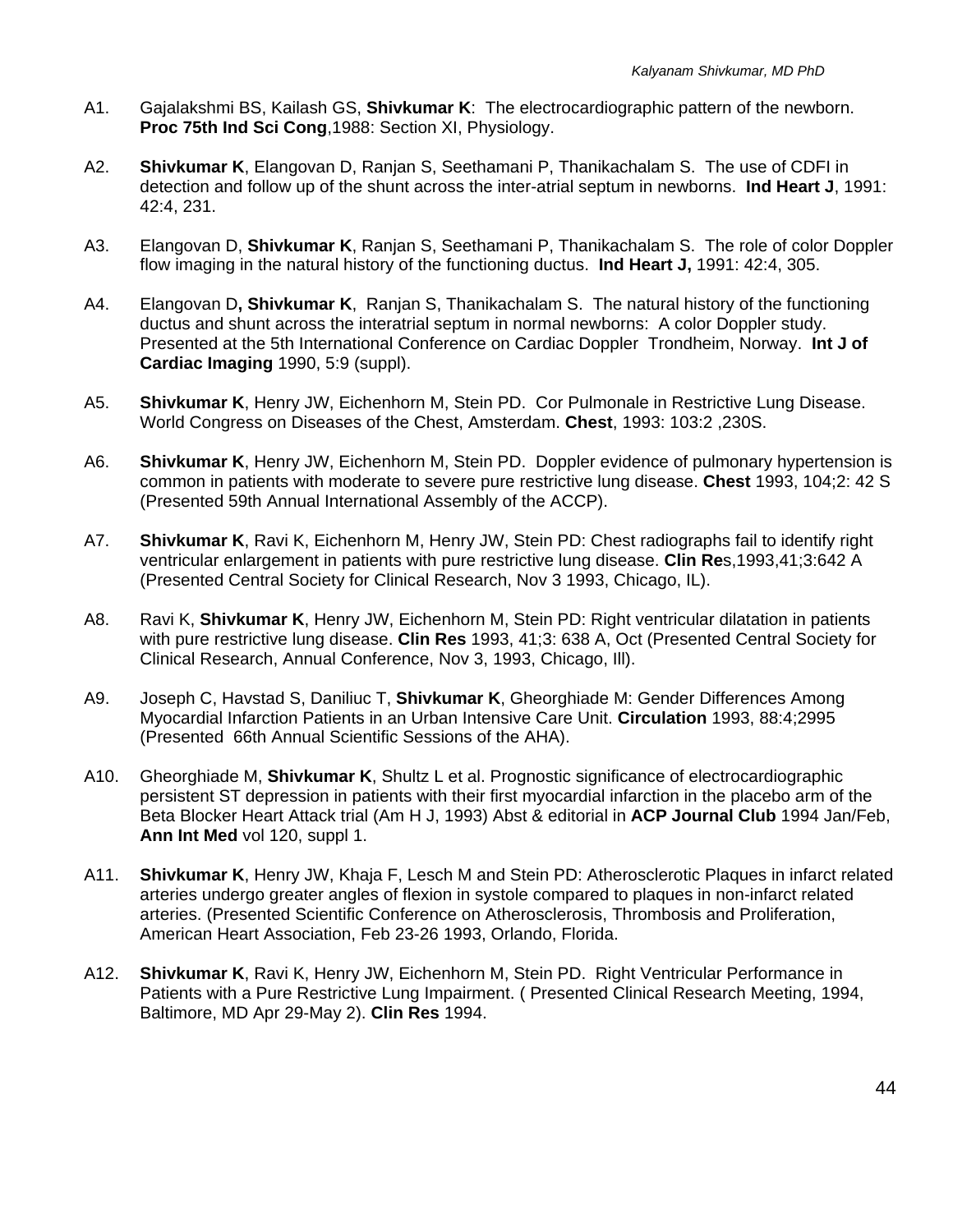- A13. **Shivkumar K**, Schultz L, Goldstein S, Gheorghiade M. Effect of propranolol therapy in patients with their first acute myocardial infarction in the Beta Blocker Heart Attack Trial. (Presented American College of Cardiology, Mar 1995). **J Am Coll Cardiol**; 1995 (Feb).
- A14. **Shivkumar K**, Schultz L, Goldstein S, Gheorghiade M: Previous Angina does not change long term Prognosis in Patients with Myocardial Infarction entered in the Placebo arm of the Beta Blocker Heart Attack Trial; (Presented Clinical Research Meeting May 5-8, 1995, San Diego, CA) **Clin Res**  1995.
- A15. **Shivkumar K**, Lamp ST, Khuu K, Goldhaber JI and Weiss JN: Mechanism of Hypoxic Potassium Loss in Rabbit Ventricle. **Circulation** 1997;vol 96;pg I-J. (presented 70th Scientific Sessions of the AHA Nov 9-12, 1997 Orlando, FL: (**Melvin L. Marcus Young Investigator Award Finalist**).
- A16. **Shivkumar K**, Khuu KT, Weiss JN: Contribution of Sodium Influx Pathways to K Loss During Myocardial Hypoxia. (Presented Biophysical Society Meeting, Feb 1999, Baltimore MD) **Biophysical Journal** 1999.
- A17. **Shivkumar K**, Tede NH, Perloff JK, Middlekauff HR, Child JS: Significance of Late Potentials in Ebstein's Anomaly of the Tricuspid Valve. (presented 72<sup>nd</sup> Scientific Sessions of the American Heart Association, Nov 7-10,1999). **Circulation** 1999.
- A18. **Shivkumar K**, Kobashigawa JA, Espejo ML, Watanabe M, Ikeda M, Chuang J, Hamilton M, Moriguchi JD, Patel JK, Kawata N, Laks H and Wiener I: Sudden Death After Heart Transplantation: The importance of LV dysfunction. **PACE** 2001 (Presented 21st Annual Sessions of the NASPE, Boston May 3, 2001).
- A19. **Shivkumar K**, Cai J, Nerhiem P, Hahn D, Jennerjohn C, Duwa A, Monson T, Shirkey D, Eischens F, Olshansky B and Chen PS. Electrophysiological Basis for Double Potentials within the Coronary Sinus and its Relationship to the Vein of Marshall. (Presented NASPE 23rd Scientific Sessions, San Diego, CA 2002) **PACE** 2002
- A20. Nerheim P, Piracha L, **Shivkumar K**, OlshanskyB. Heart Failure and Sudden Cardiac Death in Patients with Tachycardia-Mediated Cardiomyopathy who have Recurrent Tachycardia (Presented NASPE 23rd Scientific Sessions, San Diego, CA 2002) **PACE** 2002
- A21. Friedman PA, Swerdlow CD, Daoud ED, **Shivkumar K**, Glikson M, Wilkoff B. Optimal Combination of Discriminators for Differentiating Ventricular from Supraventricular Tachycardia by Dual-Chamber ICDs. (Presented NASPE 23rd Scientific Sessions, San Diego, CA 2002) **PACE** 2002.
- A22. Cesario D, Valderrábano M, Ji S, Narasimhan C, Shannon KM, Swerdlow CD, Weiss JN, Wiener I, **Shivkumar K**; Percutaneous Epicardial and Endocardial Mapping of Inferoposterior Myocardial Infarct Scars: Implications for Catheter Ablation of VT. 76th Scientific Sessions of the American Heart Association, 2003. **Circulation** 2003.
- A23. **Shivkumar K**, Swerdlow CD, Finn P, Ratib O, Cesario D, Valderrábano M, Ji S, Shannon KM, Weiss JN, Wiener I: Limitations of Impedance Monitoring during Catheter Ablation of Atrial Fibrillation. 76th Scientific Sessions of the American Heart Association, 2003. **Circulation** 2003.
- A24. Ji S, Cesario D, Valderrábano M, Cote S, Hardie M, Boyle NG, Shannon KM, Espejo-Vassilakis M, Hamilton MA, Hage A, Moriguchi JD, Patel JK, Kobashigawa JA, Wiener I, & **Shivkumar K**: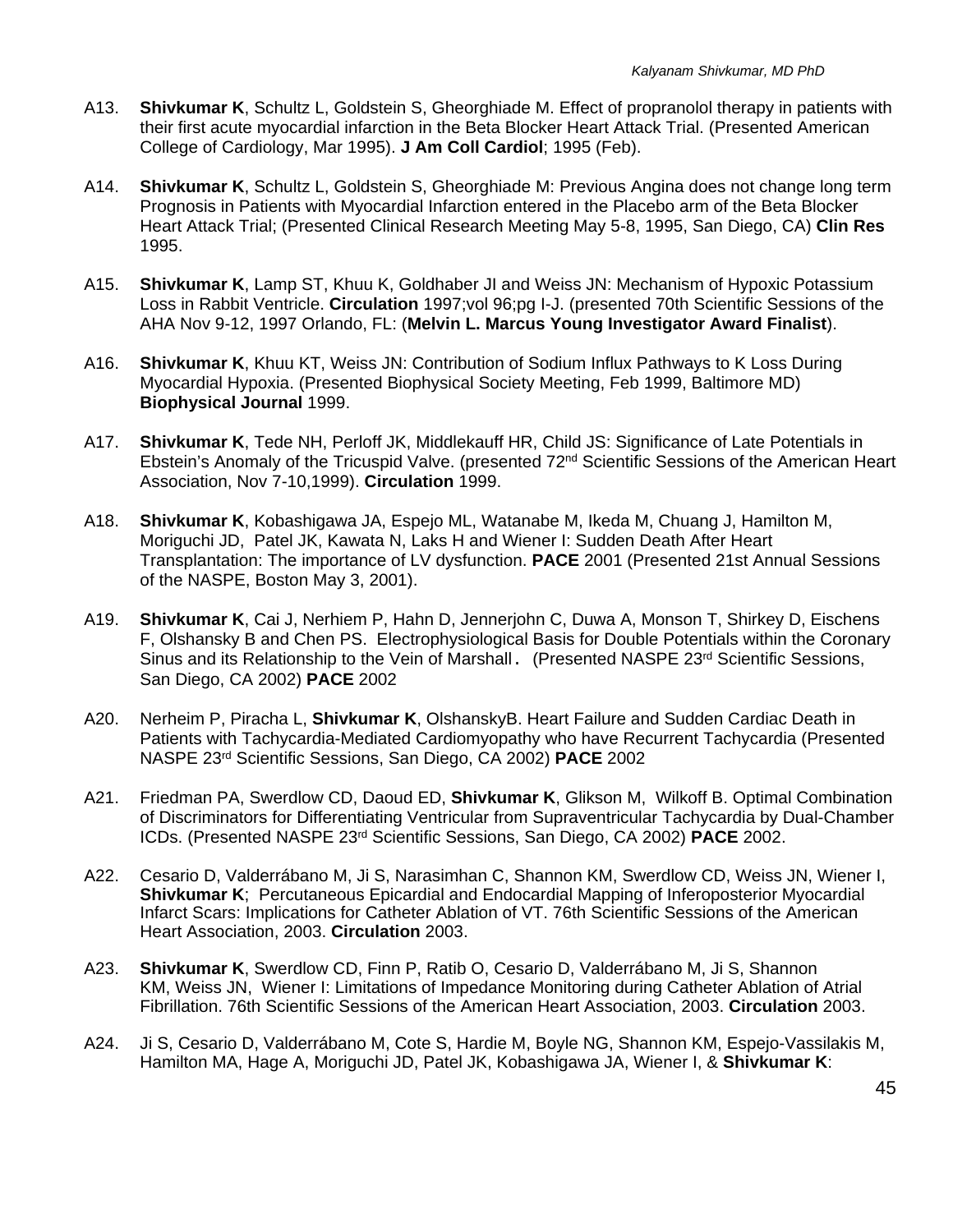Mechanistic Basis Of Supraventricular Arrhythmias Following Orthotopic Cardiac Transplantation. 76th Scientific Sessions of the American Heart Association, 2003. **Circulation** 2003.

- A25. Vaseghi M, Cesario D, Ji D, Shannon KM, Wiener I, Fonarow GC, Odim J, Valderrabano M, **Shivkumar K**: Delineation of the Pericardiophrenic Vein for Optimal Left Ventricular Lead Placement. Presented American College of Cardiology, 2004 **J Am Coll Cardiol** 2004.
- A26. Valderrabano M, Cesario DA, Ji S, Shannon KM, Wiener I, Swerdlow CD, **Shivkumar K**. Contribution of epicardial mapping and ablation to treatment of patients with previously failed accessory pathway ablations. Presented American College of Cardiology, 2004 **J Am Coll Cardiol** 2004.
- A27. Bhargava M, Cesario D, Valderrabano M, **Shivkumar K** and Wilkoff B. Implantation Of A Lead In The Azygous Vein: A Novel Approach To Reduce Defibrillation Thresholds. NASPE, San Francisco May 2004. **PACE** 2004
- A28. Bello D, Kaushal R, Fieno D, Radin M, Shaoulian E, Narula J, Goldberger J, Kadish A, **Shivkumar K**: Infarct Size is an Independent Predictor of Mortality in Patients with Coronary Artery Disease. To be presented American College of Cardiology, 2005. **J Am Coll Cardiol** 2005.
- A29. Kaushal R, Fieno D, Radin M, Shaoulian E, Kadish A, Narula J, Goldberger J, Bello D, **Shivkumar K**: Detection of Myocardial Infarction in Ischemic, Nonischemic, and Mixed Cardiomyopathy. To be presented Society for Cardiovascular Magnetic Resonance Eighth Annual Scientific Sessions, 2005. **J Cardiovasc Magn Res** 2005.
- A30. Kaushal R, Fieno D, Radin M, Narula J, Kadish A, Goldberger J, Bello D, **Shivkumar K**: Detection of Myocardial Infarction in Symptomatic Patients Without Coronary Artery Disease Undergoing Electrophysiological Testing. To be presented Society for Cardiovascular Magnetic Resonance Eighth Annual Scientific Sessions, 2005. **J Cardiovasc Magn Res** 2005.
- A31. Kaushal R, Vu J, Kadish A, Fieno D, Radin M, Shaoulian E, Narula J, Goldberger J, Bello D, **Shivkumar K**: Comparison of Infarct Size by Quantitative Planimetry Versus a Qualitative Visual Scoring Method. To be presented at the Thirty-third Annual Western Student Medical Research Forum, 2005. **J Investig Med** 2005.
- A32. Vaseghi M, Cesario D & **Shivkumar K**: Electrophysiological Basis for ST Segment Changes Following Catheter Ablation of Accessory Pathways. Presented American Heart Association, Scientific Sessions, Dallas, TX, USA **Circulation** 2005
- A33. Cesario D, Vaseghi M, Ji S, Valderrabano M, Shannon KM, Boyle NG, Natterson B, Wiener I, & Shivkumar K: Catheter Ablation Of Ventricular Tachycardia Characterization Of Scars In Ischemic And Non-ischemic Cardiomyopathy. Presented American Heart Association, Scientific Sessions, Dallas, TX, USA *Circulation* 2005
- A34. Dinh H, Budge D, Valderrabano M, **Shivkumar K,** Finn P: Can MRI Predict Success in Catheter Ablation of Atrial Fibrillation?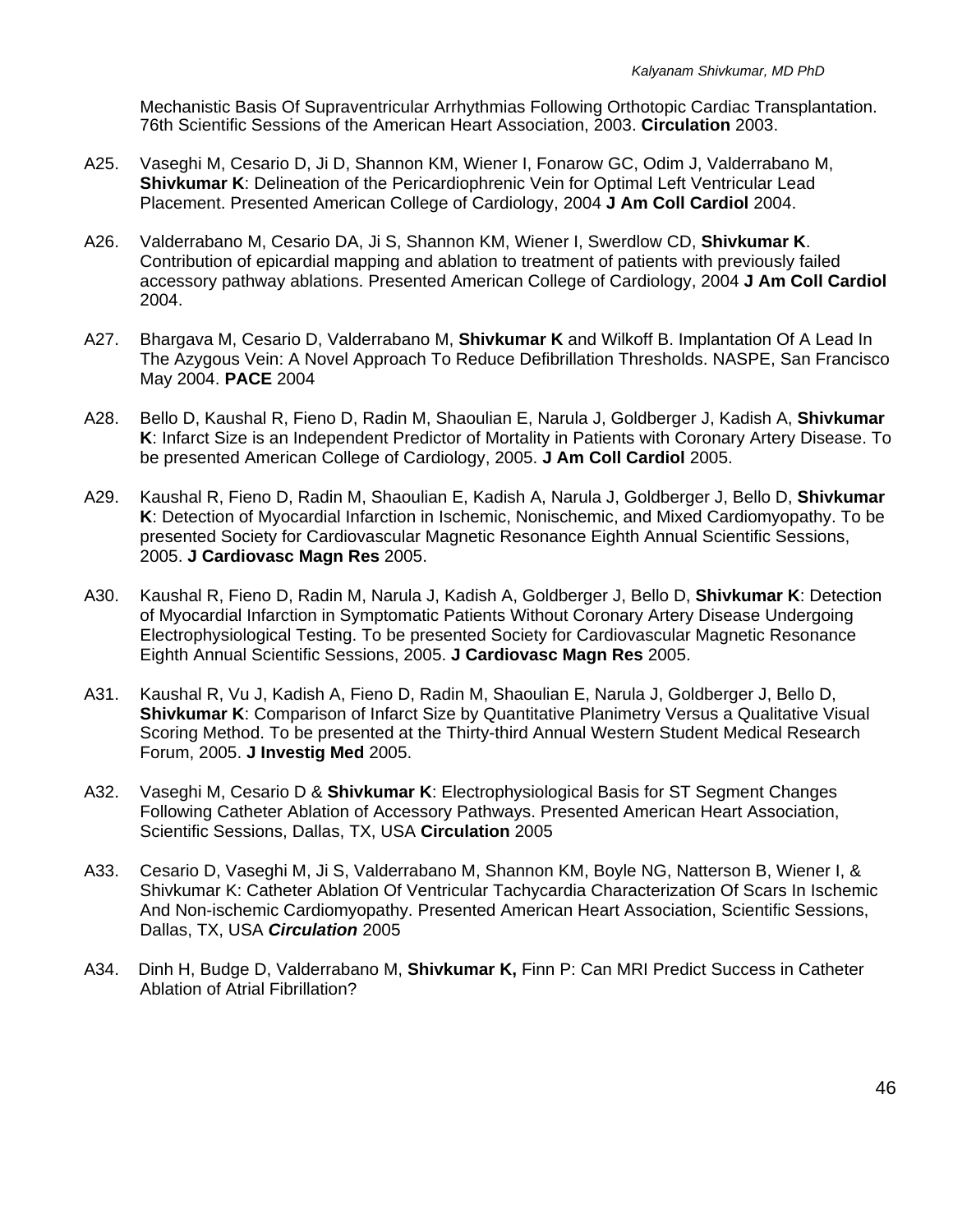- A35. Dinh H, Carissa F, Alvergue J, Valderrabano M, Fishbein M, **Shivkumar K** , Deshpande V, Fonarow G, Finn P: High-Temporal Resolution Breath-Hold Cine MRI Detects Regional Contraction Delays in Heart Failure
- A36. Siegerman C, Shiferaw Y, Baher A, Weiss JN, Garfinkel A and **Shivkumar K**: True Mechanism of Phase 2 Reentry Remains Unclear: Computer Modeling Study. **Heart Rhythm** 2006 (Abst). Presented 27th Annual Scientific Sessions, Boston, MA.
- A37. Yang HM, Lai C, Patel JK, Moore J, Chen PS, **Shivkumar K** & Fishbein M. Irreversible Intrapulmonary Vascular Changes After Pulmonary Vein Stenosis Complicating Catheter Ablation for Atrial Fibrillation. **Heart Rhythm** 3: 61-61, 2006 (Abst). Presented 27th Annual Scientific Sessions, Boston, MA.
- A38. Kaushal R, Cesario DA, Natterson BJ, Mahajan A, Vaseghi N, Buch E, Wiener I, Boyle NG, **Shivkumar K** & Doshi RN. Anatomic Relation of the Bronchial Tree to the Left Atrium. **Heart**  Rhythm 3: 2006 (Abst). Presented 27<sup>th</sup> Annual Scientific Sessions, Boston, MA.
- A39. Doshi RN, Kaushal R, Cesario DA & Shivkumar K. Atriobronchial Fistula Formation as a Devastating Complication of Left Atrial Catheter Ablation for Atrial Fibrillation. **Heart Rhythm** 324- 324,2006 (Abst). Presented 27<sup>th</sup> Annual Scientific Sessions, Boston, MA.
- A40. Sahn D, **Shivkumar K**, Mahajan M, Ashraf M, Liu L, Cannata J, Chen X, Chia R, Dentinger A, O'Donnell M, Shung K, Stephens DN, Thomenius K. Integrated 3-Dimensional Electromechanical Navigation and Intracardiac Echocardiography with Custom Devices Produced in an NIH Bioengineering Research Partnership Grant Program. Presented Scientific Sessions Chicago, 2006. **Circulation** 2006
- A41. Lellouche N, Buch E, DeDiego C, Cesario DA, Vaseghi M, Natterson Horowitz B, Mahajan A, Wiener I, Boyle NG & **Shivkumar K**. Pre-Implantation Dyskinesis is an Independent Predictor of Non-Response to Cardiac Resynchronization Therapy Among Ischemic Patients Presented Scientific Sessions Chicago, 2006. **Circulation** 2006
- A42. Lellouche N, De Diego C, Akopyan G, Cesario DA, Fujimura O, Wiener I, Boyle NG, Child J, and **Shivkumar K**. Abstract 3355: Relationship Between Electrocardiographic Remodeling, Mechanical Remodeling and the Occurrence of Appropriate Therapy in Biventricular Implantable Cardioverter Defibrillator Patients. Circulation 116, 2007
- A43. Mahajan A, Ashraf M, Zhou W, Nakahara S, and **Shivkumar K**. 2-D Speckle Tracking Provides Insight into Dynamic Function of Heart during Ventricular Arrhythmias. **Anesthesiology** 109: A609, 2008
- A44. Vaseghi M, Lai C, Huang A, Fishbein MC, and **Shivkumar K**. Abstract 1735: The Relationship of the Ventricular Septum and Right Ventricular Outflow Tract to the Right and Non-coronary Sinuses: Implications for Ablation of Ventricular Tachycardias. **Circulation** 116, 2007.
- A45. Nakahara S, Fonseca CG, Vaseghi M, Lee MS, O'Donnell T, Finn JP, Mahajan A, and **Shivkumar K**. Abstract 5689: In-vivo Image Characteristics of Myocardial Scars and Distribution of Sites with Late Potentials Determined by Magnetic Resonance and Electroanatomical Mapping in a Porcine Infarct Model. **Circulation** 118, 2008.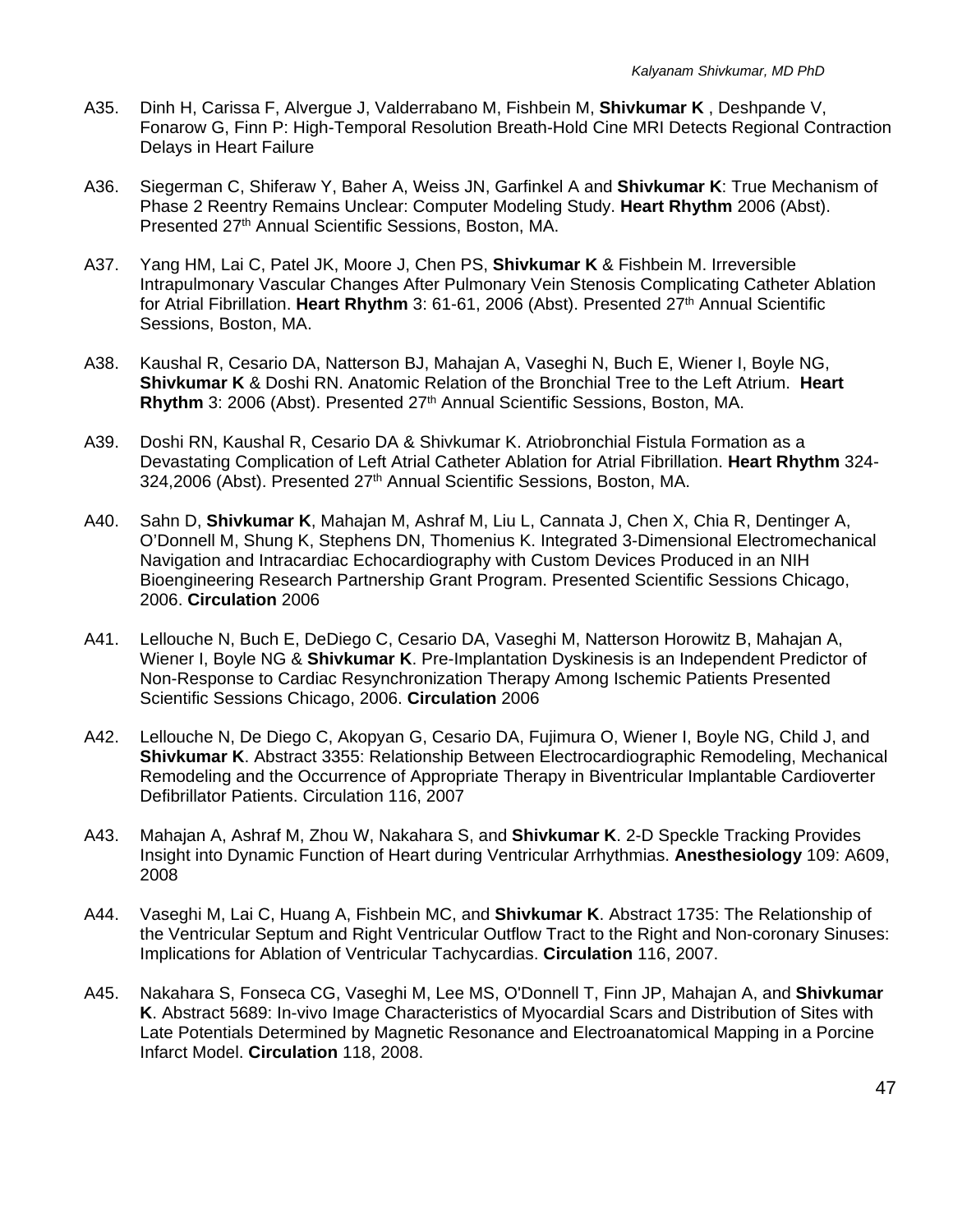- A46. Nakahara S, Tung R, Ramirez R, Vaseghi M, Wiener I, Mahajan A, Boyle NG, and Shivkumar K. Abstract 2671: Characterization and Prevalence of Late Potentials in Nonischemic and Ischemic Cardiomyopathy: A Comparison of Arrhythmogenic Ventricular Substrates. Circulation 120: S676, 2009.
- A47. Ramsey AH, Fishbein M, O'Donnell T, Sayre J, **Shivkumar K**, Kadish A, Finn P, and Fonseca C. The relationship of left ventricular function to infarct surface area and volume. Journal of Cardiovascular Magnetic Resonance 11: P52, 2009.
- A48. Sahn DJ, **Shivkumar K**, Majahan A, Ashraf M, Liu L, Cannata J, Chen X, Chia R, Dentinger A, and O'Donnell M. Abstract 3103: Integrated 3-Dimensional Electromechanical Navigation and Intracardiac Echocardiography with Custom Devices Produced in an NIH Bioengineering Research Partnership Grant Program. **Circulation** 114, 2006.
- A49. Schenke-Layland K, Stock UA, Nsair A, Xie J, Angelis E, Fonseca CG, Larbig R, Mahajan A, **Shivkumar K**, and Fishbein MC. Cardiomyopathy is associated with structural remodelling of heart valve extracellular matrix. **European Heart Journal** 30: 2254, 2009.
- A50. Tung R, Nakahara S, Lai C, Michael F, and **Shivkumar K**. Abstract 2673: Distinguishing Epicardial Fat From Scar: Analysis of Electrograms Using High Density Electroanatomic Mapping in a Novel Porcine Infarct Model. **Circulation** 120: S677, 2009
- A51. Nakahara S, Tung R, Ramirez R, Vaseghi M, Wiener I, Mahajan A, Boyle NG, and **Shivkumar K**. Abstract 2671: Characterization and Prevalence of Late Potentials in Nonischemic and Ischemic Cardiomyopathy: A Comparison of Arrhythmogenic Ventricular Substrates. **Circulation** 120: S676, 2009.

## **ABSTRACTS PRESENTED AT REGIONAL MEETINGS:**

- 1. **Shivkumar K**, Kaatz S. The Foster Kennedy Syndrome: A case report and literature review. (Presented American College of Physicians, Associates meeting, Lansing, MI, 1993) *(ACP Award winning presentation)*
- 2. **Shivkumar K**, Davis TP, Hamid MS, Khaja F, Stein PD. Cyclic Flexion of the Coronary Arteries Contribute to the Progression of Atherosclerosis. (Presented 16th Annual ACP Associates Meeting, Flint, MI 1994) *(ACP Award winning presentation)*.

## **RESEARCH INTERESTS:**

Mechanisms of Cardiac Arrhythmias in Humans Autonomic Regulation of Atrial and Ventricular Myocardium New Technologies and Therapeutics for Cardiovascular Diseases

**CLINICAL INTERESTS: Interventional Electrophysiology:**  Complex Catheter Ablation: